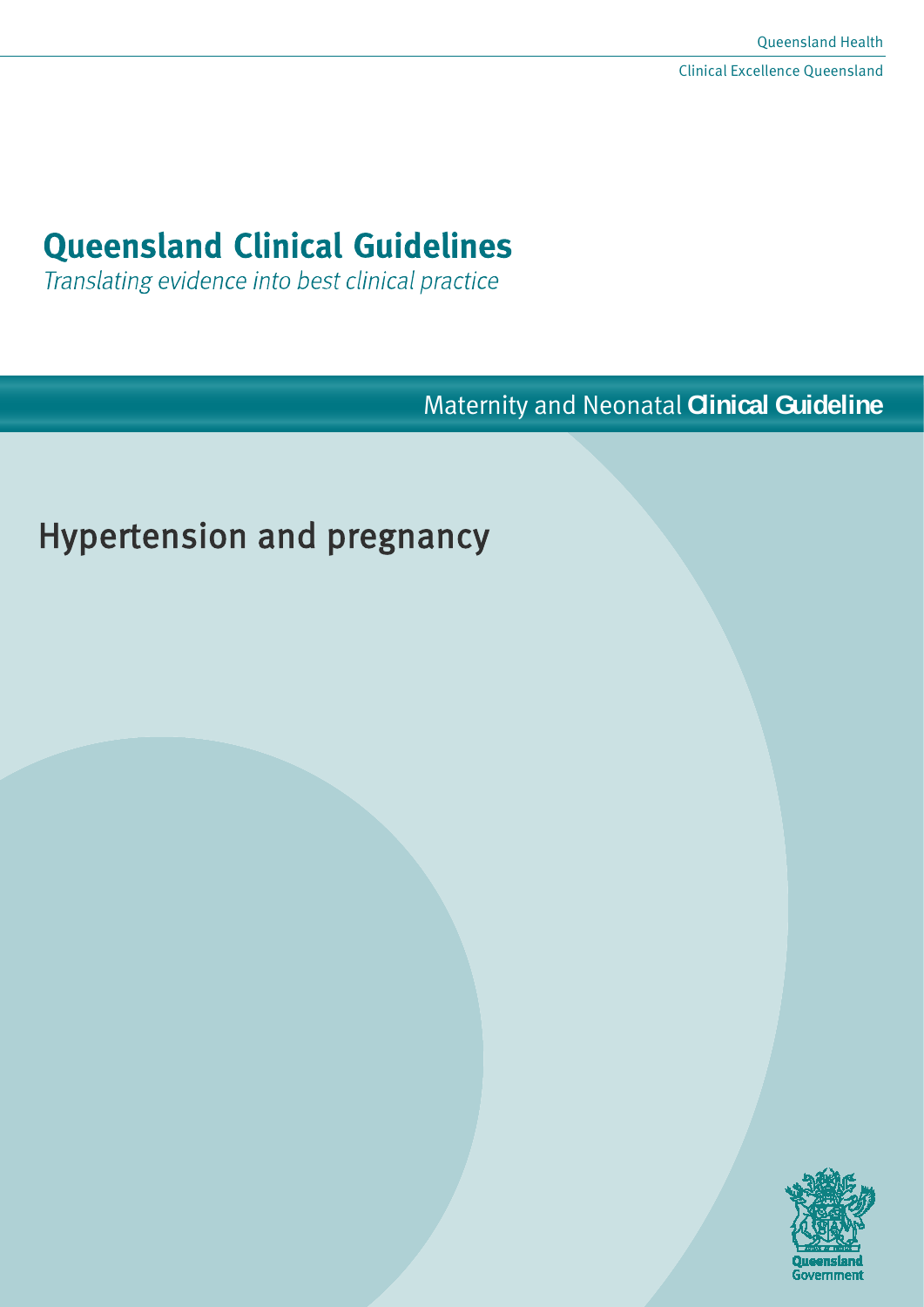| Document title:<br>Publication date: | Hypertension and pregnancy<br>February 2021                                                      |
|--------------------------------------|--------------------------------------------------------------------------------------------------|
| Document number:                     | MN21.13-V9-R26                                                                                   |
| Document supplement:                 | The document supplement is integral to and should be read in conjunction with<br>this quideline. |
| Amendments:                          | Full version history is supplied in the document supplement.                                     |
| Amendment date:                      | May 2021                                                                                         |
| Replaces document:                   | MN15.13-V8-R20                                                                                   |
| Author:                              | Queensland Clinical Guidelines                                                                   |
| Audience:                            | Health professionals in Queensland public and private maternity and neonatal<br>services         |
| Review date:                         | February 2026                                                                                    |
| Endorsed by:                         | Queensland Clinical Guidelines Steering Committee                                                |
|                                      | Statewide Maternity and Neonatal Clinical Network (Queensland)                                   |
| Contact:                             | Email: Guidelines@health.gld.gov.au                                                              |
|                                      | URL: www.health.qld.gov.au/qcg                                                                   |



#### **Cultural acknowledgement**

We acknowledge the Traditional Custodians of the land on which we work and pay our respect to the Aboriginal and Torres Strait Islander Elders past, present and emerging.

#### **Disclaimer**

This guideline is intended as a guide and provided for information purposes only. The information has been prepared using a multidisciplinary approach with reference to the best information and evidence available at the time of preparation. No assurance is given that the information is entirely complete, current, or accurate in every respect.

The guideline is not a substitute for clinical judgement, knowledge and expertise, or medical advice. Variation from the guideline, taking into account individual circumstances, may be appropriate.

This guideline does not address all elements of standard practice and accepts that individual clinicians are responsible for:

- Providing care within the context of locally available resources, expertise, and scope of practice
- Supporting consumer rights and informed decision making, including the right to decline intervention or ongoing management
- Advising consumers of their choices in an environment that is culturally appropriate and which enables comfortable and confidential discussion. This includes the use of interpreter services where necessary
- Ensuring informed consent is obtained prior to delivering care
- Meeting all legislative requirements and professional standards
- Applying standard precautions, and additional precautions as necessary, when delivering care
- Documenting all care in accordance with mandatory and local requirements

Queensland Health disclaims, to the maximum extent permitted by law, all responsibility and all liability (including without limitation, liability in negligence) for all expenses, losses, damages and costs incurred for any reason associated with the use of this guideline, including the materials within or referred to throughout this document being in any way inaccurate, out of context, incomplete or unavailable.

**Recommended citation:** Queensland Clinical Guidelines. Hypertension and pregnancy. Guideline No. MN21.13-V9-R26. Queensland Health. February 2021. Available from:<http://www.health.qld.gov.au/qcg>

© State of Queensland (Queensland Health) 2021



This work is licensed under a Creative Commons Attribution-NonCommercial-NoDerivatives V4.0 International licence. In essence, you are free to copy and communicate the work in its current form for non-commercial purposes, as long as you attribute Queensland Clinical Guidelines, Queensland Health and abide by the licence terms. You may not alter or adapt the work in any way. To view a copy of this licence, visit <https://creativecommons.org/licenses/by-nc-nd/4.0/deed.en>

For further information, contact Queensland Clinical Guidelines, RBWH Post Office, Herston Qld 4029, email Guidelines@health.gld.gov.au, For permissions beyond the scope of this licence, contact: Intellectual Property Officer, Queensland Health, GPO Box 48, Brisbane Qld 4001, email [ip\\_officer@health.qld.gov.au](mailto:ip_officer@health.qld.gov.au) phone (07) 3234 1479.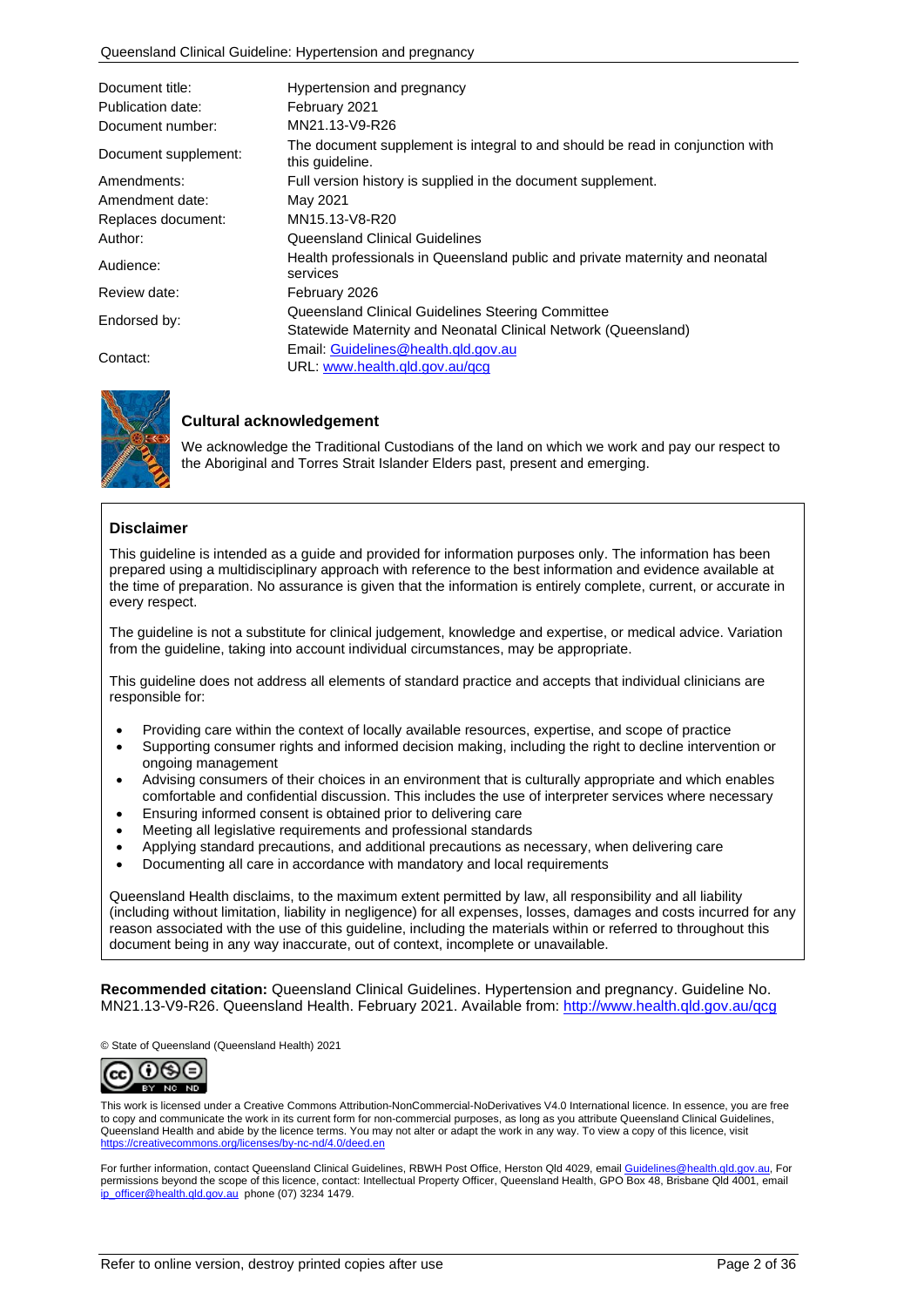#### **Flow Chart: Management of hypertension in pregnancy**



Flowchart: F21.13-2-V9-R26

• Maternal screening as indicated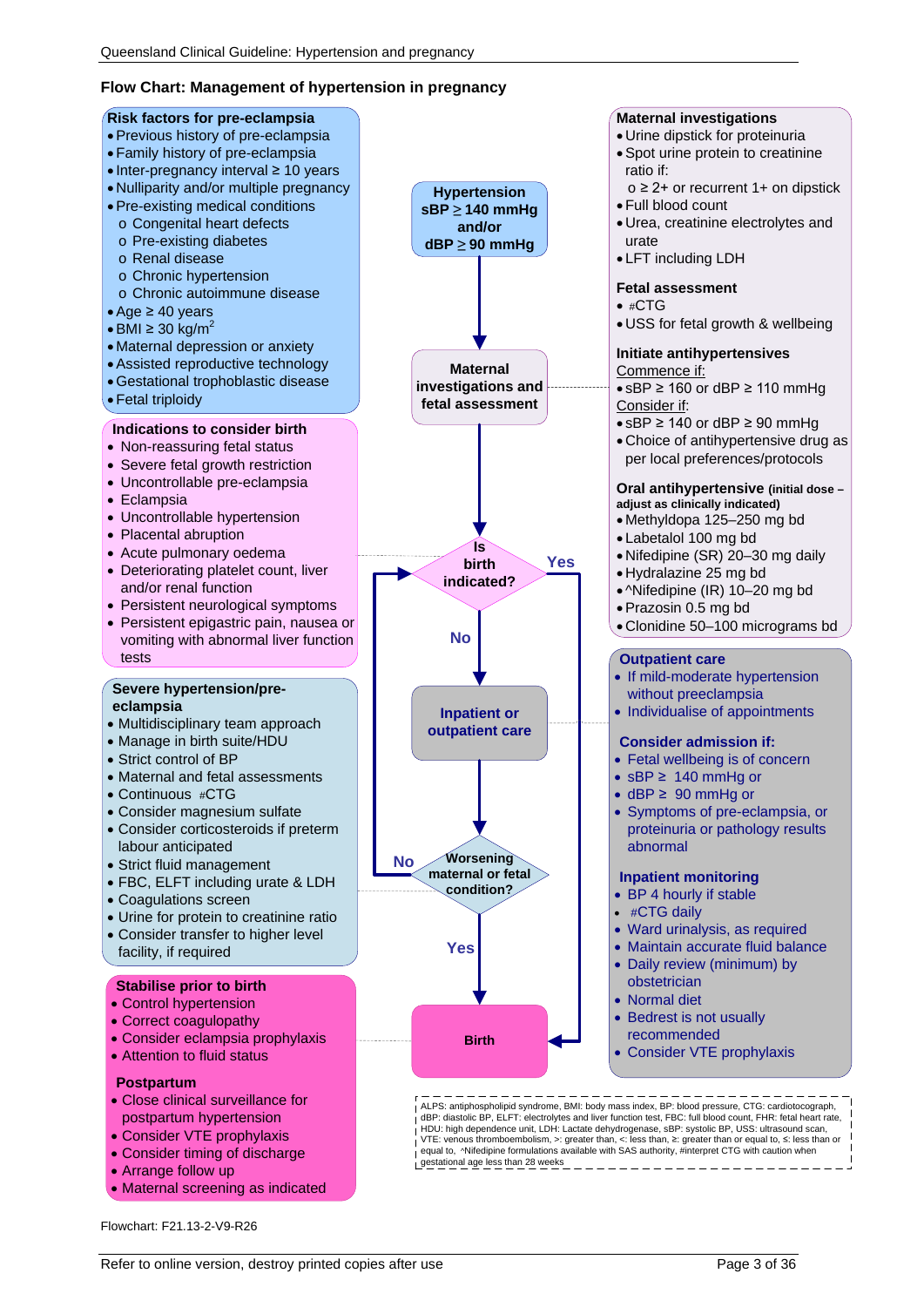#### **Flow Chart: Management of eclampsia**



Adapted from: Algorithm 16.1 Preeclampsia/eclampsia *in* The Moet course manual: managing obstetric emergencies and trauma (2007)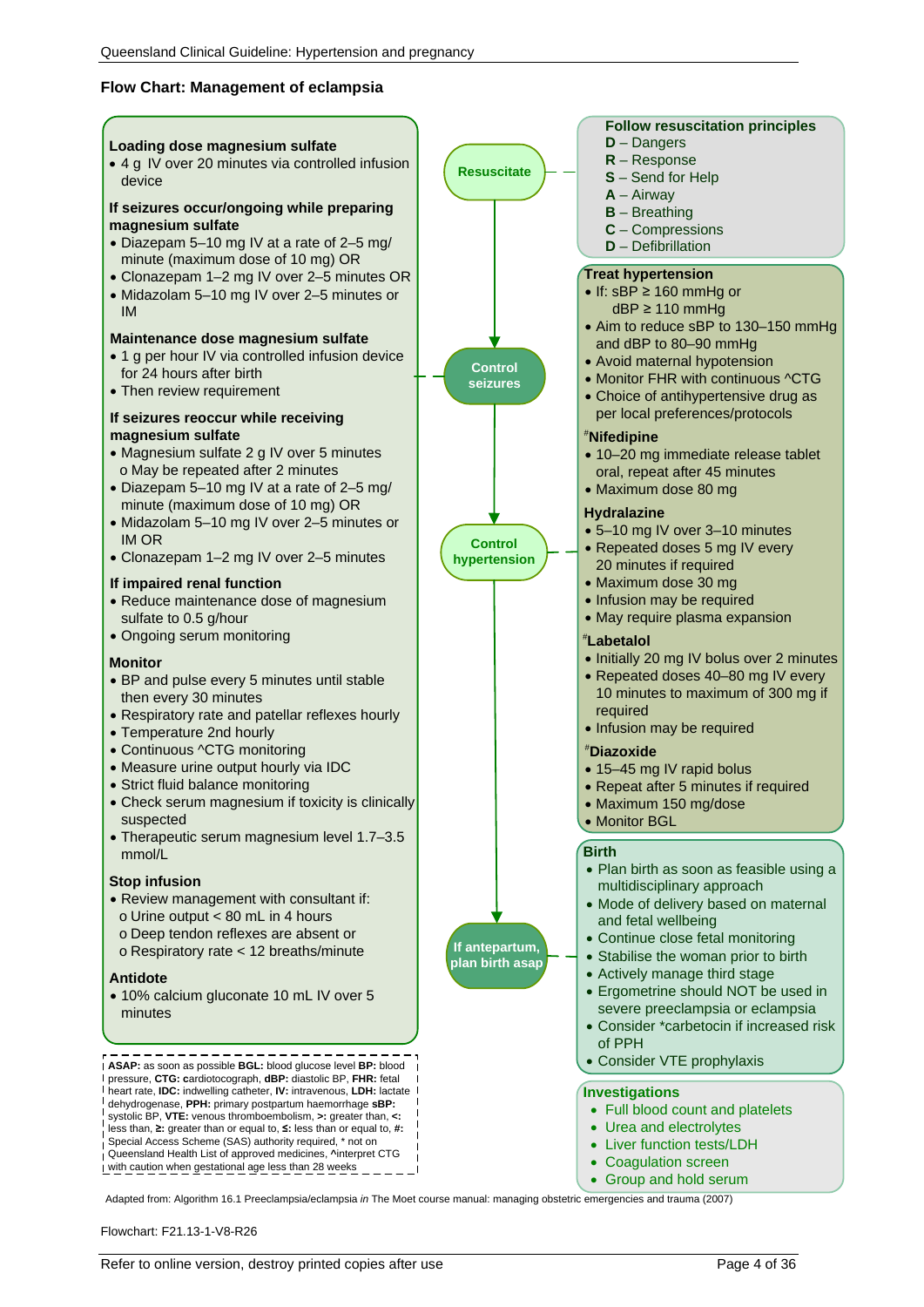#### **Table of Contents**

| 1                                                                                    |  |  |
|--------------------------------------------------------------------------------------|--|--|
| 2                                                                                    |  |  |
| 3                                                                                    |  |  |
| 3.1                                                                                  |  |  |
| 3.2                                                                                  |  |  |
| 3.3                                                                                  |  |  |
| 3.4                                                                                  |  |  |
| 4                                                                                    |  |  |
| 4.1                                                                                  |  |  |
| 4.2                                                                                  |  |  |
| 4.2.1                                                                                |  |  |
| 4.2.2                                                                                |  |  |
| 4.2.3                                                                                |  |  |
| 4.2.4                                                                                |  |  |
| 4.3                                                                                  |  |  |
| Perinatal adverse outcomes associated with hypertensive disorders 16<br>4.4          |  |  |
| Adverse maternal outcomes associated with hypertensive disorders 16<br>4.5           |  |  |
| 5                                                                                    |  |  |
| 5.1                                                                                  |  |  |
| 5.2                                                                                  |  |  |
| 5.3                                                                                  |  |  |
| Antihypertensive drug choices for treatment of acute severe hypertension 18<br>5.3.1 |  |  |
| 6                                                                                    |  |  |
| 6.1                                                                                  |  |  |
| 6.2                                                                                  |  |  |
| 7                                                                                    |  |  |
| 8                                                                                    |  |  |
| 8.1                                                                                  |  |  |
| 8.2                                                                                  |  |  |
| 8.3                                                                                  |  |  |
| 8.4                                                                                  |  |  |
| 9                                                                                    |  |  |
| 9.1                                                                                  |  |  |
| 9.2                                                                                  |  |  |
|                                                                                      |  |  |
| 10.1                                                                                 |  |  |
|                                                                                      |  |  |
|                                                                                      |  |  |
|                                                                                      |  |  |
|                                                                                      |  |  |
|                                                                                      |  |  |
|                                                                                      |  |  |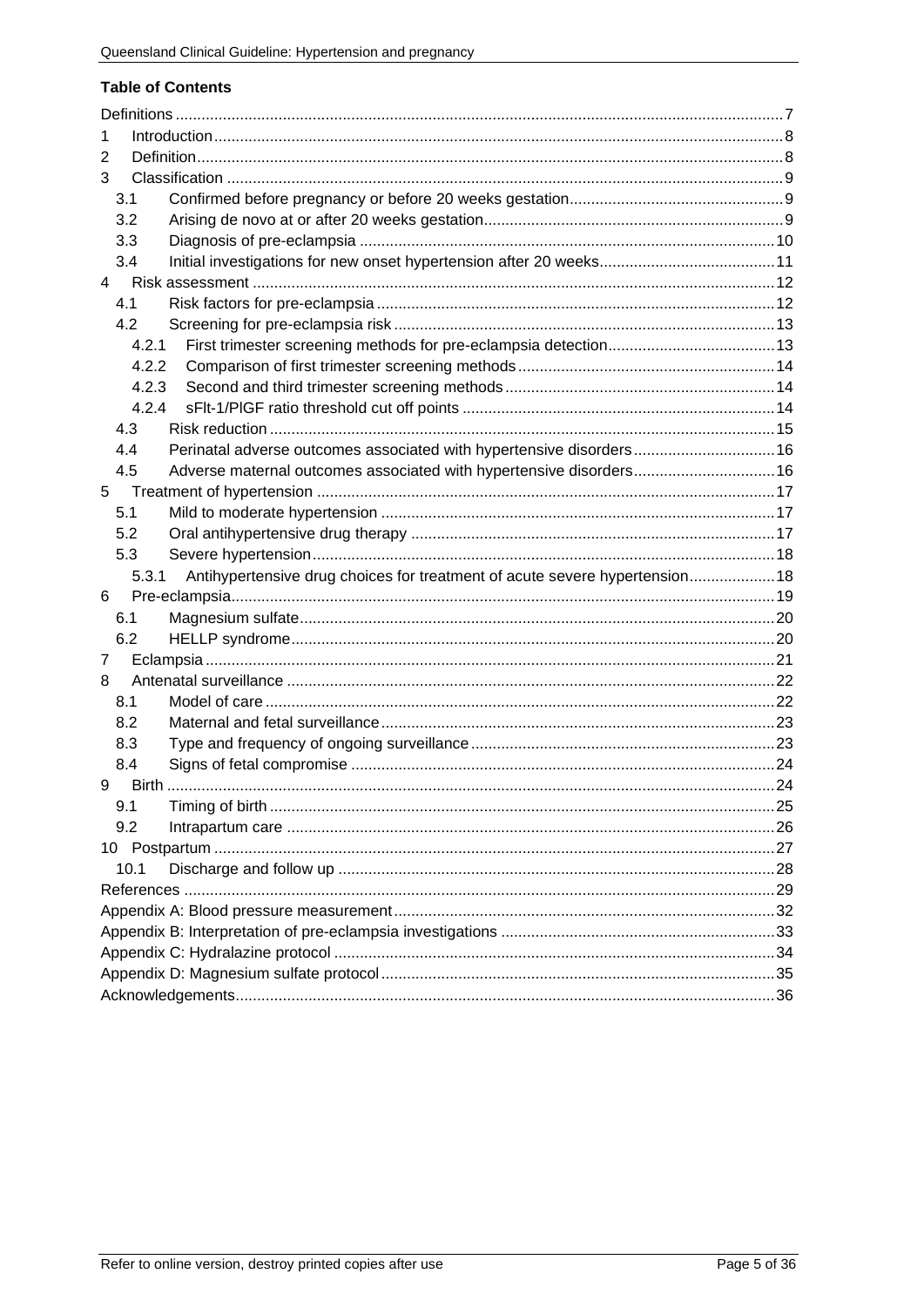#### **List of Tables**

| Table 3. Hypertension diagnosed prior to pregnancy or in the first 20 weeks gestation 9 |  |
|-----------------------------------------------------------------------------------------|--|
|                                                                                         |  |
|                                                                                         |  |
|                                                                                         |  |
|                                                                                         |  |
|                                                                                         |  |
|                                                                                         |  |
|                                                                                         |  |
|                                                                                         |  |
|                                                                                         |  |
| Table 13. Adverse perinatal outcomes associated with hypertensive disorders 16          |  |
| Table 14. Adverse maternal outcomes associated with hypertensive disorders 16           |  |
|                                                                                         |  |
|                                                                                         |  |
|                                                                                         |  |
| Table 18. Antihypertensive drug choices for treatment of acute severe hypertension  18  |  |
|                                                                                         |  |
|                                                                                         |  |
|                                                                                         |  |
|                                                                                         |  |
|                                                                                         |  |
|                                                                                         |  |
|                                                                                         |  |
|                                                                                         |  |
|                                                                                         |  |
|                                                                                         |  |
|                                                                                         |  |
|                                                                                         |  |
|                                                                                         |  |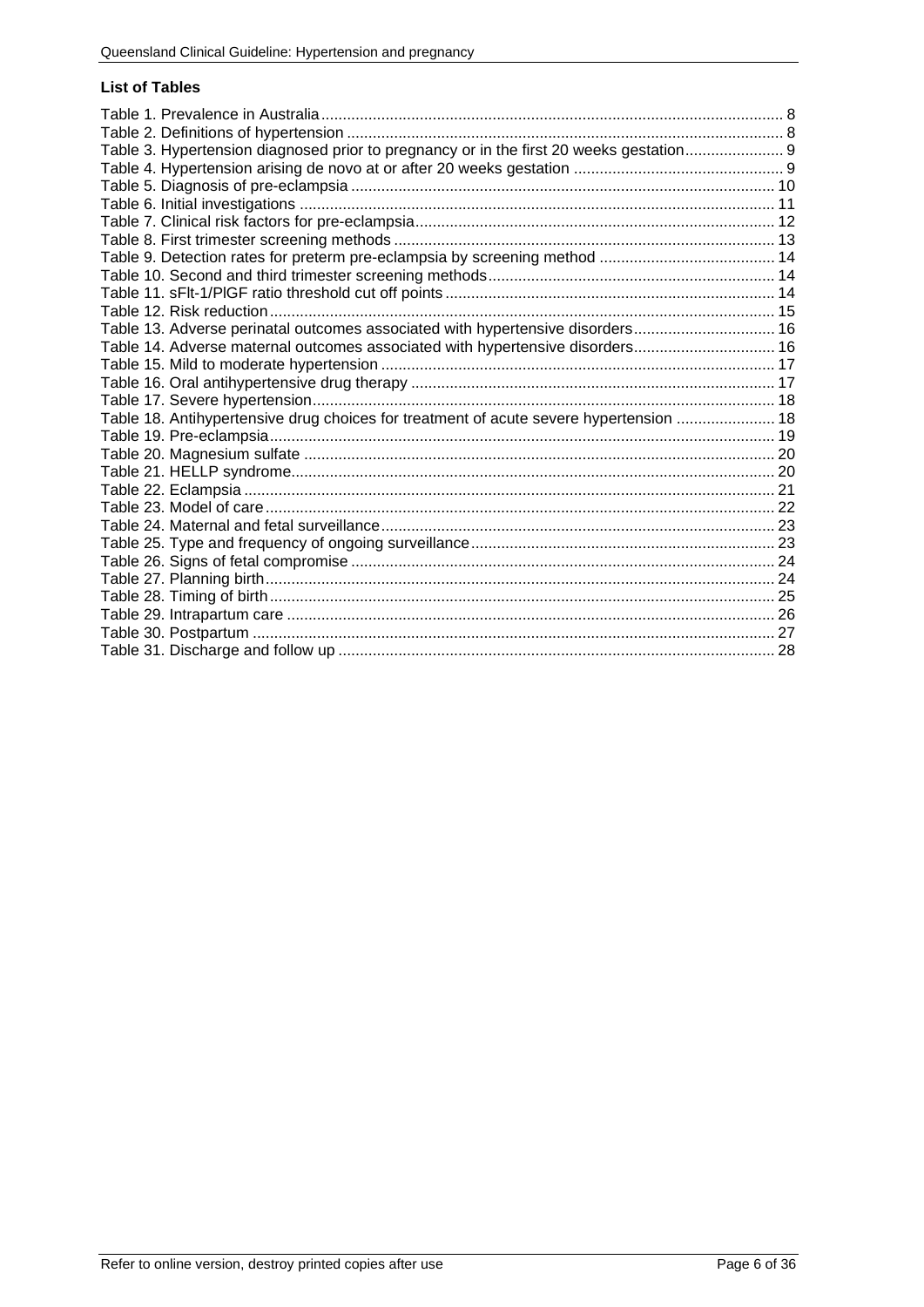#### **Abbreviations**

| <b>ACE</b>                | Angiotensin converting enzyme                             |
|---------------------------|-----------------------------------------------------------|
| <b>AC</b>                 | Abdominal circumference                                   |
| <b>AEDF</b>               | Absent end-diastolic flow                                 |
| AFI                       | Amniotic fluid index                                      |
| <b>APLS</b>               | Antiphospholipid syndrome                                 |
| <b>BMI</b>                | Body mass index                                           |
| <b>BP</b>                 | Blood pressure                                            |
| $\overline{\text{CI}}$    | Confidence interval                                       |
| $\overline{\text{CTG}}$   | Cardiotocograph                                           |
| dBP                       | Diastolic blood pressure                                  |
| $\overline{DIC}$          | Disseminated intravascular coagulation                    |
| <b>DVP</b>                | Deepest vertical pocket                                   |
| <b>EFW</b>                | Estimated fetal weight                                    |
| <b>FBC</b>                | Full blood count                                          |
| <b>FGR</b>                | Fetal growth restriction                                  |
| <b>FHR</b>                | Fetal heart rate                                          |
| GA                        | General anaesthesia                                       |
| <b>HDP</b>                | Hypertensive disorders of pregnancy                       |
| <b>GP</b>                 | General practitioner                                      |
| <b>HELLP</b>              | Haemolysis, Elevated Liver enzymes and Low Platelet count |
| <b>IUGR</b>               | Intrauterine growth restriction                           |
| LAM                       | List of approved medicines                                |
| LDH                       | Lactate dehydrogenase                                     |
| <b>LFT</b>                | Liver function test                                       |
| <b>MAP</b>                | Mean arterial pressure                                    |
| PAPP-A                    | Pregnancy associated plasma protein A                     |
| <b>PIGF</b>               | Placental growth factor                                   |
| sBP                       | Systolic blood pressure                                   |
| <b>SLE</b>                | Systemic lupus erythematosus                              |
| sFlt-1                    | Soluble fms-like tyrosine kinase 1                        |
| <b>RR</b>                 | <b>Relative risk</b>                                      |
| SpO <sub>2</sub>          | Saturation of peripheral oxygen                           |
| UA                        | Umbilical artery                                          |
| <b>USS</b>                | Ultrasound scan                                           |
|                           |                                                           |
| <b>UTPI</b><br><b>VTE</b> | Uterine artery pulsatility index                          |

#### <span id="page-6-0"></span>**Definitions**

| Expectant         | Refers to safe prolongation of the pregnancy, with maternal and fetal                                                                                              |  |
|-------------------|--------------------------------------------------------------------------------------------------------------------------------------------------------------------|--|
| management        | monitoring guiding clinically indicated treatment, instead of immediate birth.                                                                                     |  |
| Multidisciplinary | May include (as relevant to the clinical circumstances) obstetrician, midwife,                                                                                     |  |
| team              | obstetric physician, anaesthetist, neonatologist/paediatrician experienced in                                                                                      |  |
|                   | the care of women with hypertension in pregnancy.                                                                                                                  |  |
| Obstetrician      | Local facilities may differentiate the roles and responsibilities assigned in this<br>document to an "Obstetrician" according to their specific practitioner group |  |
|                   | requirements: for example to General Practitioner Obstetricians, Specialist                                                                                        |  |
|                   | Obstetricians, Consultants, Senior Registrars, Obstetric Fellows or other                                                                                          |  |
|                   | members of the team as required.                                                                                                                                   |  |
|                   | Refers to the audible noises used to measure blood pressure and can be                                                                                             |  |
|                   | broken down into five phases <sup>1</sup> :                                                                                                                        |  |
|                   | • Phase I is a clear tapping tone                                                                                                                                  |  |
| Korotkoff sounds  | • Phase II is a softening of the tapping and a swishing element                                                                                                    |  |
|                   | • Phase III sounds like phase I but with distinct sharpening                                                                                                       |  |
|                   | Phase IV has abrupt muffling of all sounds<br>$\bullet$                                                                                                            |  |
|                   | Phase V is a cessation of all sounds<br>$\bullet$                                                                                                                  |  |
| Mean arterial     | • MAP is calculated by using a validated blood pressure machine or by?:                                                                                            |  |
|                   | o The sum of sBP plus twice the dBP divided by 3                                                                                                                   |  |
| pressure (MAP)    | $\circ$ (sBP + 2 X dBP) ÷ 3                                                                                                                                        |  |
|                   |                                                                                                                                                                    |  |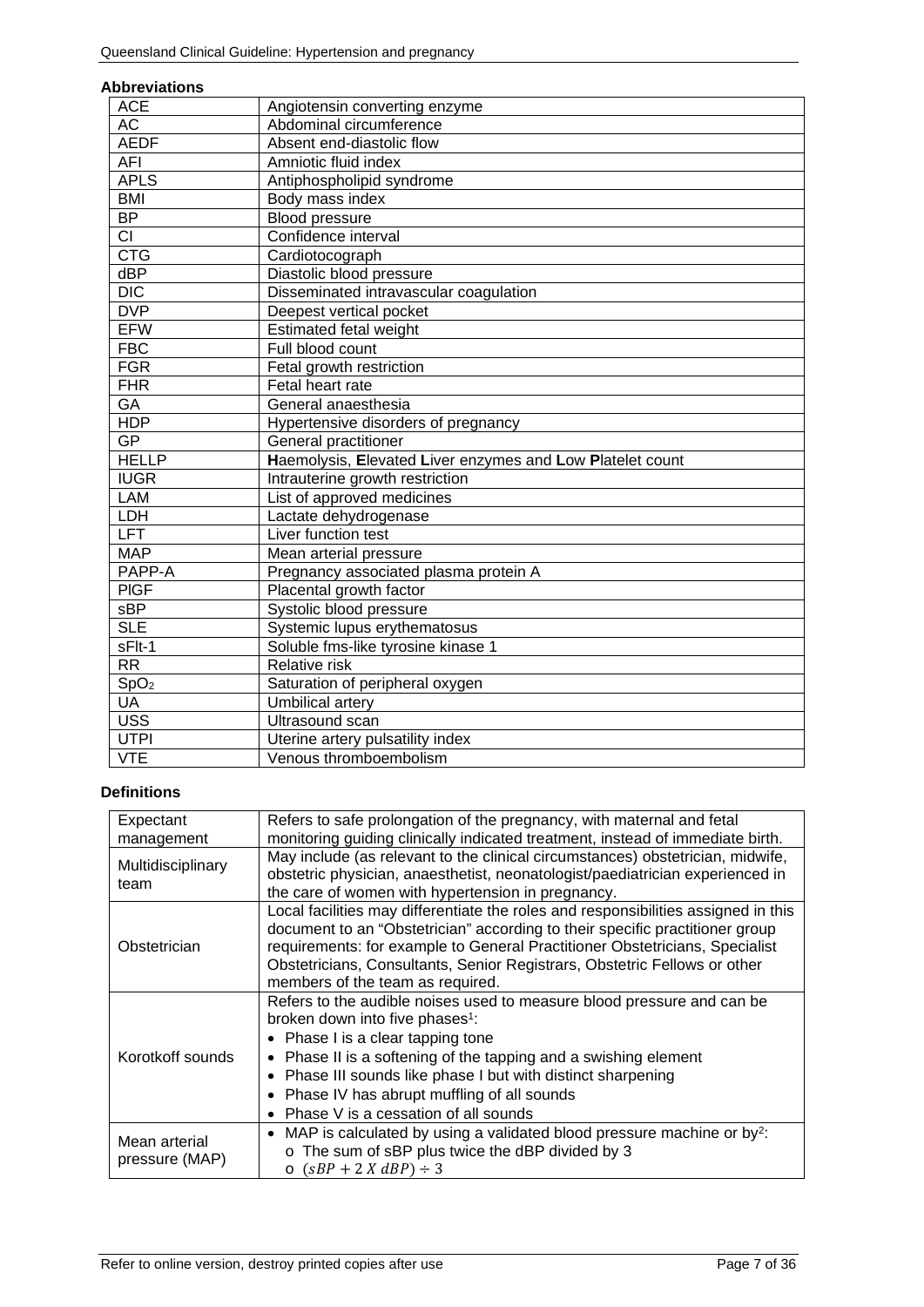# <span id="page-7-0"></span>**1 Introduction**

Hypertension is the most common medical problem encountered in pregnancy and is a leading cause of perinatal and maternal morbidity and mortality worldwide. 3

<span id="page-7-2"></span>

| Table 1. Prevalence in Australia |  |
|----------------------------------|--|
|----------------------------------|--|

| <b>Aspect</b>                    | <b>Consideration</b>                                                                                                                                                                                                                 |
|----------------------------------|--------------------------------------------------------------------------------------------------------------------------------------------------------------------------------------------------------------------------------------|
| <b>Maternal</b><br>complications | • In Queensland between 2014-2019 there were 364,194 pregnancies<br>where: $4$<br>o Gestational hypertension affected 9,692 women<br>o Pre-eclampsia affected 8,463 women<br>o Eclampsia affected 139 women                          |
| <b>Perinatal deaths</b>          | • In Australia in 2017, there were 36 total perinatal deaths where a<br>hypertensive disorder, such as pre-eclampsia or pre-existing high blood<br>pressure, was considered to have been the leading cause of the death <sup>5</sup> |

Adapted from: Department of Health Queensland. Hypertensive disorders of pregnancy data 2014–2019. Perinatal Data Collection, Health Statistics Branch. 2020.

# <span id="page-7-1"></span>**2 Definition**

The following definitions of hypertension in pregnancy are used in this guideline.

<span id="page-7-3"></span>Table 2. Definitions of hypertension

| <b>Aspect</b>                                 | <b>Consideration</b>                                                                                                                                                                                                                                                                                                      |
|-----------------------------------------------|---------------------------------------------------------------------------------------------------------------------------------------------------------------------------------------------------------------------------------------------------------------------------------------------------------------------------|
| Mild to moderate<br>hypertension <sup>6</sup> | • Blood pressure (BP) measured at least four hours apart with elevation<br>occurring at least twice <sup>7</sup><br>o Systolic blood pressure (sBP) greater than or equal to 140 mmHg (but<br>less than 160 mmHg) and/or<br>o Diastolic blood pressure (dBP) greater than or equal to 90 mmHg (but<br>less than 110 mmHg) |
| <b>Severe</b><br>hypertension <sup>6</sup>    | • sBP greater than or equal to 160 mmHg and/or<br>• dBP greater than or equal to 110 mmHg<br>• sBP greater than or equal to 170 mmHg with or without dBP greater than<br>or equal to 110 mmHg is a medical emergency and requires urgent<br>treatment                                                                     |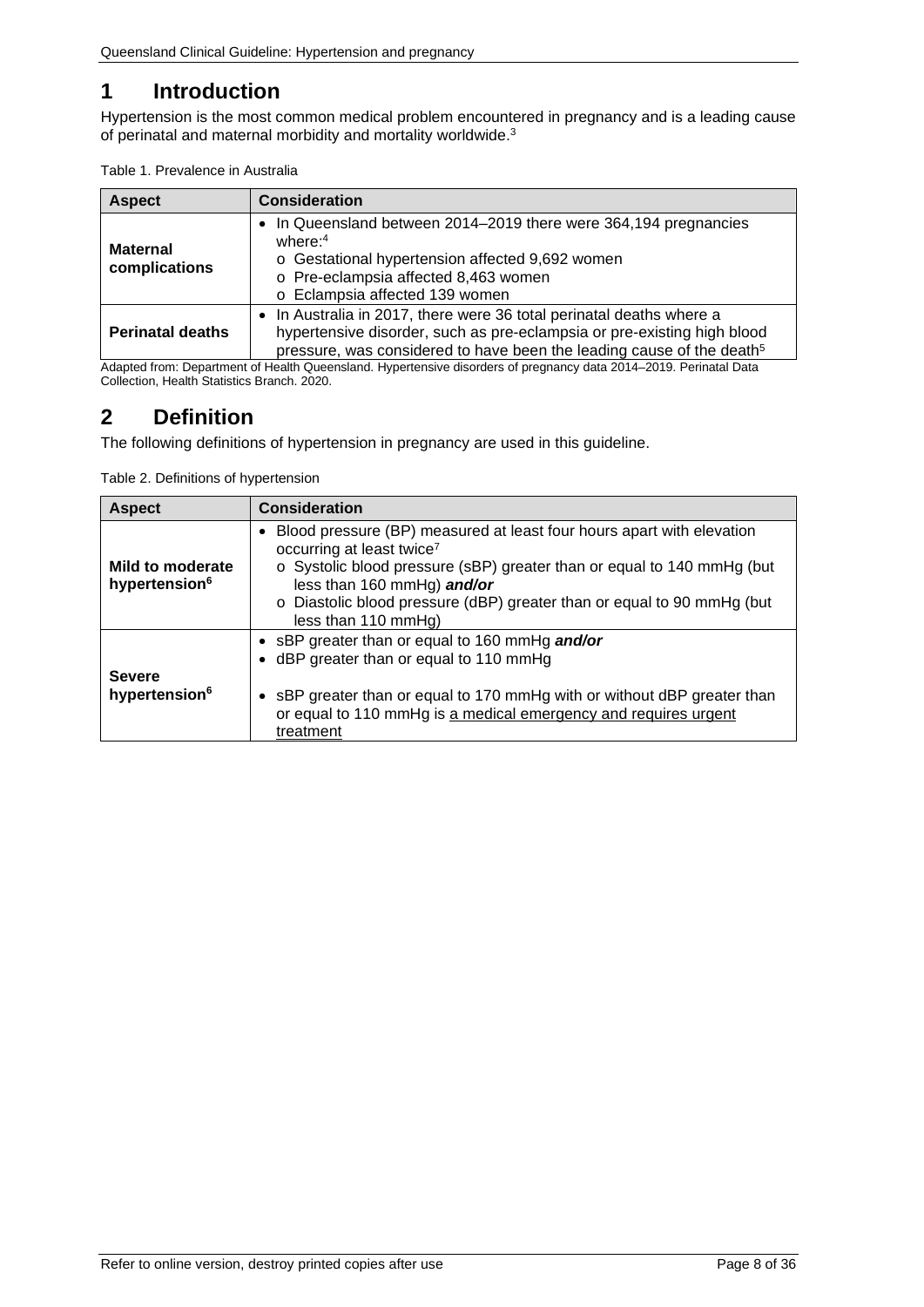# <span id="page-8-0"></span>**3 Classification**

The following classifications of hypertension in pregnancy are used in this guideline.

## <span id="page-8-1"></span>**3.1 Confirmed before pregnancy or before 20 weeks gestation**

| <b>Aspect</b>                                                                                            | <b>Consideration</b>                                                                                                                                                                                                                                                                                                                                                                                                                                                                                                                                                                                                                                                                                                                                                                                                                                                                                                                                                                                                                                |  |
|----------------------------------------------------------------------------------------------------------|-----------------------------------------------------------------------------------------------------------------------------------------------------------------------------------------------------------------------------------------------------------------------------------------------------------------------------------------------------------------------------------------------------------------------------------------------------------------------------------------------------------------------------------------------------------------------------------------------------------------------------------------------------------------------------------------------------------------------------------------------------------------------------------------------------------------------------------------------------------------------------------------------------------------------------------------------------------------------------------------------------------------------------------------------------|--|
| <b>Chronic</b><br>hypertension<br>occurring in<br>pregnancy<br>(Essential and<br>secondary) <sup>8</sup> | Hypertension confirmed prior to conception or prior to 20+0 weeks<br>$\bullet$<br>May include women entering pregnancy on antihypertensive therapy with<br>$\bullet$<br>well controlled hypertension<br>Can be defined as:<br>$\bullet$<br>o Essential hypertension (no secondary cause determined)<br>$\circ$ Secondary hypertension where causes may include <sup>9,10</sup> :<br>Renal parenchymal disease (e.g. glomerulonephritis, reflux<br>٠<br>nephropathy and adult polycystic kidney disease)<br>• Renal artery stenosis<br>• Systemic disease with renal involvement (e.g. diabetes mellitus,<br>systemic lupus erythematosus (SLE))<br>• Endocrine disorders (e.g. phaeochromocytoma, Cushing's<br>syndrome, primary hyperaldosteronism, hyper- or hypothyroidism<br>and acromegaly)<br>• Coarctation of the aorta<br>• Obstructive sleep apnoea<br>• Medications or supplements (e.g. oral contraceptives, nonsteroidal<br>anti-inflammatory drugs, corticosteroids, cocaine, stimulants,<br>antipsychotic medications <sup>11</sup> ) |  |
| White coat<br>hypertension <sup>8</sup>                                                                  | • Hypertension characterised by an elevated BP in a clinical setting and a<br>normal BP at other times<br>Typically diagnosed by 24 hour ambulatory BP monitoring or home BP<br>$\bullet$<br>monitoring using an appropriately validated device<br>Women with white coat hypertension are at an increased risk of<br>$\bullet$<br>developing pre-eclampsia compared with normotensive women (RR 2.36,<br>95% CI, 1.16 to 4.78) <sup>12</sup>                                                                                                                                                                                                                                                                                                                                                                                                                                                                                                                                                                                                        |  |
| <b>Masked</b><br>hypertension <sup>8</sup>                                                               | • Hypertension characterised by a normal BP in a clinical setting and an<br>elevated BP at other times<br>Typically diagnosed by 24 hour ambulatory BP monitoring or home BP<br>$\bullet$<br>monitoring using an appropriately validated device <sup>8</sup>                                                                                                                                                                                                                                                                                                                                                                                                                                                                                                                                                                                                                                                                                                                                                                                        |  |

<span id="page-8-3"></span>Table 3. Hypertension diagnosed prior to pregnancy or in the first 20 weeks gestation

#### <span id="page-8-2"></span>**3.2 Arising de novo at or after 20 weeks gestation**

<span id="page-8-4"></span>Table 4. Hypertension arising de novo at or after 20 weeks gestation

| <b>Aspect</b>                                                            | <b>Consideration</b>                                                                                                                                                                                                                                                                                                                                                                               |
|--------------------------------------------------------------------------|----------------------------------------------------------------------------------------------------------------------------------------------------------------------------------------------------------------------------------------------------------------------------------------------------------------------------------------------------------------------------------------------------|
| <b>Transient</b><br>gestational<br>hypertension <sup>8</sup>             | • Hypertension that:<br>$\circ$ Arises in the second and third trimester<br>o Is detected in the clinical setting but settles after repeated readings<br>(e.g. those taken over the course of several hours in a day assessment<br>unit <sup>8</sup> )<br>• Associated with a 40% risk of developing gestational hypertension or pre-<br>eclampsia in the remainder of the pregnancy <sup>13</sup> |
| Gestational<br>hypertension <sup>8</sup>                                 | New onset of hypertension arising after 20 weeks gestation<br>$\bullet$<br>No additional features of pre-eclampsia<br>٠<br>Resolves within 3 months postpartum<br>$\bullet$                                                                                                                                                                                                                        |
| Pre-eclampsia <sup>8</sup>                                               | A multi-system disorder characterised by hypertension, and involvement<br>٠<br>of one or more other organ systems and/or the fetus<br>Resolves within 3 months postpartum<br>$\bullet$                                                                                                                                                                                                             |
| Pre-eclampsia<br>superimposed on<br>chronic<br>hypertension <sup>8</sup> | • New onset systemic features of pre-eclampsia after 20+0 weeks gestation<br>to women with pre-existing hypertension                                                                                                                                                                                                                                                                               |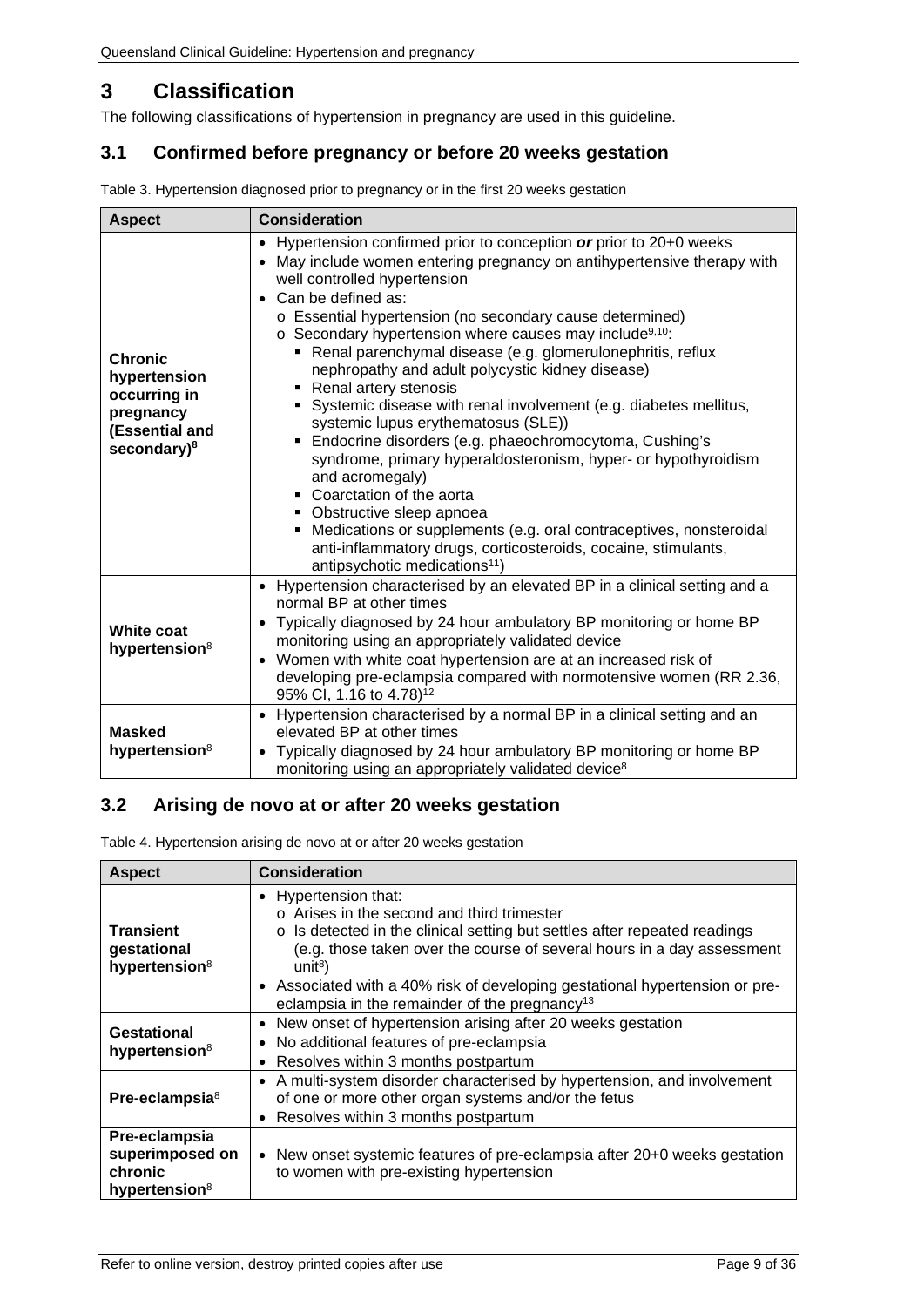## <span id="page-9-0"></span>**3.3 Diagnosis of pre-eclampsia**

A diagnosis of pre-eclampsia requires both<sup>6</sup>:

- Hypertension arising after 20+0 weeks gestation, confirmed on 2 or more occasions AND
- *One or more* of the organ/system features related to the mother and/or fetus identified in [Table 5.](#page-9-1) [Diagnosis of pre-eclampsia.](#page-9-1)

Note:

- Hypertension may not be the first manifestation
- Pre-existing hypertension is a strong risk factor for the development of pre-eclampsia $6$  and requires close clinical surveillance
- <span id="page-9-1"></span>• Proteinuria is common but is not mandatory to make the clinical diagnosis $6,8$

Table 5. Diagnosis of pre-eclampsia

| <b>Aspect</b>         | <b>Consideration</b>                                                                                                                                                                                                                                                                                                                        |  |
|-----------------------|---------------------------------------------------------------------------------------------------------------------------------------------------------------------------------------------------------------------------------------------------------------------------------------------------------------------------------------------|--|
| Renal                 | Random urine protein to creatinine ratio greater than or equal to 30<br>٠<br>mg/mmol <sup>14</sup> from an uncontaminated specimen (proteinuria)<br>Serum or plasma creatinine greater than or equal to 90 micromol/ $L^{14}$ or<br>$\bullet$<br>Oliguria (less than 80 mL/4hours or 500 mL/24 hours)<br>$\bullet$                          |  |
| Haematological        | Thrombocytopenia <sup>14</sup> (platelets under 150 x 10 <sup>9</sup> /L)<br>$\bullet$<br>Haemolysis <sup>8</sup> (schistocytes or red cell fragments on blood film, raised<br>$\bullet$<br>bilirubin, raised lactate dehydrogenase (LDH), decreased haptoglobin)<br>Disseminated intravascular coagulation (DIC) <sup>8</sup><br>$\bullet$ |  |
| Liver                 | New onset of raised transaminases <sup>14</sup> (over 40 IU/L) with or without<br>$\bullet$<br>epigastric or right upper quadrant pain <sup>8,15</sup>                                                                                                                                                                                      |  |
| Neurological          | Headache <sup>8</sup><br>$\bullet$<br>Persistent visual disturbances (photopsia, scotomata, cortical blindness,<br>$\bullet$<br>retinal vasospasm)<br>Hyperreflexia with sustained clonus<br>$\bullet$<br>Convulsions (eclampsia)<br>Stroke                                                                                                 |  |
| <b>Pulmonary</b>      | Pulmonary oedema <sup>14</sup><br>$\bullet$                                                                                                                                                                                                                                                                                                 |  |
| <b>Uteroplacental</b> | Fetal growth restriction (FGR) <sup>8</sup><br>$\bullet$<br>Suspected fetal compromise <sup>14</sup><br>$\bullet$<br>Abnormal umbilical artery Doppler wave form analysis<br>٠<br>Stillbirth                                                                                                                                                |  |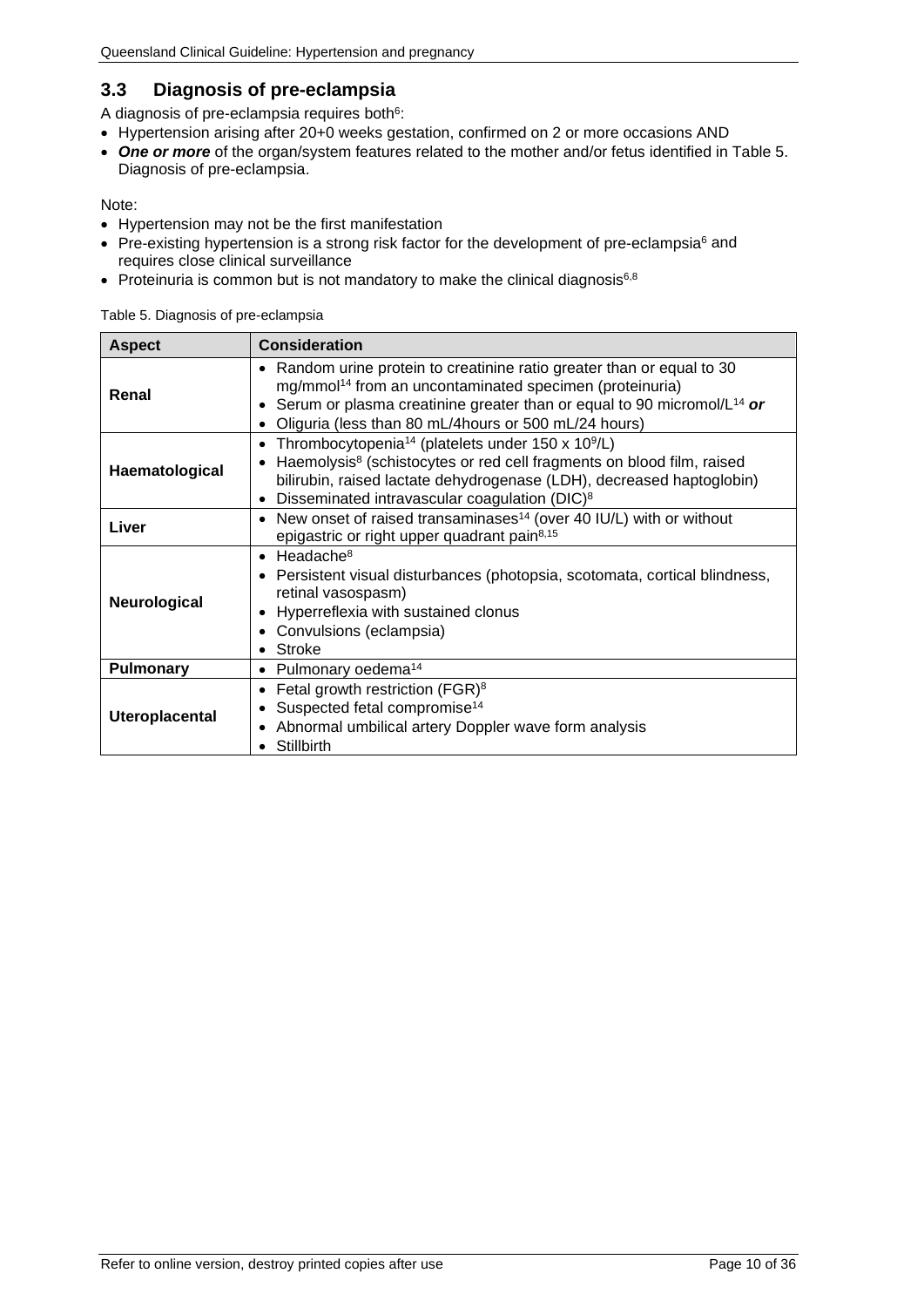## <span id="page-10-0"></span>**3.4 Initial investigations for new onset hypertension after 20 weeks**

Where it is not possible to adequately undertake comprehensive fetal and maternal assessments the baseline investigations may consist of blood pressure measurement **and** maternal risk factors.15

<span id="page-10-1"></span>

|  | Table 6. Initial investigations |
|--|---------------------------------|
|--|---------------------------------|

| <b>Aspect</b>                                         | <b>Consideration</b>                                                                                                                                                                                                                                                                                                                                                                                                                                                                                                                                                                                                                                    |
|-------------------------------------------------------|---------------------------------------------------------------------------------------------------------------------------------------------------------------------------------------------------------------------------------------------------------------------------------------------------------------------------------------------------------------------------------------------------------------------------------------------------------------------------------------------------------------------------------------------------------------------------------------------------------------------------------------------------------|
| <b>BP</b> measurement                                 | Correct measurement techniques are critical to the correct diagnosis of<br>HDP <sup>16</sup>                                                                                                                                                                                                                                                                                                                                                                                                                                                                                                                                                            |
|                                                       | Confirm non-severe hypertension by measuring BP over several hours<br>o Up to 70% of women with an office BP of 140/90 mmHg have normal<br>BP on subsequent measurements on the same visit <sup>17</sup>                                                                                                                                                                                                                                                                                                                                                                                                                                                |
|                                                       | Refer Appendix A: Blood pressure measurement                                                                                                                                                                                                                                                                                                                                                                                                                                                                                                                                                                                                            |
| Proteinuria                                           | • Screen for proteinuria with urinary dipstick at first visit and at each<br>subsequent visit <sup>17</sup><br>Quantify by laboratory methods if:<br>$\circ$ Greater than or equal to 2+ proteinuria or<br>o Persistent 1+ proteinuria or<br>o Pre-eclampsia is suspected<br>In an uncontaminated sample, a urine protein to creatinine ratio greater<br>than 30 mg/mmol is diagnostic of proteinuria in pregnancy $6,8,14$<br>24 hour urine collection is not necessary in routine clinical management<br>Proteinuria testing does not need to be repeated once significant<br>proteinuria in the setting of confirmed pre-eclampsia has been detected |
| Pre-eclampsia<br>baseline blood<br>tests              | • Recommended baseline blood tests:<br>o Full blood count (FBC) <sup>8</sup><br>$\circ$ Urea, creatinine, electrolytes and urate <sup>8</sup><br>$\circ$ Liver function tests (LFT) including LDH $8$<br>Tests may be abnormal even when BP elevation is minimal<br>$\bullet$                                                                                                                                                                                                                                                                                                                                                                           |
| <b>Additional pre-</b><br>eclampsia<br>investigations | • If there is thrombocytopenia or a substantial fall in haemoglobin, perform<br>investigations for DIC and/or haemolysis including <sup>8</sup> :<br>o Coagulation studies<br>o Blood film<br>o Fibrinogen<br>o Haemolytic studies<br>Refer to Table 24. Maternal and fetal surveillance<br>If severe or early signs of pre-eclampsia, consider investigation for<br>associated conditions (e.g. antiphospholipid syndrome (APLS), chronic<br>renal disease) <sup>18</sup><br>Urinalysis and microscopy on a carefully collected mid-stream urine<br>sample (to avoid contamination) <sup>6</sup>                                                       |
| <b>Fetal assessment</b>                               | Cardiotocograph (CTG) if greater than 28+0 weeks gestation <sup>8</sup><br>o Consider fetal physiology and use caution when interpreting CTGs at<br>less than 28+0 weeks gestation<br>o Refer to Queensland Clinical Guideline Perinatal care of the extremely<br>preterm baby <sup>19</sup><br>Ultrasound scan (USS) assessment of <sup>8,18</sup> :<br>o Fetal growth<br>o Amniotic fluid volume (AFV) or deepest vertical pocket (DVP)<br>o Umbilical artery flow (Doppler)<br>Further follow-up USS to assess fetal growth velocity and progression of<br>Doppler changes                                                                           |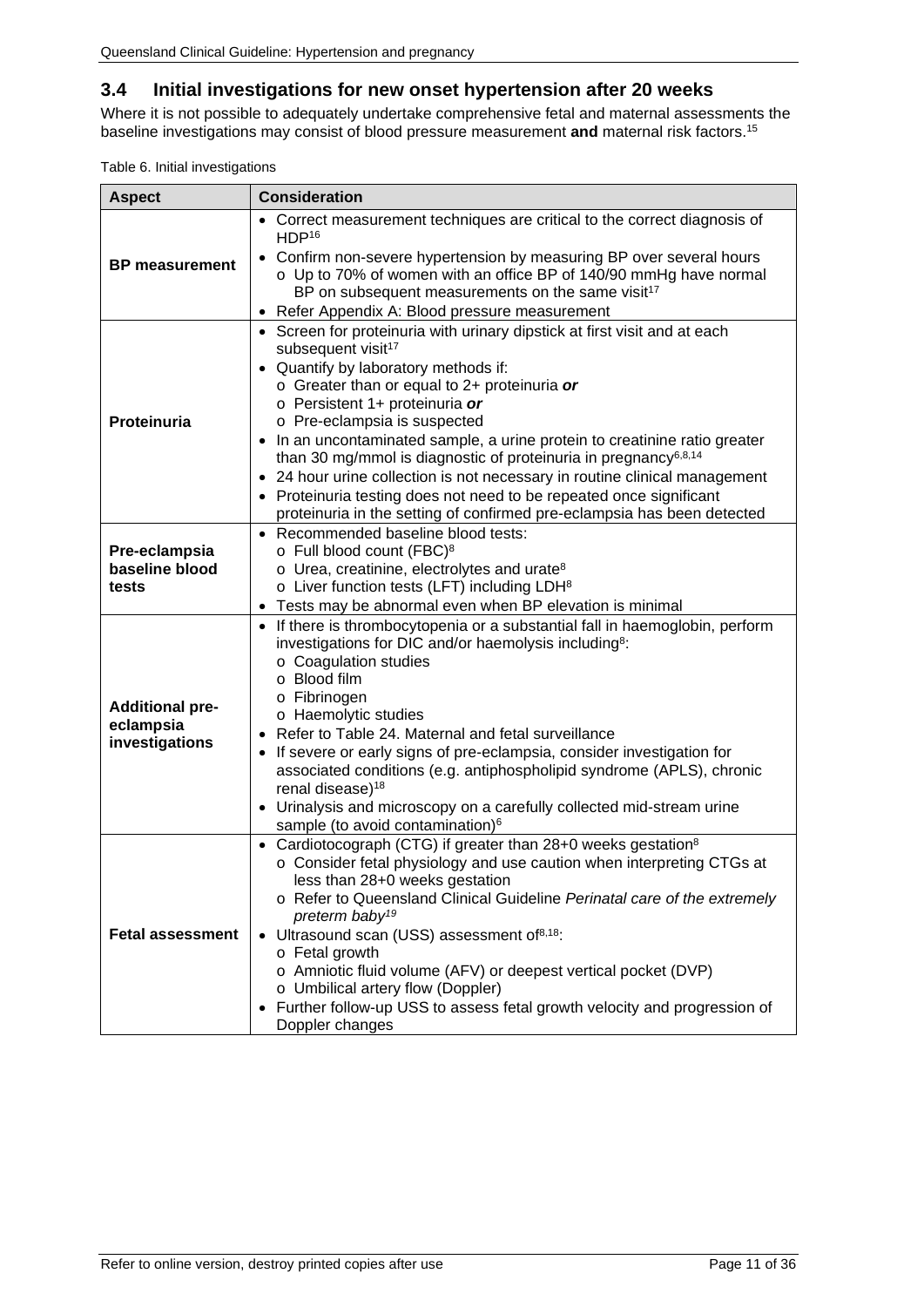# <span id="page-11-0"></span>**4 Risk assessment**

Assess women presenting with new hypertension after 20 weeks gestation for signs and symptoms of pre-eclampsia18 [refer to Section [3.4](#page-10-0) [Initial investigations for new onset hypertension after 20](#page-10-0)  [weeks\]](#page-10-0). The earlier the gestation at presentation and the more severe the hypertension, the higher the likelihood that the woman will progress to develop pre-eclampsia or an adverse pregnancy outcome.6

#### <span id="page-11-1"></span>**4.1 Risk factors for pre-eclampsia**

The risk of pre-eclampsia for an individual woman has been associated with the presence or absence of clinical, sonographic and biochemical markers. However, there is currently no adequate predictive tool or marker that can be used in isolation. 6

The presence of multiple risk factors may have additive or synergistic effects, but the combinations with the greatest risk are uncertain.

| <b>Risk factor</b>                                                                | Relative risk [95% CI] |
|-----------------------------------------------------------------------------------|------------------------|
| Previous history of pre-eclampsia <sup>20</sup>                                   | 8.40 [7.10 to 9.90]    |
| *Adolescent pregnancy (10-19 years) <sup>21</sup>                                 | 6.70 [5.80 to 7.60]    |
| Systemic lupus erythematosus <sup>22</sup>                                        | 5.50 [4.50 to 6.80]    |
| Chronic hypertension <sup>20</sup>                                                | 5.10 [4.00 to 6.50]    |
| Assisted reproductive technology (donor oocytes) <sup>20</sup>                    | 4.34 [3.10 to 6.06]    |
| Pre-existing diabetes <sup>20</sup>                                               | 3.70 [3.10 to 4.30]    |
| Family history of pre-eclampsia <sup>23</sup>                                     | 2.90 [1.70 to 4.93]    |
| Twin pregnancy (increased risk with multiples) <sup>24</sup>                      | 2.93 [2.04 to 4.21]    |
| Body mass index (BMI) before pregnancy ( $>$ 30 kg/m <sup>2</sup> ) <sup>20</sup> | 2.80 [2.60 to 3.60]    |
| Antiphospholipid syndrome <sup>20</sup>                                           | 2.80 [1.80 to 4.30]    |
| Nulliparity <sup>20</sup>                                                         | 2.10 [1.90 to 2.40]    |
| Pre-existing kidney disease <sup>20</sup>                                         | 1.80 [1.50 to 2.10]    |
| Assisted reproductive technology (donor sperm) <sup>20</sup>                      | 1.63 [1.36 to 1.95]    |
| Maternal congenital heart defects <sup>25</sup>                                   | 1.50 [1.30 to 1.70]    |
| Maternal anxiety or depression <sup>26</sup>                                      | 1.27 [1.07 to 1.50]    |
| Inter-pregnancy interval greater than 10 years <sup>20</sup>                      | 1.10 [1.02 to 1.19]    |
| Gestational trophoblastic disease <sup>27</sup>                                   | Unavailable            |
| Fetal triploidy <sup>28</sup>                                                     | Unavailable            |
| Fetal aneuploidy <sup>2</sup>                                                     | Unavailable            |

<span id="page-11-2"></span>Table 7. Clinical risk factors for pre-eclampsia

\*Limited data (primarily from low resourced countries) may suggest higher incidence in adolescent pregnancies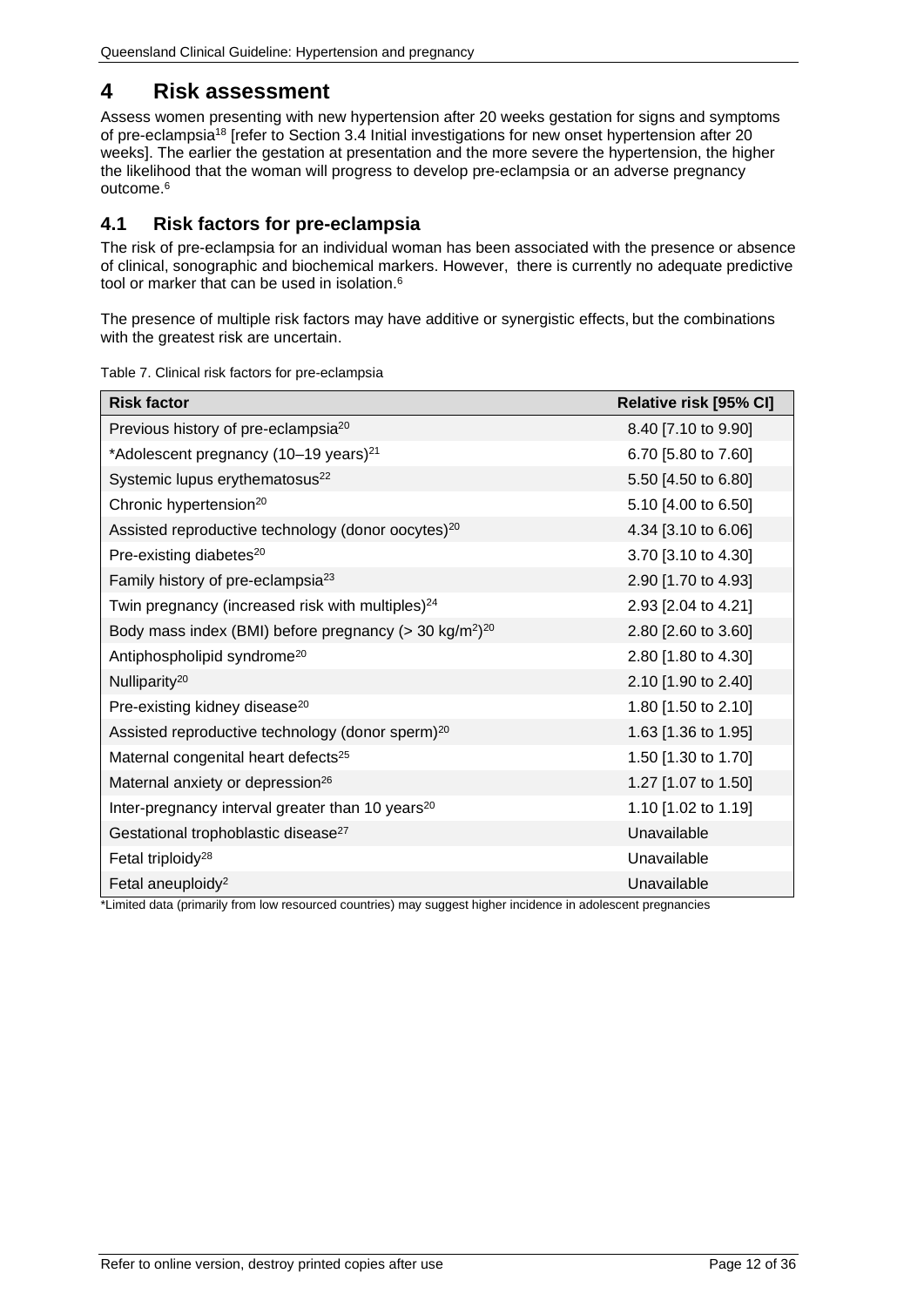## <span id="page-12-0"></span>**4.2 Screening for pre-eclampsia risk**

No single test can reliably predict the risk of pre-eclampsia; however, a combination of maternal and fetal parameters may detect a higher risk of pre-eclampsia. 8,15 While screening for pre-eclampsia risk can occur at any time during the pregnancy, typically it is considered in the first trimester (to allow intervention to reduce future risk) and in the second/third trimester (for short term likelihood and timing of onset of preeclampsia).

#### <span id="page-12-1"></span>**4.2.1 First trimester screening methods for pre-eclampsia detection**

Utilising a combinations of screening tests, compared to maternal factors alone, may assist in higher prediction rates for **early onset** of pre-eclampsia in high risk women.

<span id="page-12-2"></span>

| <b>Aspect</b>                            | <b>Consideration</b>                                                                                                                                                                                                                                                                                                                                                                                                                                                                                                                                                                                                                                                                                                                                                                                                                                                                                                                                                                                                 |
|------------------------------------------|----------------------------------------------------------------------------------------------------------------------------------------------------------------------------------------------------------------------------------------------------------------------------------------------------------------------------------------------------------------------------------------------------------------------------------------------------------------------------------------------------------------------------------------------------------------------------------------------------------------------------------------------------------------------------------------------------------------------------------------------------------------------------------------------------------------------------------------------------------------------------------------------------------------------------------------------------------------------------------------------------------------------|
| <b>Context</b>                           | • The risk of future development of pre-eclampsia can be established in the<br>first trimester using a combination of maternal history, [refer to 4.1 Risk]<br>factors for pre-eclampsia] mean arterial pressure (MAP), sonographic and<br>biochemical markers <sup>15</sup><br>Early screening for risk of pre-eclampsia may contribute to early risk<br>$\bullet$<br>reduction interventions including commencement of aspirin in high risk<br>women and increased monitoring <sup>30,31</sup> [Refer to section 4.3 Risk reduction]<br>After maternal history, each additional screening test has been<br>٠<br>demonstrated to increase the overall accuracy of prediction of pre-<br>eclampsia [refer to Table 9. Comparison of first trimester screening<br>methods]<br>• Screening tests are available across Queensland, however routine use in<br>all women is not recommended <sup>29</sup><br>o Develop local protocols for recognition and targeted screening of<br>women at higher risk of pre-eclampsia |
| <b>Maternal arterial</b><br>pressure     | • MAP has been demonstrated to be more predictive of pre-eclampsia<br>among low risk women than either sBP or dBP readings alone <sup>2</sup><br>• Blood pressure measured in both arms simultaneously, with the average<br>of four calculated MAP measurements, may assist with risk stratification<br>for pre-eclampsia development <sup>32</sup> [Refer to definitions]                                                                                                                                                                                                                                                                                                                                                                                                                                                                                                                                                                                                                                           |
| <b>First trimester</b><br>risk screening | In addition to maternal history, clinical risk and MAP, consider additional<br>$\bullet$<br>testing if clinically indicated <sup>15,33</sup> :<br>o Placental growth factor (PIGF)<br>• Lowered levels in women at risk of pre-eclampsia <sup>15</sup> and in fetal<br>aneuploidies and/or impaired placentation <sup>2</sup> disorders (which can also<br>be associated with pre-eclampsia)<br>• Positive predictive detection value of 56% <sup>15</sup> for pre-eclampsia<br>o Uterine artery pulsatility index (UTPI)<br>• Measured between 11+0 and 13+6 weeks gestation <sup>15</sup><br>• Positive predictive detection value of 48% for early onset pre-<br>eclampsia<br>o Pregnancy associated plasma protein A (PAPP-A)<br>• Levels less than 0.4 MoM, associated with an increased risk of HDP,<br>preterm birth and fetal growth restriction <sup>34</sup><br>Present in 8-23% of women with pre-eclampsia <sup>15</sup><br>• Low positive predictive detection value of 16% <sup>15</sup>               |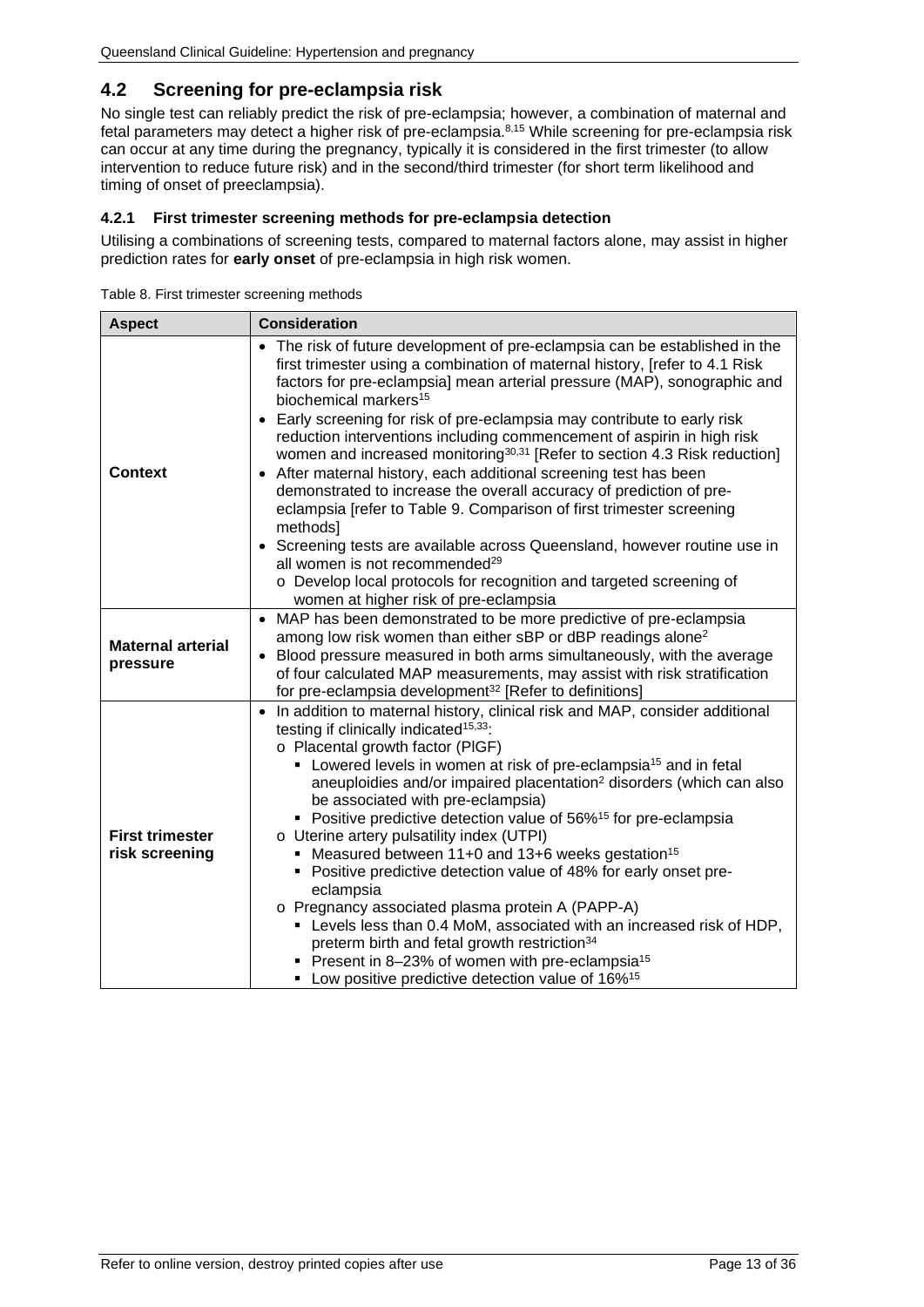#### <span id="page-13-0"></span>**4.2.2 Comparison of first trimester screening methods**

If one or more specific biomarkers are combined, there are incremental benefits including increases in detection rates of pre-eclampsia.30

| <b>Baseline method</b> | <b>Detection rate</b><br>$(\%)$ | Add to baseline<br>method | <b>Final</b><br>detection<br>rate $(\%)$ | <b>Additional cases</b><br>detected (%)<br>95% CI |
|------------------------|---------------------------------|---------------------------|------------------------------------------|---------------------------------------------------|
|                        |                                 | $+$ MAP                   | 49.30                                    | 7.75 (1.60 to 14.60)                              |
| MF alone               | 41.55                           | + UTPI                    | 61.97                                    | 20.42 (12.9 to 28.5)                              |
|                        |                                 | $+$ PIGF                  | 59.15                                    | 17.61 (10.1 to 25.7)                              |
|                        |                                 | $+$ PAPP-A $*$            | 45.07                                    | 3.52 (-1.70 to 9.20)                              |
| $MF + MAP$             | 49.30                           | $+$ PIGF                  | 68.31                                    | 19.01 (11.7 to 27.0)                              |
|                        |                                 | + UTPI                    | 73.94                                    | 24.65 (16.7 to 33.0)                              |
| $MF + MAP + UTPI$      | 73.94                           | $+$ PLGF                  | 81.69                                    | 7.75 (2.30 to 14.10)                              |
| $MF + MAP + PIGF$      | 68.31                           | + UTPI                    | 81.69                                    | 13.38 (8.00 to 20.2)                              |
| $MF + UTPI + PIGF$     | 70.42                           | $+$ MAP                   | 81.69                                    | 11.27 (5.30 to 18.2)                              |

<span id="page-13-3"></span>

|  |  | Table 9. Detection rates for preterm pre-eclampsia by screening method |  |  |
|--|--|------------------------------------------------------------------------|--|--|
|  |  |                                                                        |  |  |

MAP: mean arterial pressure, MF: maternal factors, PAPP-A: pregnancy-associated plasma protein-A, PlGF: placental growth factor, UTPI: uterine artery pulsatility index, values in parentheses are 95% confidence interval (CI)

#Preterm pre-eclampsia defined as detection at less than 37 weeks gestation

<span id="page-13-1"></span>\*Note: results not significant for increase in detection rates

#### **4.2.3 Second and third trimester screening methods**

<span id="page-13-4"></span>

|  | Table 10. Second and third trimester screening methods |  |  |  |
|--|--------------------------------------------------------|--|--|--|
|--|--------------------------------------------------------|--|--|--|

| <b>Aspect</b>                                           | <b>Consideration</b>                                                                                                                                                                                                                                                                                                                                                                                                                                                                                                                                                                                                                                                                                                                                                |
|---------------------------------------------------------|---------------------------------------------------------------------------------------------------------------------------------------------------------------------------------------------------------------------------------------------------------------------------------------------------------------------------------------------------------------------------------------------------------------------------------------------------------------------------------------------------------------------------------------------------------------------------------------------------------------------------------------------------------------------------------------------------------------------------------------------------------------------|
| Context                                                 | • In second and third trimester, use of the sFIt-1/PIGF ratio can aid prediction of<br>short-term likelihood and timing of onset of pre-eclampsia in high risk<br>women <sup>15,33</sup><br>• While not part of the definition of pre-eclampsia, women with a rise in BP of<br>greater than sBP 30 mmHg and dBP 15 mmHg from their booking or<br>preconception BP may be at risk of pre-eclampsia, particularly in the presence<br>of other clinical features <sup>6</sup>                                                                                                                                                                                                                                                                                          |
| sFIt-1/PIGF ratio<br>for prediction of<br>pre-eclampsia | • Predicts the short term likelihood and timing of onset of pre-eclampsia <sup>15,33</sup><br>o The sFlt-1/PIGF ratio performs better than single markers <sup>15,33</sup><br>o Up to five weeks before the onset of clinical symptoms of pre-eclampsia,<br>serum concentrations of soluble fms-like tyrosine kinase 1 (sFlt-1) are<br>increased and PIGF concentrations are decreased resulting in an increased<br>sFIt-1/PIGF ratio<br>• Consider use (where available and practicable):<br>o After 20 weeks gestation in high risk women with symptoms and signs<br>suspicious, but not diagnostic of pre-eclampsia (including those that may<br>mimic pre-eclampsia, such as SLE)<br>Refer to Table 11. sFIt-1/PIGF ratio threshold cut off points<br>$\bullet$ |

#### <span id="page-13-2"></span>**4.2.4 sFlt-1/PlGF ratio threshold cut off points**

<span id="page-13-5"></span>

| Table 11. sFlt-1/PIGF ratio threshold cut off points |  |  |  |  |  |
|------------------------------------------------------|--|--|--|--|--|
|------------------------------------------------------|--|--|--|--|--|

| <b>Gestation</b> | Level*                           | <b>Consideration</b>                                                                                                                                                                                                                      |
|------------------|----------------------------------|-------------------------------------------------------------------------------------------------------------------------------------------------------------------------------------------------------------------------------------------|
| $20+0$ to term   | Less than, or equal to<br>38     | Indicates a high negative predictive value of 99.3% to<br>$\bullet$<br>exclude current diagnosis of, or development of pre-<br>eclampsia within seven days in singleton pregnancies <sup>26</sup>                                         |
| $20+0$ to $33+6$ | Greater than, or equal<br>to 38  | Indicates a low positive predictive value of 36.7% for pre-<br>eclampsia development within four weeks in singleton<br>pregnancies <sup>35</sup>                                                                                          |
|                  | Greater than, or equal<br>to 85  | • Indicates a high likelihood of having preeclampsia<br>(sensitivity/specificity 88%/99.5%) <sup>36</sup><br>• This threshold predicts the occurrence of pre-eclampsia<br>related adverse maternal and fetal outcomes <sup>33,35,37</sup> |
| $34+0$ to term   | Greater than, or equal<br>to 110 | • Indicates a high likelihood of having pre-eclampsia<br>(sensitivity/specificity 58.2%/95.5%)                                                                                                                                            |

\*Ratio cut off points may be influenced by individual pathology providers and manufacturer recommendations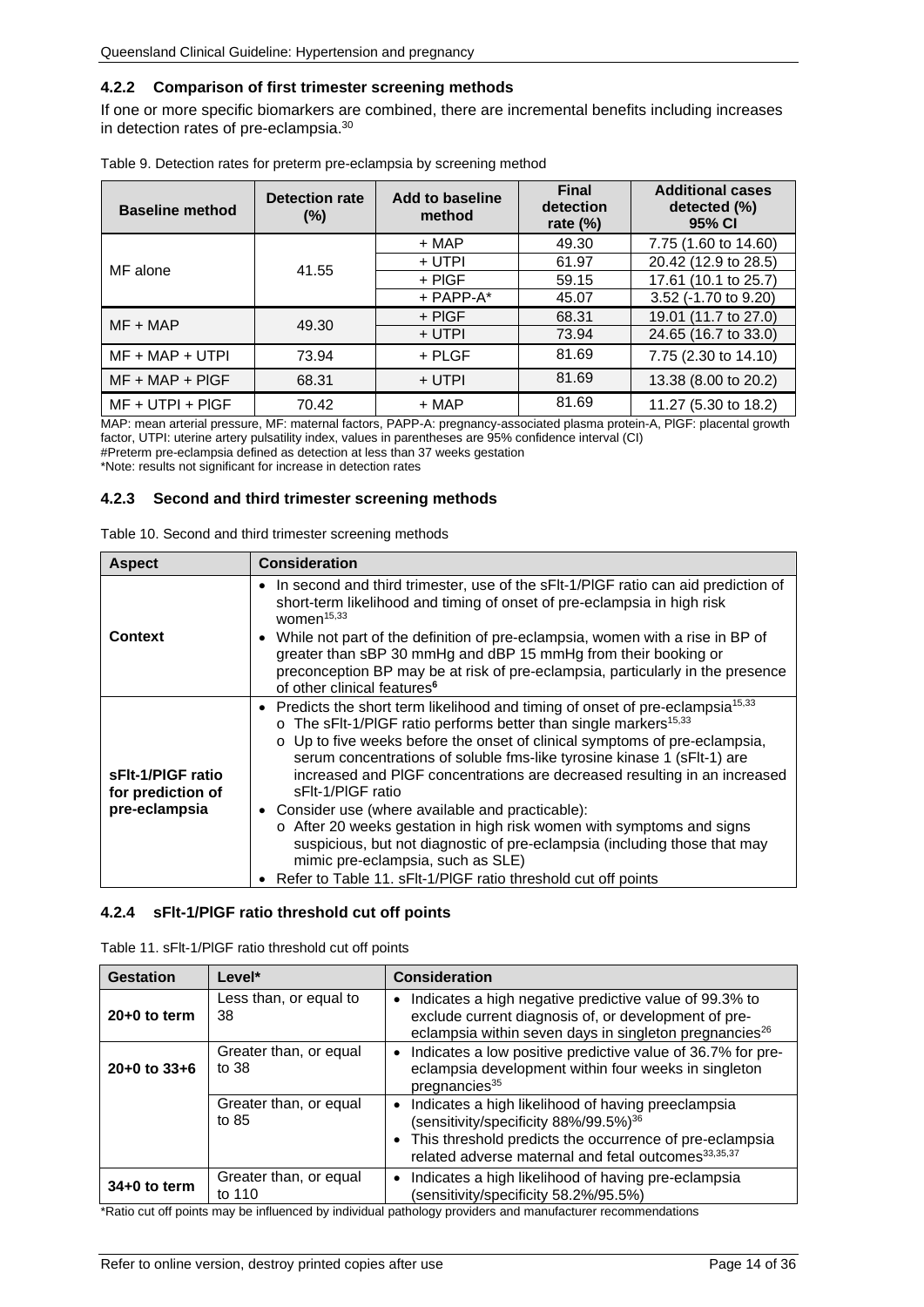## <span id="page-14-0"></span>**4.3 Risk reduction**

While no single treatment reliably prevents pre-eclampsia<sup>8</sup>, a number of interventions have been shown to reduce risk in specific populations.

<span id="page-14-1"></span>

|  |  | Table 12. Risk reduction |
|--|--|--------------------------|
|--|--|--------------------------|

| <b>Aspect</b>                                      | <b>Consideration</b>                                                                                                                                                                                                                                                                                                                                                                                                                                                                                                                                                                                                                                                                                                                                                                                                                                                                                                                                                                                     |
|----------------------------------------------------|----------------------------------------------------------------------------------------------------------------------------------------------------------------------------------------------------------------------------------------------------------------------------------------------------------------------------------------------------------------------------------------------------------------------------------------------------------------------------------------------------------------------------------------------------------------------------------------------------------------------------------------------------------------------------------------------------------------------------------------------------------------------------------------------------------------------------------------------------------------------------------------------------------------------------------------------------------------------------------------------------------|
| Assessment                                         | • Assess for risk factors and consider risk reduction strategies, including<br>antiplatelet agents <sup>8</sup><br>o Refer to 4.1. Risk factors for pre-eclampsia                                                                                                                                                                                                                                                                                                                                                                                                                                                                                                                                                                                                                                                                                                                                                                                                                                        |
| <b>Aspirin</b>                                     | • Women treated with antiplatelet agents demonstrated a reduction in <sup>38,39</sup> :<br>o Pre-eclampsia by 18% (RR 0.82 [95% CI 0.77 to 0.88])<br>o Small for gestational age newborns (RR 0.84 [95% CI 0.76 to 0.92])<br>o Preterm birth less than 37 weeks by 9% (RR 0.91 [95% CI 0.87 to<br>0.95]<br>o Perinatal mortality by 14% (RR 0.85 [95% CI 0.76 to 0.95])<br>• The number needed to treat (NNT) to prevent one diagnosis of pre-<br>eclampsia is 61 [95% CI 45 to 92] <sup>39</sup><br>Advise women at moderate to high risk of pre-eclampsia to commence<br>$\bullet$<br>aspirin:<br>$\circ$ 100-150 mg daily<br>o Preferably at night <sup>15,40</sup> ,<br>$\circ$ Ideally before 16+0 weeks <sup>41</sup> gestation<br>• Women treated with aspirin may be at a slightly increased risk of<br>postpartum haemorrhage (RR 1.25 [95% CI 0.84 to 1.86]) <sup>38</sup><br>o Consider discontinuing aspirin at 36+0 weeks gestation <sup>42</sup> based on<br>evaluation of individual risk |
| <b>Heparin</b>                                     | Insufficient evidence to support routine use in the prevention of pre-<br>eclampsia (other than in the specific case of APLS) <sup>8</sup>                                                                                                                                                                                                                                                                                                                                                                                                                                                                                                                                                                                                                                                                                                                                                                                                                                                               |
| Calcium                                            | • May reduce the risk of pre-eclampsia in high risk women where there is<br>deficient calcium intake (less than 600 mg/day) $8,43$ :<br>o Recommend 1.2-2.5 g/day <sup>8</sup><br>Recommend in addition to aspirin<br>Insufficient evidence to recommend routine use for all women <sup>14,20</sup>                                                                                                                                                                                                                                                                                                                                                                                                                                                                                                                                                                                                                                                                                                      |
| <b>Advice if high</b><br>risk of pre-<br>eclampsia | • Advise women at high risk of HDP of the symptoms of pre-eclampsia<br>o If symptoms develop, to seek immediate advice from a health care<br>professional<br>o Refer to Queensland Clinical Guidelines Consumer Information: High<br><b>Blood Pressure (hypertension) in Pregnancy</b><br>• Symptoms include <sup>14,18</sup> :<br>o Severe headache<br>o Problems with vision (e.g. blurring or flashing before the eyes)<br>o Severe upper abdominal pain<br>⊙ Vomitina<br>o Sudden or progressive peripheral oedema                                                                                                                                                                                                                                                                                                                                                                                                                                                                                   |
| <b>Therapies</b><br>unsupported by<br>evidence     | There is insufficient evidence to support routine use (for prevention or risk<br>reduction of hypertensive disorders of pregnancy) of:<br>o Magnesium supplementation <sup>44</sup><br>o Zinc supplementation <sup>45</sup><br>$\circ$ Bed rest <sup>14</sup><br>Dietary salt restriction <sup>17</sup><br>$\circ$<br>o Antioxidants                                                                                                                                                                                                                                                                                                                                                                                                                                                                                                                                                                                                                                                                     |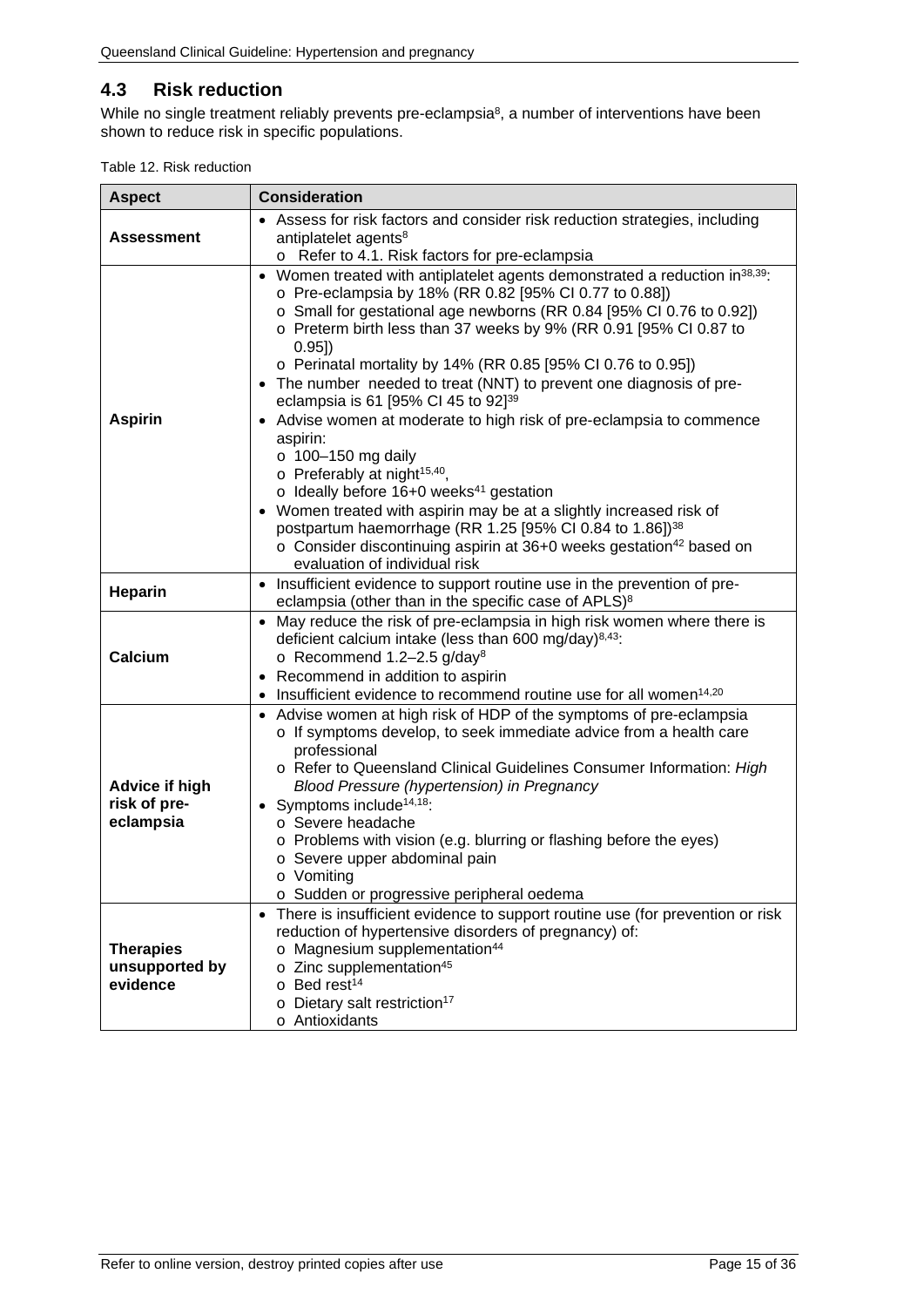## <span id="page-15-0"></span>**4.4 Perinatal adverse outcomes associated with hypertensive disorders**

| <b>Aspect</b>                 | <b>Consideration</b>                                                                                                                                                                                            |  |  |
|-------------------------------|-----------------------------------------------------------------------------------------------------------------------------------------------------------------------------------------------------------------|--|--|
| <b>Short term</b><br>outcomes | • Short term outcomes may include:<br>o Prematurity<br>$\circ$ Small for gestational age <sup>46</sup><br>o Admission to intensive care nursery <sup>15</sup><br>$\circ$ Stillbirth/death                       |  |  |
| Long term<br>outcomes         | • Longer term outcomes may include <sup>15</sup> :<br>o Insulin resistance<br>o Diabetes mellitus<br>o Coronary artery disease<br>o Hypertension<br>o Increased cardiovascular risks<br>o Overweight or obesity |  |  |

<span id="page-15-2"></span>Table 13. Adverse perinatal outcomes associated with hypertensive disorders

#### <span id="page-15-1"></span>**4.5 Adverse maternal outcomes associated with hypertensive disorders**

HDP have been associated with a number of adverse outcomes for women.<sup>6,47</sup> These may also contribute to long term cardiovascular risk<sup>48</sup> and have, on average, demonstrated a reduction in life expectancy of ten years.10 Consider the entire clinical picture of pre-existing conditions, and potential long term effects from HDP when planning for long term cardiovascular disease surveillance and targeted intervention.

<span id="page-15-3"></span>Table 14. Adverse maternal outcomes associated with hypertensive disorders

| If pregnancy complicated by <sup>6</sup> :                                                                                                                                                                                                                                                                                                                                                                                                                                                                                                                                                                                                                                                                                                                                                                                                                                                                                                                                                                                                       | Recurrence risk in future pregnancy of |                     |  |
|--------------------------------------------------------------------------------------------------------------------------------------------------------------------------------------------------------------------------------------------------------------------------------------------------------------------------------------------------------------------------------------------------------------------------------------------------------------------------------------------------------------------------------------------------------------------------------------------------------------------------------------------------------------------------------------------------------------------------------------------------------------------------------------------------------------------------------------------------------------------------------------------------------------------------------------------------------------------------------------------------------------------------------------------------|----------------------------------------|---------------------|--|
|                                                                                                                                                                                                                                                                                                                                                                                                                                                                                                                                                                                                                                                                                                                                                                                                                                                                                                                                                                                                                                                  | <b>Gestational hypertension</b>        | Pre-eclampsia       |  |
| • Gestational hypertension                                                                                                                                                                                                                                                                                                                                                                                                                                                                                                                                                                                                                                                                                                                                                                                                                                                                                                                                                                                                                       | 16-47%                                 | $2 - 7%$            |  |
| Pre-eclampsia                                                                                                                                                                                                                                                                                                                                                                                                                                                                                                                                                                                                                                                                                                                                                                                                                                                                                                                                                                                                                                    | 13-53%                                 | 16%                 |  |
| Severe pre-eclampsia                                                                                                                                                                                                                                                                                                                                                                                                                                                                                                                                                                                                                                                                                                                                                                                                                                                                                                                                                                                                                             |                                        |                     |  |
| o Less than 34 weeks<br>o Less than 28 weeks                                                                                                                                                                                                                                                                                                                                                                                                                                                                                                                                                                                                                                                                                                                                                                                                                                                                                                                                                                                                     |                                        | 25%<br>55%          |  |
|                                                                                                                                                                                                                                                                                                                                                                                                                                                                                                                                                                                                                                                                                                                                                                                                                                                                                                                                                                                                                                                  |                                        |                     |  |
| After pre-eclampsia, relative risk of <sup>49-51</sup> :                                                                                                                                                                                                                                                                                                                                                                                                                                                                                                                                                                                                                                                                                                                                                                                                                                                                                                                                                                                         | Relative risk [95% CI]                 |                     |  |
| • End stage renal disease                                                                                                                                                                                                                                                                                                                                                                                                                                                                                                                                                                                                                                                                                                                                                                                                                                                                                                                                                                                                                        |                                        | 4.70 [3.60 to 6.10] |  |
| <b>Heart failure</b><br>$\bullet$                                                                                                                                                                                                                                                                                                                                                                                                                                                                                                                                                                                                                                                                                                                                                                                                                                                                                                                                                                                                                |                                        | 4.19 [2.09 to 8.38] |  |
| Cerebrovascular disease/stroke                                                                                                                                                                                                                                                                                                                                                                                                                                                                                                                                                                                                                                                                                                                                                                                                                                                                                                                                                                                                                   |                                        | 2.50 [1.43 to 3.47] |  |
| Chronic hypertension<br>$\bullet$                                                                                                                                                                                                                                                                                                                                                                                                                                                                                                                                                                                                                                                                                                                                                                                                                                                                                                                                                                                                                |                                        | 2.20 [2.10 to 2.30] |  |
| 2.10 [1.80 to 2.40]<br>Deep vein thrombosis                                                                                                                                                                                                                                                                                                                                                                                                                                                                                                                                                                                                                                                                                                                                                                                                                                                                                                                                                                                                      |                                        |                     |  |
| 1.80 [1.60 to 1.90]<br>Type II diabetes                                                                                                                                                                                                                                                                                                                                                                                                                                                                                                                                                                                                                                                                                                                                                                                                                                                                                                                                                                                                          |                                        |                     |  |
| 1.30 [1.30 to 1.40]<br>Hypercholesterolaemia                                                                                                                                                                                                                                                                                                                                                                                                                                                                                                                                                                                                                                                                                                                                                                                                                                                                                                                                                                                                     |                                        |                     |  |
| Other reported sequelae                                                                                                                                                                                                                                                                                                                                                                                                                                                                                                                                                                                                                                                                                                                                                                                                                                                                                                                                                                                                                          |                                        |                     |  |
| • Cerebral injury:<br>$\circ$ Cerebral perfusion pressure is altered in pregnant women making them more susceptible to<br>cerebral haemorrhage, posterior reversible encephalopathy syndrome and hypertensive<br>encephalopathy <sup>6</sup><br>o sBP as opposed to dBP, or relative increase or rate of increase of mean arterial pressure<br>from baseline levels, may be the most important predictors of cerebral injury and infarction <sup>52</sup><br>Mortality:<br>$\bullet$<br>o Hypertensive disorders of pregnancy were the cause of six maternal deaths between 2015–<br>17 in the MBRRACE-UK report <sup>53,54</sup> of which three were directly attributed to cerebral events <sup>54</sup><br>Higher risk of developing placental abruption <sup>46</sup> , DIC, hepatic failure and acute renal failure <sup>6</sup><br>$\bullet$<br>If severe pre-eclampsia/eclampsia:<br>$\bullet$<br>o Impaired cognitive function and memory at three to eight months postpartum unrelated to<br>scores of depression, anxiety or attention |                                        |                     |  |
| If eclampsia:<br>$\bullet$<br>o Increased self-reporting of cognitive failures and impaired vision several years after<br>pregnancy compared to women with normal BP or women with pre-eclampsia                                                                                                                                                                                                                                                                                                                                                                                                                                                                                                                                                                                                                                                                                                                                                                                                                                                 |                                        |                     |  |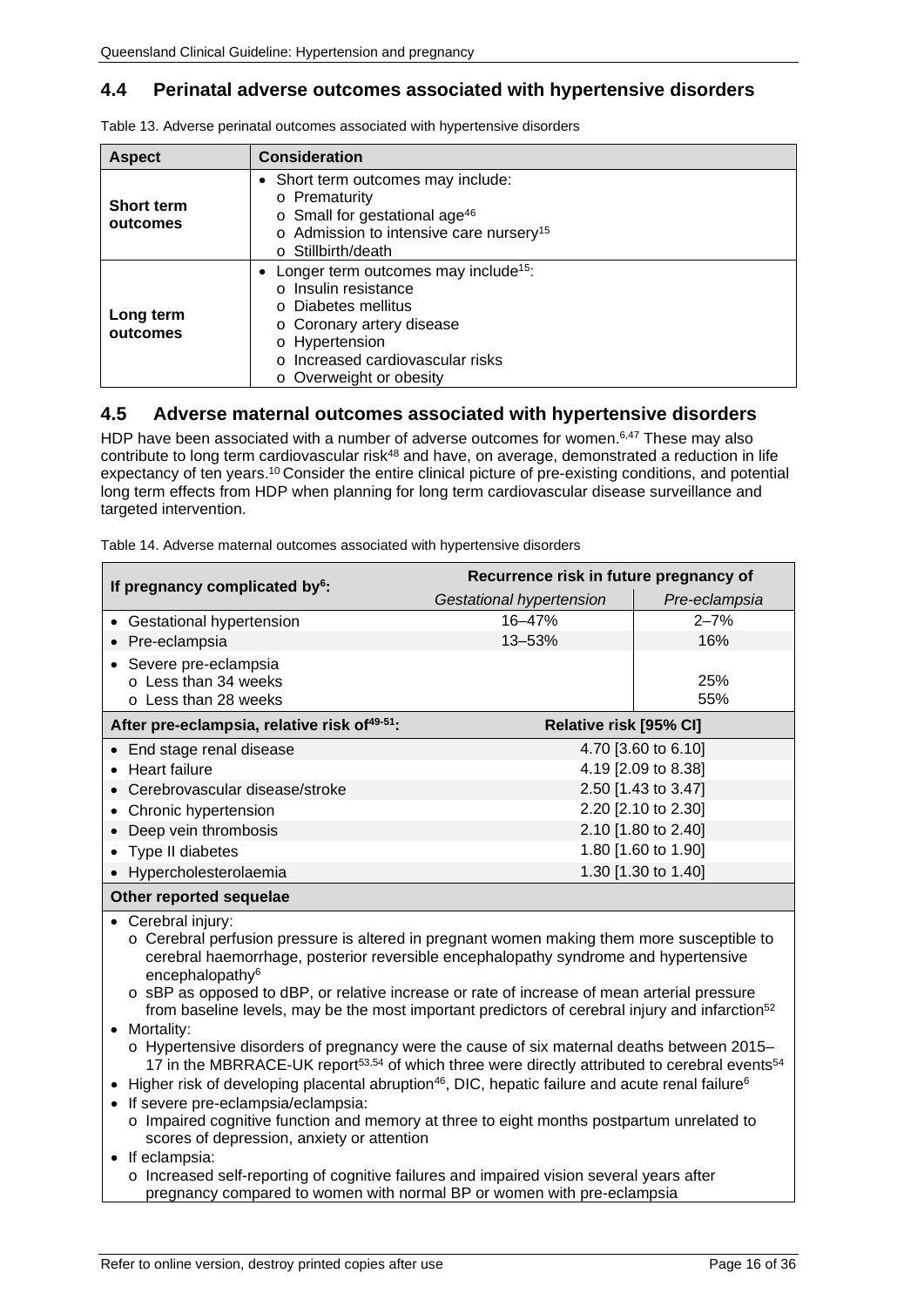# <span id="page-16-0"></span>**5 Treatment of hypertension**

There is no clear evidence to recommend one antihypertensive drug therapy over another.55 Familiarity and experience with the chosen agent is the most important consideration.<sup>6</sup> Develop local protocols for administration and use. The goals of antenatal care in the presence of hypertension include BP control, early recognition of pre-eclampsia, delayed progression to more severe disease and optimised birth for both the woman and her baby<sup>55</sup> [refer to Section [9](#page-23-1) [Birth\]](#page-23-1).

### <span id="page-16-1"></span>**5.1 Mild to moderate hypertension**

<span id="page-16-3"></span>Table 15. Mild to moderate hypertension

| <b>Aspect</b>                  | <b>Consideration</b>                                                                                                                                                                                                                                                                                                                                                                                 |  |  |
|--------------------------------|------------------------------------------------------------------------------------------------------------------------------------------------------------------------------------------------------------------------------------------------------------------------------------------------------------------------------------------------------------------------------------------------------|--|--|
| Context                        | • Antihypertensive therapy halves the risk of developing severe<br>hypertension (20 trials, 2558 women; RR 0.49; 95%, CI 0.40 to 0.60) but<br>has no clear effect on other outcomes (e.g. pre-eclampsia, perinatal<br>mortality) $55$<br>Concerns exist about the potential for decreased placental perfusion from<br>٠<br>aggressive BP lowering that might jeopardise fetal wellbeing <sup>8</sup> |  |  |
| Indication for<br>drug therapy | • Consider drug therapy if: $8$ :<br>o sBP is persistently greater than 140 mmHg and/or<br>$\circ$ dBP is persistently greater than 90 mmHg<br>o There are associated signs and symptoms of pre-eclampsia<br>Recommend drug therapy if blood pressure greater than 160/110 mmHg<br>$\bullet$<br>o Refer to section 5.3 Severe hypertension                                                           |  |  |
| <b>Target BP</b>               | There is no clear evidence about the optimal target BP for mild to<br>$\bullet$<br>moderate hypertension in pregnancy <sup>56</sup><br>Lower end targets may be appropriate if there are co-morbidities <sup>56</sup><br>$\bullet$<br>Consider individual circumstances<br>٠<br>• Suggested targets $8$ :<br>$\circ$ sBP 110-140 mmHg<br>$\circ$ dBP 85 mmHg                                         |  |  |

#### <span id="page-16-2"></span>**5.2 Oral antihypertensive drug therapy**

Antihypertensive drug therapy for elevated blood pressure in pregnancy reduces the risk of the development of severe hypertension.55 Refer to an Australian pharmacopeia, such as the Australian Medicines Handbook, for full details of all drugs. Angiotensin converting enzyme (ACE) inhibitors and angiotensin receptor blockers are contraindicated in pregnancy.

| <b>Drug</b>                          | Initial dose           | <b>Maintenance Dose</b>       | <b>Maximum daily dose</b>            |
|--------------------------------------|------------------------|-------------------------------|--------------------------------------|
| Methyldopa <sup>57</sup>             | 125-250 mg BD          | 250-500 mg<br>2-4 times daily | Maximum/day 2 g                      |
| Labetalol <sup>58</sup>              | 100 mg BD              | 200-400 mg<br>2-4 times daily | Maximum daily dose: 2.4 g            |
| Hydralazine <sup>59,60</sup>         | 25 mg BD               | 25-100 mg BD                  | Maximum daily dose: 200 mg           |
| Nifedipine (SR) <sup>61,62</sup>     | $20 - 30$ mg daily     | 60-120 mg daily               | Maximum daily dose: 120 mg           |
| <sup>#</sup> Nifedipine (IR) $61,63$ | 10-20 mg BD            | 20-40 mg BD                   | Maximum daily dose: 80 mg            |
| <b>Prazosin</b> $64$                 | $0.5$ mg BD            | 1 mg TDS                      | Maximum daily dose: 20 mg            |
| Clonidine <sup>65,66</sup>           | 50-100 microgram<br>BD | 150-300 microgram<br>BD       | Maximum daily dose: 600<br>microgram |

<span id="page-16-4"></span>Table 16. Oral antihypertensive drug therapy

# Special Access Scheme (SAS) authority required. Note: Nifedipine formulations available with SAS authority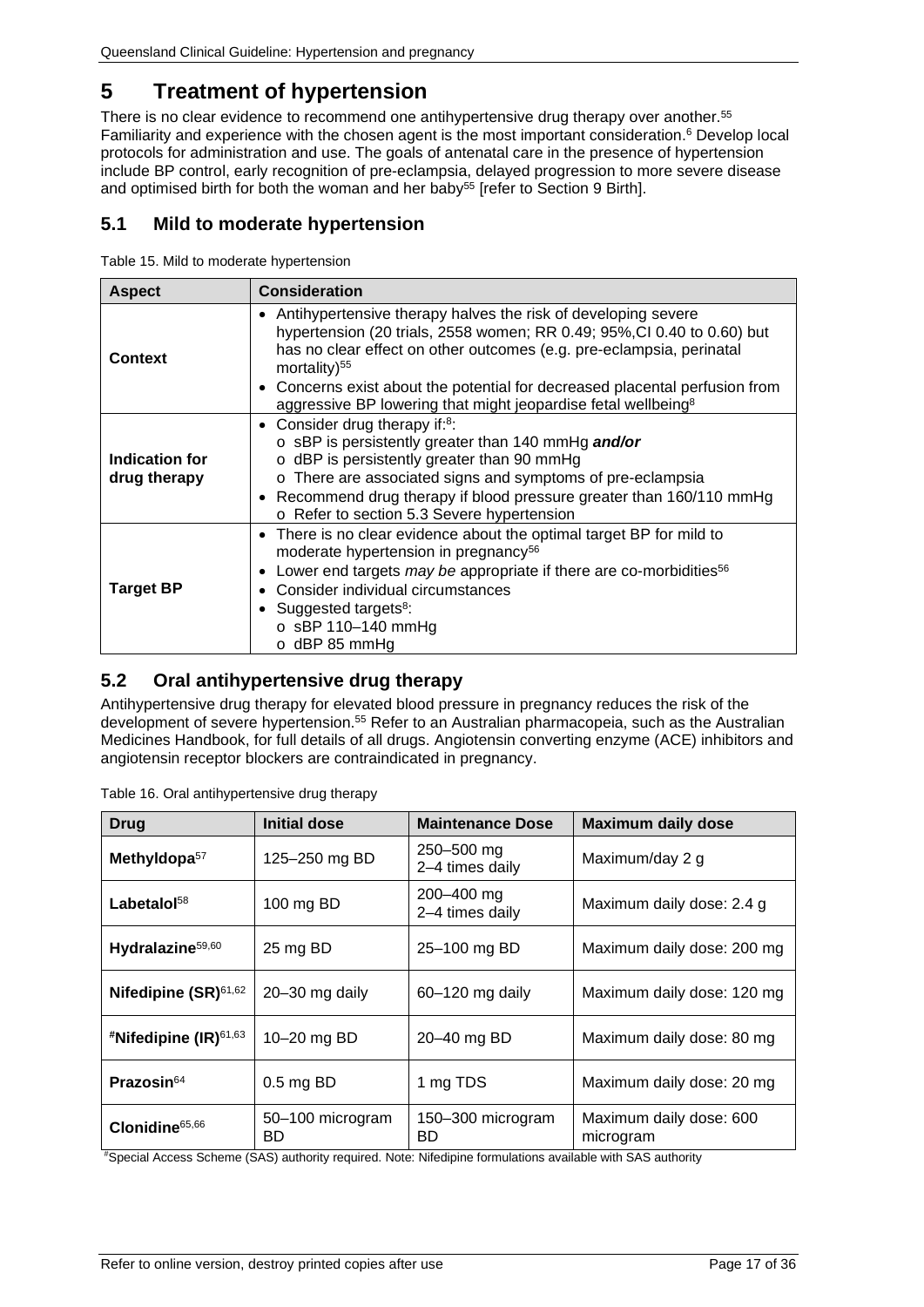## <span id="page-17-0"></span>**5.3 Severe hypertension**

Severe hypertension is a medical emergency and requires immediate assessment with prompt treatment. Pregnant women with hypertension may not appear ill, which may cause a delay in immediate care. A multidisciplinary approach to ensure ongoing review, monitoring and evaluation of interventions may improve the chances of an optimal outcome for the woman and baby. 54

<span id="page-17-2"></span>

| <b>Aspect</b>                   | <b>Consideration</b>                                                                                                                                                                                                                                                                                                                                                                                                       |  |  |
|---------------------------------|----------------------------------------------------------------------------------------------------------------------------------------------------------------------------------------------------------------------------------------------------------------------------------------------------------------------------------------------------------------------------------------------------------------------------|--|--|
| <b>Context</b>                  | The antihypertensive agent of choice for acute control has not been<br>$\bullet$<br>established, and initial therapy can be with one of a variety of agents <sup>55</sup><br>Persistent or refractory severe hypertension may require repeated doses <sup>6</sup><br>$\bullet$<br>The concurrent administration of longer acting oral agents will achieve a more<br>$\bullet$<br>sustained BP lowering effect <sup>6</sup> |  |  |
| Indications for<br>drug therapy | Commence pharmacological treatment if <sup>6,8,14</sup> :<br>$\bullet$<br>o sBP is greater than or equal to 160 mmHg and/or<br>o dBP is greater than or equal to 110 mmHg<br>sBP greater than or equal to 170 mmHg with or without dBP greater than or<br>$\bullet$<br>equal to 110 mmHg is a medical emergency and requires urgent treatment                                                                              |  |  |
| <b>Target BP</b>                | sBP range of 130 to 150 mmHg<br>$\bullet$<br>dBP range 80 to 90 mmHg<br>$\bullet$<br>Aim for gradual and sustained lowering of BP, so blood flow to the fetus is not<br>$\bullet$<br>compromised <sup>6</sup>                                                                                                                                                                                                              |  |  |
| <b>Management</b>               | Provide care in a high dependency unit <sup>6</sup> or birth suite<br>$\bullet$<br>Strict control of BP<br>Monitor BP 15-30 minutes until stable <sup>14</sup> and then at a minimum 4 hourly<br>$\bullet$<br>Perform a thorough assessment of maternal and fetal condition <sup>52</sup><br>$\bullet$<br>Recommend continuous fetal heart rate (FHR) monitoring <sup>6,52</sup><br>$\bullet$                              |  |  |
| <b>Drugs not</b><br>recommended | • Not generally recommended for treatment of hypertension:<br>o Magnesium sulfate (although may be indicated for prevention of<br>eclampsia $6,52$<br>o High dose diazoxide, nimodipine, chlorpromazine<br>Infusions of sodium nitroprusside or glyceryl trinitrate are recommended only<br>$\bullet$<br>when other treatments have failed and birth is imminent <sup>6,52</sup>                                           |  |  |

#### <span id="page-17-1"></span>**5.3.1 Antihypertensive drug choices for treatment of acute severe hypertension**

<span id="page-17-3"></span>Refer to an Australian pharmacopeia for full details of all drugs.

| Table 18. Antihypertensive drug choices for treatment of acute severe hypertension |  |  |
|------------------------------------------------------------------------------------|--|--|
|                                                                                    |  |  |

| Drug                         | <b>Dose</b>                                         | Route                             | <b>Comment</b>                                                                                                          |
|------------------------------|-----------------------------------------------------|-----------------------------------|-------------------------------------------------------------------------------------------------------------------------|
| #Nifedipine <sup>67,68</sup> | 10-20 mg immediate<br>release tablet                | Oral                              | Onset: 30-45 minutes<br>Repeat: after 45 minutes<br>Maximum: 80 mg/day                                                  |
| Hydralazine <sup>69</sup>    | $5 - 10$ mg<br>(5 mg if fetal compromise)           | IV bolus over 3-10<br>minutes     | Onset: 20 minutes<br>Repeat: every 20-40 minutes<br>Maximum (cumulative): 30<br>mg/day                                  |
|                              | Initially 10-20 mg/hour<br>Maintenance 5-10 mg/hour | <b>^Continuous IV</b><br>infusion | Intermittent bolus preferred<br>over infusion<br>Titrate to BP response<br>Refer to Appendix C:<br>Hydralazine protocol |
| <b>Labetalol</b>             | Initial dose: 20 mg<br>Repeat dose: 40-80 mg        | IV bolus over 2<br>minutes        | Onset: 5 minutes<br>Repeat: every 10-20 minutes                                                                         |
|                              | 20-160 mg/hour                                      | ^Continuous IV<br>infusion        | Titrate to BP response to a<br>maximum of 300 mg/24 hours                                                               |
| #Diazoxide <sup>6</sup>      | $15 - 45$ mg                                        | IV rapid bolus                    | Onset: 3-5 minutes<br>Repeat: after 5 minutes<br>Maximum (cumulative) 150mg<br>Monitor blood glucose levels             |

\*Refer to the Queensland Health List of Approved Medicines (LAM)

# Special Access Scheme (SAS) authority required. Note: Nifedipine formulations available ^May contribute to bradycardia and/or arrhythmias—liaise with a cardiac specialist and consider additional cardiac monitoring, as per hospital protocols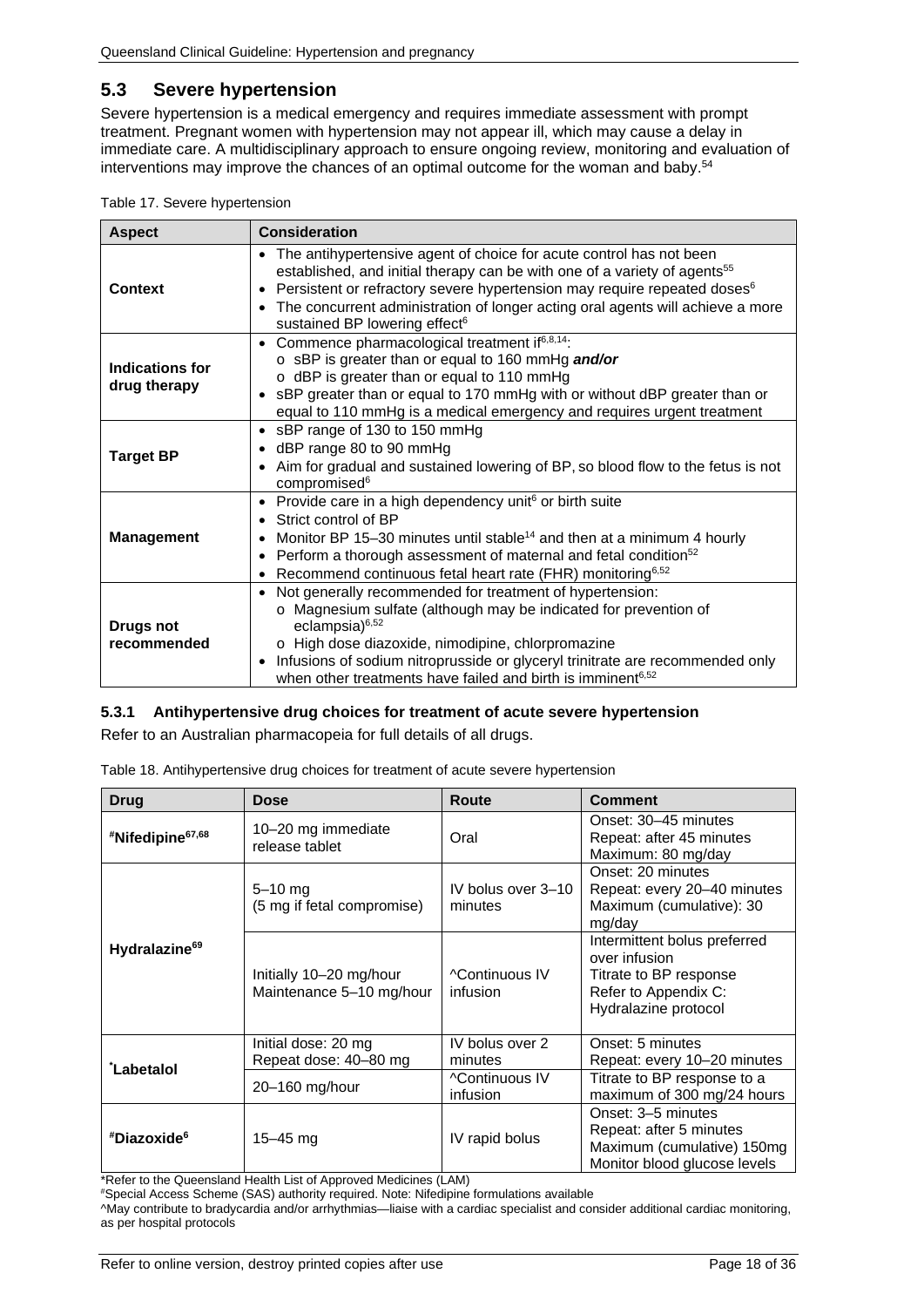# <span id="page-18-0"></span>**6 Pre-eclampsia**

Severe hypertension, headache, epigastric pain, visual disturbances, oliguria, nausea, vomiting and reduced fetal movements, are ominous signs requiring urgent admission and management, as does any concern about fetal wellbeing.<sup>6,27</sup>

<span id="page-18-1"></span>

| <b>Aspect</b>                              | <b>Consideration</b>                                                                                                                                                                                                                                                                                                                                                                                                                                                                                                                                                                                                                                                                                                                                                                                                                                                                                                                                                                                                                                                                                                                                                                                                |  |  |
|--------------------------------------------|---------------------------------------------------------------------------------------------------------------------------------------------------------------------------------------------------------------------------------------------------------------------------------------------------------------------------------------------------------------------------------------------------------------------------------------------------------------------------------------------------------------------------------------------------------------------------------------------------------------------------------------------------------------------------------------------------------------------------------------------------------------------------------------------------------------------------------------------------------------------------------------------------------------------------------------------------------------------------------------------------------------------------------------------------------------------------------------------------------------------------------------------------------------------------------------------------------------------|--|--|
| <b>Context</b>                             | Severity, progression and onset of clinical features are unpredictable <sup>6</sup><br>$\bullet$<br>• Hypertension and proteinuria may be late or mild features of pre-<br>eclampsia <sup>6</sup><br>Birth is the definitive management and is followed by resolution of all<br>$\bullet$<br>components of pre-eclampsia, generally over a few days but may take up<br>to 3 months <sup>6</sup>                                                                                                                                                                                                                                                                                                                                                                                                                                                                                                                                                                                                                                                                                                                                                                                                                     |  |  |
| Antihypertensive<br>therapy                | • Refer to:<br>o Table 16. Oral antihypertensive drug therapy and<br>o Table 18. Antihypertensive drug choices for treatment of acute severe<br>hypertension                                                                                                                                                                                                                                                                                                                                                                                                                                                                                                                                                                                                                                                                                                                                                                                                                                                                                                                                                                                                                                                        |  |  |
| Progression                                | • Clinical progression is unpredictable, therefore close clinical surveillance<br>is required for all women with pre-eclampsia <sup>6</sup><br>Increasing severity may be indicated by:<br>o Difficult to control BP<br>o Deteriorating clinical condition including development of <sup>6,27,70</sup> :<br>• HELLP syndrome<br>• Eclampsia or impending eclampsia<br>• Deteriorating fetal status and/or increasing signs of fetal compromise<br>[Refer to section 8.4 Signs of fetal compromise]<br>• The definitive treatment is birth of the fetus and placenta <sup>20</sup>                                                                                                                                                                                                                                                                                                                                                                                                                                                                                                                                                                                                                                   |  |  |
| <b>Venous</b><br>thromboembolis<br>m (VTE) | • Pre-eclampsia is an independent risk factor for venous thromboembolism<br>(VTE) occurring in pregnancy or the postpartum period <sup>6,27</sup><br>• Refer to the Queensland Clinical Guideline Venous thromboembolism<br>prophylaxis in pregnancy and the puerperium <sup>71</sup>                                                                                                                                                                                                                                                                                                                                                                                                                                                                                                                                                                                                                                                                                                                                                                                                                                                                                                                               |  |  |
| <b>Fluid</b><br>management                 | • Administration of large volumes of intravenous fluids before or after birth<br>may contribute to a risk of pulmonary oedema or worsen peripheral<br>oedema <sup>6,72</sup><br>• Consider additional fluid administration only prior to intravenous<br>hydralazine, regional anaesthesia, immediate delivery, or in oliguric<br>patients where a volume deficit is suspected <sup>6</sup><br>o In the immediate postpartum period, oliguria (defined in this population<br>as less than 80 mL/4hours or 500 mL/24 hours) is common and<br>physiological, and does not require fluid therapy unless the serum<br>plasma creatinine is rising <sup>6</sup><br>If no fluid deficit is apparent and if no other complications (e.g. postpartum<br>$\bullet$<br>haemorrhage), restrict post-birth intravenous crystalloids to 1500 mL in<br>the first 24 hours <sup>72</sup><br>• Maintain strict hourly fluid balance monitoring <sup>8</sup><br>o An indwelling urinary catheter for hourly measurements may be<br>required <sup>73</sup><br>• Diuretics are usually not recommended <sup>27</sup> unless there is fluid overload or<br>pulmonary oedema <sup>74</sup><br>Ensure ongoing obstetric and medical review |  |  |
| Postpartum                                 | • Hypertension may persist for several days and up to three months <sup>6</sup><br>o Peak blood pressure may occur three to six days <sup>75</sup> following birth<br>• All clinical and laboratory derangements of pre-eclampsia recover over<br>several days and sometimes longer <sup>6</sup><br>• In the first few days after birth, liver enzyme elevations and<br>thrombocytopenia will often worsen before they improve <sup>6</sup><br>Refer to section 10 Postpartum for management post birth                                                                                                                                                                                                                                                                                                                                                                                                                                                                                                                                                                                                                                                                                                             |  |  |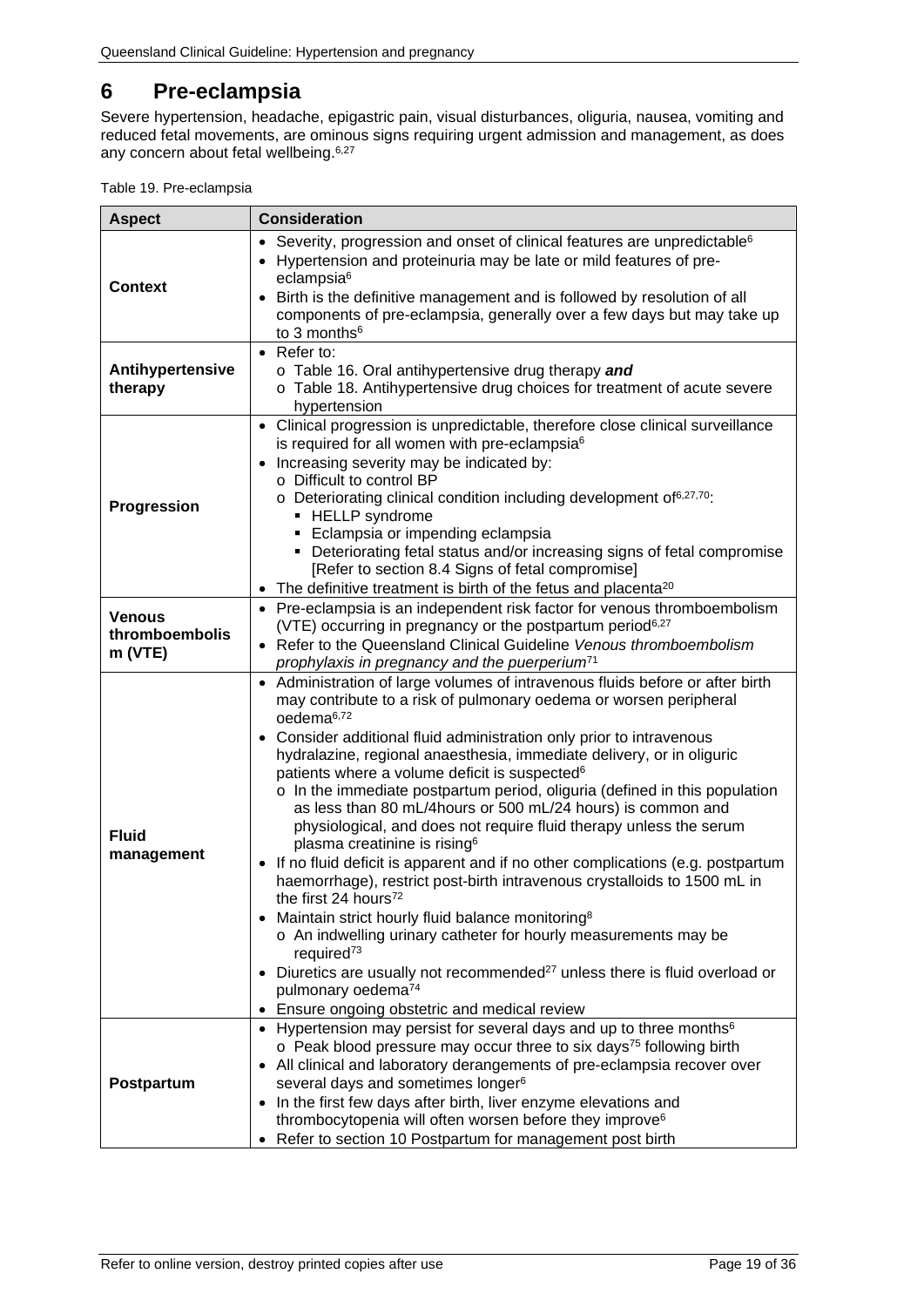## <span id="page-19-0"></span>**6.1 Magnesium sulfate**

<span id="page-19-2"></span>

| Table 20. Magnesium sulfate |  |
|-----------------------------|--|
|-----------------------------|--|

| <b>Aspect</b>                                             | <b>Consideration</b>                                                                                                                                                                                                                                                                                                                                                                                                                                                                                                                                                                                                                                                                                                                        |  |  |
|-----------------------------------------------------------|---------------------------------------------------------------------------------------------------------------------------------------------------------------------------------------------------------------------------------------------------------------------------------------------------------------------------------------------------------------------------------------------------------------------------------------------------------------------------------------------------------------------------------------------------------------------------------------------------------------------------------------------------------------------------------------------------------------------------------------------|--|--|
|                                                           | Magnesium sulfate is the anticonvulsant drug of choice for the prevention<br>$\bullet$<br>and treatment of eclampsia <sup>6,73</sup><br>o Magnesium sulfate may reduce women with pre-eclampsia progressing<br>to eclampsia by 58%76<br>• Do not prescribe magnesium sulfate for the prevention of eclampsia                                                                                                                                                                                                                                                                                                                                                                                                                                |  |  |
| <b>Context</b>                                            | without discussion with a senior member of the obstetric team<br>• If pre-eclampsia is evident with central nervous system dysfunction,<br>magnesium sulfate is recommended during the antepartum, intrapartum                                                                                                                                                                                                                                                                                                                                                                                                                                                                                                                              |  |  |
|                                                           | and for the first 24 hours postpartum <sup>73</sup> periods                                                                                                                                                                                                                                                                                                                                                                                                                                                                                                                                                                                                                                                                                 |  |  |
|                                                           | • Symptoms or signs do not reliably predict onset of eclampsia <sup>6</sup><br>Refer to Appendix D: Magnesium sulfate protocol                                                                                                                                                                                                                                                                                                                                                                                                                                                                                                                                                                                                              |  |  |
| <b>Suggested</b><br>indications to<br>commence<br>therapy | $\bullet$ Eclampsia <sup>73</sup><br>Severe pre-eclampsia, defined in the Magpie Trial <sup>76,77</sup> as:<br>$\bullet$<br>o sBP greater than or equal to 170 mmHg or dBP greater than or equal to<br>110 mmHg and at least 3+ of proteinuria or<br>o sBP greater than or equal to 150 mmHg or dBP greater than or equal to<br>100 mmHg on two occasions and at least 2+ of proteinuria in the<br>presence of at least two signs or symptoms of "imminent eclampsia"<br>[refer Table 22. Eclampsia]<br>• Pre-eclampsia with at least one sign of central nervous system irritability <sup>8</sup><br>[refer to Table 5. Diagnosis of pre-eclampsia]<br>• When transfer to higher level service for pre-eclampsia management is<br>required |  |  |
| Local protocols                                           | • Develop local protocols that include recognition of magnesium sulfate<br>risks, and assessment of maternal and fetal outcomes <sup>6</sup><br>If not using standard pre-mixed 20% magnesium sulfate preparations,<br>$\bullet$<br>develop local dilution/preparation protocols                                                                                                                                                                                                                                                                                                                                                                                                                                                            |  |  |

# <span id="page-19-1"></span>**6.2 HELLP syndrome**

HELLP syndrome is a manifestation of severe pre-eclampsia: **H**aemolysis, **E**levated **L**iver enzymes and **L**ow **P**latelet count (HELLP).6

<span id="page-19-3"></span>Table 21. HELLP syndrome

| <b>Aspect</b>         | <b>Consideration</b>                                                                                                                                                                                                                                                                                                                                                                                                                                                                                                                                                                                                                                                                                                                      |  |  |
|-----------------------|-------------------------------------------------------------------------------------------------------------------------------------------------------------------------------------------------------------------------------------------------------------------------------------------------------------------------------------------------------------------------------------------------------------------------------------------------------------------------------------------------------------------------------------------------------------------------------------------------------------------------------------------------------------------------------------------------------------------------------------------|--|--|
| <b>HELLP</b> syndrome | • Elements of HELLP include:<br>o Thrombocytopenia (common)<br>o Haemolysis (rare)<br>o Elevated liver enzymes (common)<br>In a woman with pre-eclampsia, the presence of any of the following is an<br>$\bullet$<br>indicator of severe disease <sup>14,68</sup> :<br>o Maternal platelet count of less than 100 x 10 <sup>9</sup> /L<br>$\circ$ Elevated transaminases (greater than twice the normal range) <sup>7</sup><br>o Microangiopathic haemolytic anaemia with fragments/schistocytes on<br>blood film                                                                                                                                                                                                                         |  |  |
| <b>Management</b>     | • Liaise with consultant obstetrician, obstetric physician, physician and/or<br>haematologist and anaesthetist<br>o Contact other facilities/services if necessary<br>• If greater than 34+0 weeks gestation and/or condition deteriorating, plan<br>birth<br>o Consider antenatal corticosteroids however urgent delivery should not<br>be delayed purely for the benefit of administration <sup>6</sup><br>Magnesium sulfate infusion may be indicated [refer to section 6.1]<br>Magnesium sulfate]<br>Consider platelet transfusion if:<br>$\bullet$<br>$\circ$ Thrombocytopenia presents a hazard to operative birth <sup>27</sup> or<br>o There is significant bleeding postpartum attributable to pre-eclamptic<br>thrombocytopenia |  |  |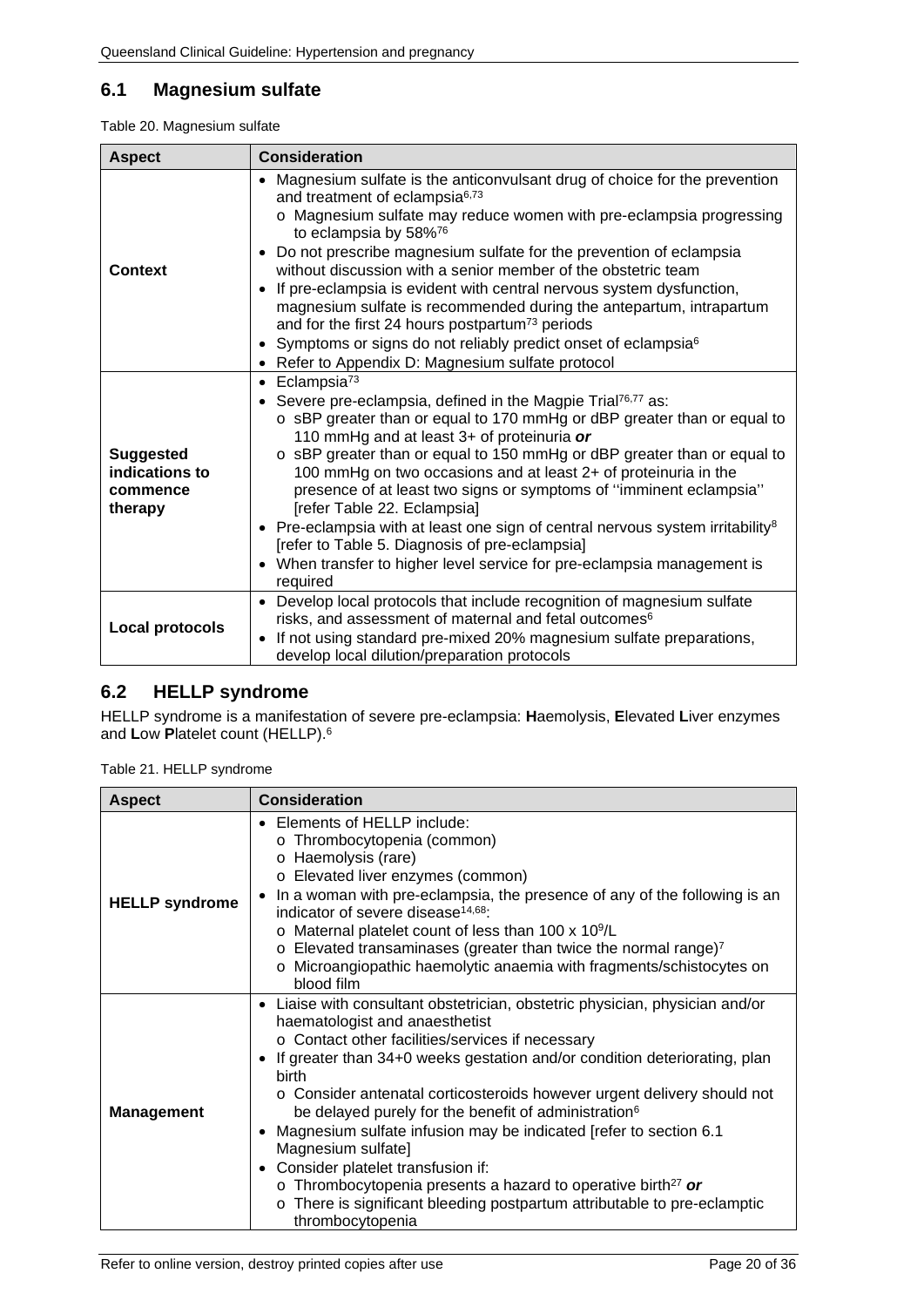# <span id="page-20-0"></span>**7 Eclampsia**

Eclampsia affects 1 in 2000 pregnancies worldwide and can be associated with significant morbidity and mortality. In Queensland, there were139 recorded cases of eclampsia between 2014 and 2019.4

<span id="page-20-1"></span>Table 22. Eclampsia

| <b>Aspect</b>                | <b>Consideration</b>                                                                                                                                                                                                                                                                                                                                                                                                                                                                                                                                                                                                                                                                                                                                                                                                                    |  |
|------------------------------|-----------------------------------------------------------------------------------------------------------------------------------------------------------------------------------------------------------------------------------------------------------------------------------------------------------------------------------------------------------------------------------------------------------------------------------------------------------------------------------------------------------------------------------------------------------------------------------------------------------------------------------------------------------------------------------------------------------------------------------------------------------------------------------------------------------------------------------------|--|
| Goals of<br>treatment        | $\bullet$ Terminate the seizure <sup>6</sup><br>• Prevent recurrence <sup>6</sup><br>• Control hypertension <sup>75</sup><br>• Prevent maternal and fetal hypoxia <sup>75</sup><br>• Refer to Section 9 Birth                                                                                                                                                                                                                                                                                                                                                                                                                                                                                                                                                                                                                           |  |
| Context                      | • There are no reliable clinical markers that predict eclampsia<br>Hypertension and proteinuria may be absent prior to the seizure <sup>6</sup><br>$\bullet$<br>• Seizures may occur antepartum, intrapartum or postpartum usually within<br>24 hours of birth <sup>6</sup><br>Reported incidence of eclampsia varies<br>o In Australia in singleton pregnancies, the incidence of eclampsia is<br>reported as 8.6/10,000 births which is 2.6% of women with pre-<br>eclampsia <sup>6</sup>                                                                                                                                                                                                                                                                                                                                             |  |
| <b>Imminent</b><br>eclampsia | • Defined as at least two of the following signs and/or symptoms <sup>3,14</sup><br>o Ongoing or recurring severe headaches<br>o Visual disturbance<br>o Altered level of consciousness<br>o Hyperreflexia and/or sustained clonus                                                                                                                                                                                                                                                                                                                                                                                                                                                                                                                                                                                                      |  |
| <b>Treatment</b>             | • Follow the basic principles of resuscitation <sup>6</sup><br>• Magnesium sulfate is the anticonvulsant drug of choice for the prevention<br>and treatment of eclampsia <sup>8,75</sup><br>o Refer to Appendix D: Magnesium sulfate protocol<br>If the seizure is ongoing or prolonged while initiating magnesium sulfate<br>$\bullet$<br>infusion, or reoccurs during administration of magnesium sulfate give <sup>6</sup> :<br>o *Diazepam 5-10 mg IV at a rate of 2-5 mg/minute (maximum dose of<br>10 mg) or<br>$\circ$ *Midazolam 5-10 mg IV over 2-5 minutes <sup>78</sup> or IM or<br>o *Clonazepam 1-2 mg IV over 2-5 minutes<br>• Do not use phenytoin for eclampsia prophylaxis or treatment unless there<br>is a contraindication to magnesium sulfate, or it is ineffective<br>Aim for BP below 160/100 mmHg<br>$\bullet$ |  |
| Post seizure care            | • Consider delivery:<br>o At gestational age of less than 34+0 weeks weigh the benefits and risks<br>of continuation of pregnancy against maternal disease if birth has not<br>occurred <sup>6,8</sup><br>• Close clinical surveillance is required in an appropriately staffed area<br>• Provide woman centred care that allows her the opportunity to discuss the<br>event with key members of the team                                                                                                                                                                                                                                                                                                                                                                                                                               |  |

\*Refer to an Australian pharmacopeia for full details of all drugs.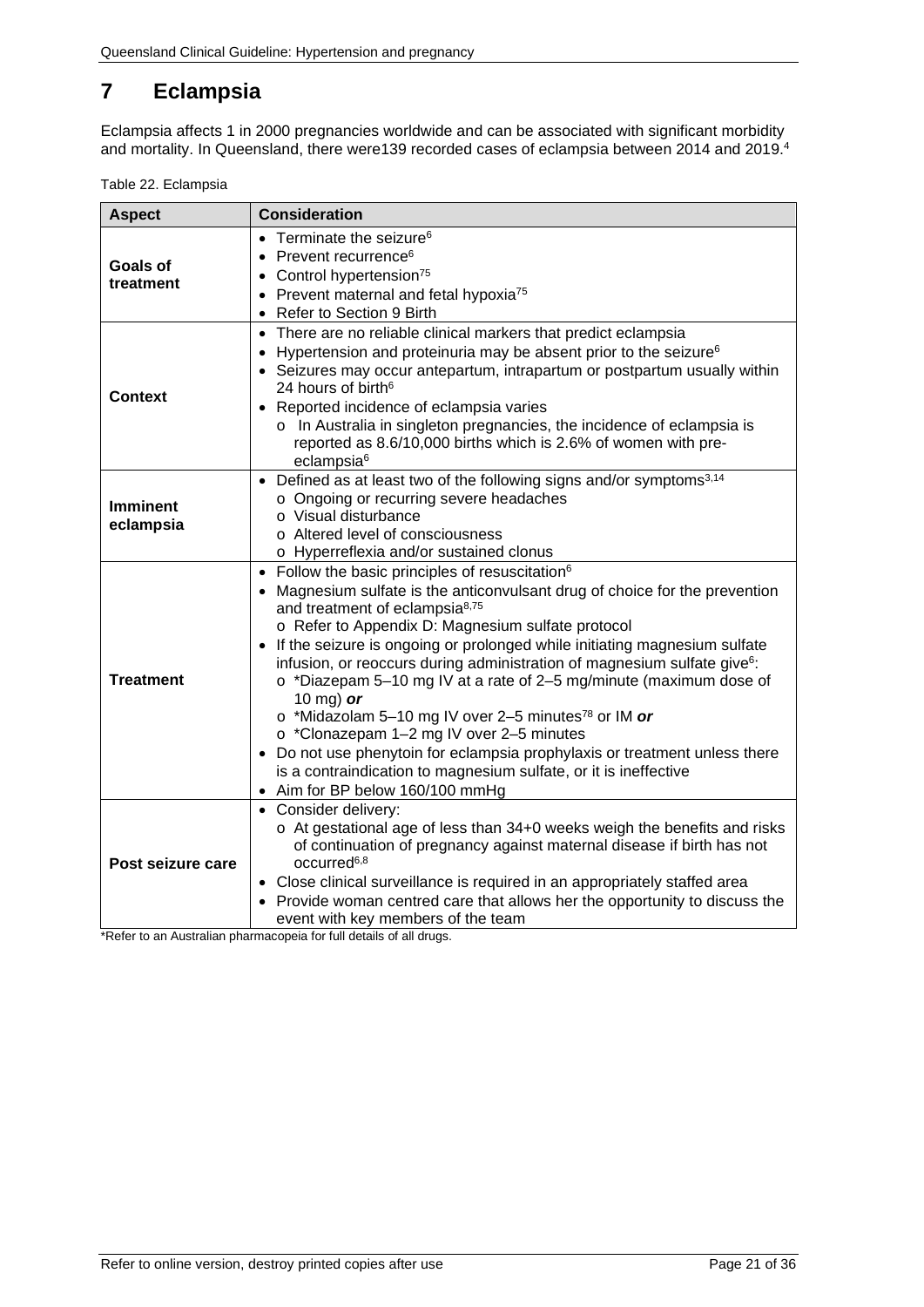# <span id="page-21-0"></span>**8 Antenatal surveillance**

At each assessment following the detection of hypertension, systematically review the woman's wellbeing and fetal wellbeing allowing her to be an active participant in care and decision making. 6 Base further laboratory assessment on the recommendations contained in [3.3](#page-9-0) [Diagnosis of pre](#page-9-0)[eclampsia.](#page-9-0)

## <span id="page-21-1"></span>**8.1 Model of care**

<span id="page-21-2"></span>Table 23. Model of care

| <b>Aspect</b>           | <b>Consideration</b>                                                                                                                                                                                                                                                                                                                                                                                                                                                                                                                                                                                                                                                                                                                                                                                                                                                                                                                                                        |  |  |
|-------------------------|-----------------------------------------------------------------------------------------------------------------------------------------------------------------------------------------------------------------------------------------------------------------------------------------------------------------------------------------------------------------------------------------------------------------------------------------------------------------------------------------------------------------------------------------------------------------------------------------------------------------------------------------------------------------------------------------------------------------------------------------------------------------------------------------------------------------------------------------------------------------------------------------------------------------------------------------------------------------------------|--|--|
| <b>Outpatient care</b>  | • Suitable for women with:<br>$\circ$ Mild to moderate hypertension without evidence of pre-eclampsia $6,8$<br>o Where there are no geographical contraindications<br>o Capacity to understand risk, and monitor their own blood pressure<br>effectively where available (using a clinical calibrated machine,) $8,49$<br>Consider combined obstetric and physician outpatient management if<br>$\bullet$<br>there is:<br>o Previous pregnancy complicated by pre-eclampsia<br>o Known essential hypertension requiring drug therapy<br>o Known renal disease<br>$\circ$ Other disease associated with hypertension (e.g. APLS)<br>Frequency of appointments is based on the individual clinical needs<br>o Suggested review is initially weekly to fortnightly at a minimum <sup>49</sup><br>Where available, assessment of the sFIt-1/PIGF ratio may help to<br>determine risk of progression to pre-eclampsia<br>o Refer to section 4.2 Screening for pre-eclampsia risk |  |  |
| Inpatient               | • Consider review with multidisciplinary team where <sup>6</sup> :<br>o There is concern for maternal or fetal wellbeing<br>o sBP is greater than 140 mmHg or dBP greater than 90 mmHg, and<br>signs and/or symptoms of pre-eclampsia are present<br>• Consider use of a day assessment unit or maternity inpatient unit,<br>depending on:<br>o Assessment of biochemical/sonographic markers of pre-eclampsia and<br>o Response to treatment                                                                                                                                                                                                                                                                                                                                                                                                                                                                                                                               |  |  |
| Inpatient<br>monitoring | • BP four hourly, if stable<br>• CTG daily (from 28+0 weeks gestation)<br>• Consider daily ward urinalysis if proteinuria not previously confirmed,<br>consistently elevated blood pressure or other clinical concerns<br>o If significant proteinuria detected repeat daily testing is not required as<br>results will not impact management decisions <sup>6</sup><br>o Refer to Table 25. Type and frequency of ongoing surveillance<br>Maintain accurate fluid balance record<br>$\bullet$<br>Daily review (minimum) by obstetrician<br>٠<br>Normal diet <sup>6</sup><br>• Actively consider thromboprophylaxis<br>o Refer to Queensland Clinical Guideline: Venous thromboembolic<br>prophylaxis in pregnancy and the puerperium <sup>71</sup>                                                                                                                                                                                                                         |  |  |
| <b>Transfer of care</b> | Care options will depend on the services available at each facility <sup>79</sup><br>٠<br>Consultation with and/or transfer to a higher level service may be<br>indicated for where <sup>14</sup> :<br>o Pregnancy complicated by preterm <sup>6</sup> gestation with pre-eclampsia,<br>severe pre-eclampsia, eclampsia or HELLP syndrome<br>o Term pregnancy is complicated by eclampsia or HELLP syndrome<br>o Any pregnancy in which the health care provider believes the health<br>care facility will be unable to manage the complications of hypertension<br>of pregnancy (e.g. preterm labour)<br>Consider magnesium sulfate therapy, and corticosteroids where<br>appropriate prior to transferring women with severe pre-eclampsia,<br>eclampsia or HELLP syndrome<br>If transfer is indicated, contact Retrieval Services Queensland (RSQ) on<br>1300 799 127                                                                                                    |  |  |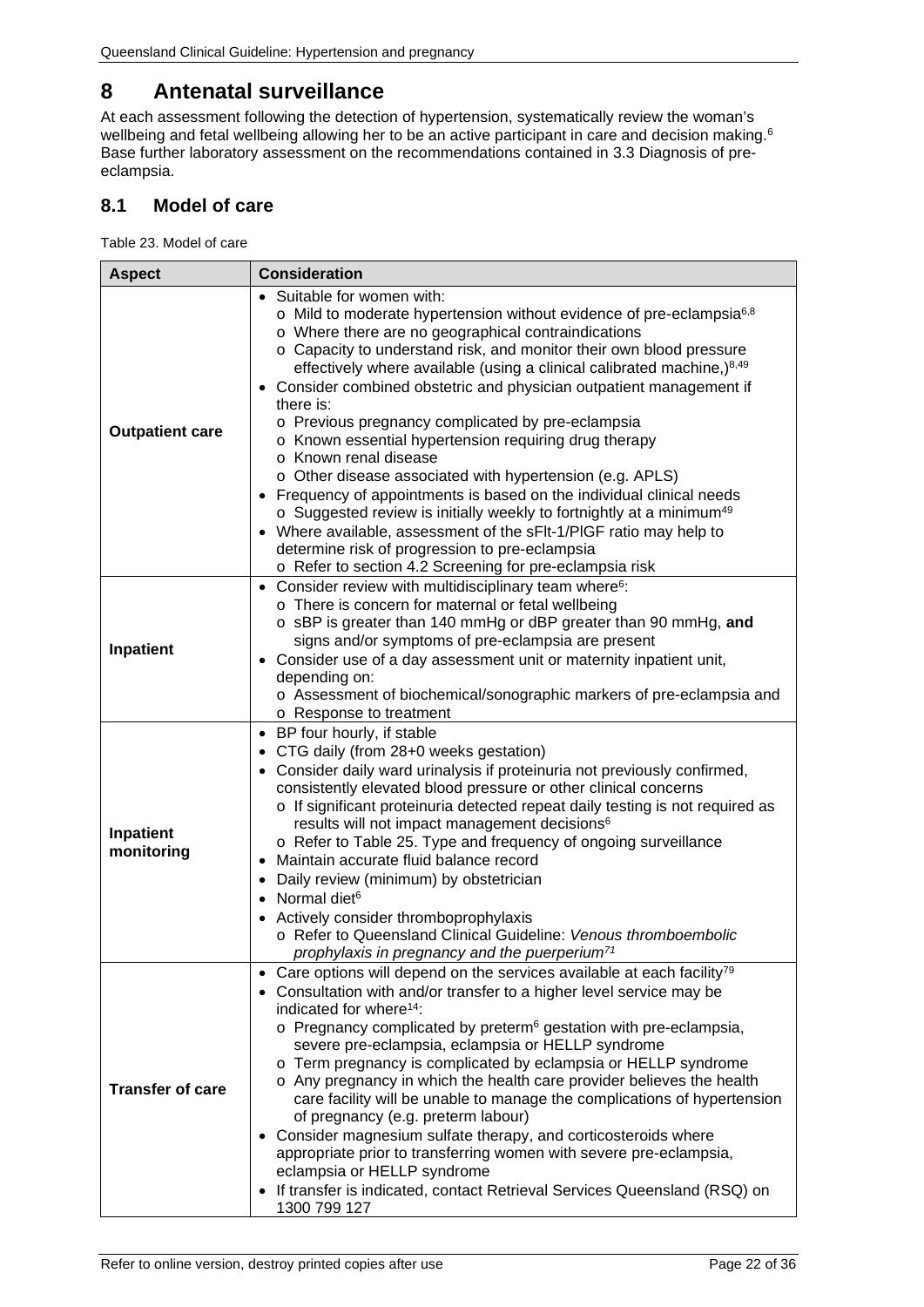## <span id="page-22-0"></span>**8.2 Maternal and fetal surveillance**

Adverse perinatal outcome is increased in women with all subcategories of hypertensive disease in pregnancy compared to normotensive women.

<span id="page-22-2"></span>

| Table 24. Maternal and fetal surveillance |
|-------------------------------------------|
|-------------------------------------------|

| <b>Aspect</b>                   | <b>Consideration</b>                                                                                                                                                                                                                                                                                                                                                                                                                                                                                                                                                                                                                                                                                                                                                                                                                                                                                     |  |
|---------------------------------|----------------------------------------------------------------------------------------------------------------------------------------------------------------------------------------------------------------------------------------------------------------------------------------------------------------------------------------------------------------------------------------------------------------------------------------------------------------------------------------------------------------------------------------------------------------------------------------------------------------------------------------------------------------------------------------------------------------------------------------------------------------------------------------------------------------------------------------------------------------------------------------------------------|--|
| Plan of care                    | • Serial surveillance is recommended <sup>14</sup><br>o Frequency, intensity and modality of maternal and fetal surveillance will<br>depend on individual maternal and fetal characteristics <sup>14</sup><br>• Use a multidisciplinary approach<br>Discuss and agree to a plan (documenting clearly in the health record)<br>$\bullet$<br>including:<br>o Previous history, risk factors for pre-eclampsia and gestational age at<br>presentation <sup>14</sup><br>o Risks and benefits of care options<br>o Indications for elective birth including maternal and fetal thresholds<br>(biochemical, haematological and clinical)<br>o Timing and mode of birth<br>o The most appropriate care setting for birth considering the potential for<br>preterm birth and acuity <sup>6</sup><br>$\circ$ If and when antenatal corticosteroids are to be administered <sup>14</sup><br>o Maternal preferences |  |
| <b>Maternal</b><br>surveillance | Assess women at each consultation <sup>14</sup><br>$\bullet$<br>If pre-eclampsia develops at a gestation lower than the neonatal capacity of<br>٠<br>the hospital consider transfer to a higher level facility <sup>79</sup><br>Suggested surveillance is outlined in Section 8.3 Type and frequency of<br>ongoing surveillance<br>• Refer to Appendix A: Blood pressure management                                                                                                                                                                                                                                                                                                                                                                                                                                                                                                                      |  |
| <b>Fetal surveillance</b>       | • Evaluate fetal growth restriction <sup>14</sup> and wellbeing using USS, and CTG if<br>greater than or equal to 28+0 weeks gestation <sup>6</sup><br>Assessment of growth trends and Dopplers by serial USS <sup>6</sup><br>$\bullet$<br>Symphysio-fundal height measurement is a poor screening tool for fetal<br>$\bullet$<br>growth restriction (FGR) <sup>6</sup> and has limited utility in clinical management                                                                                                                                                                                                                                                                                                                                                                                                                                                                                   |  |

#### <span id="page-22-1"></span>**8.3 Type and frequency of ongoing surveillance**

Common protocols are based on expert opinion and have not been tested in prospective randomised trials. 6

| <b>Classification</b>          | USS and other surveillance <sup>6</sup> |                                                                                                                              | <b>Frequency</b> <sup>6</sup>                                                 |  |
|--------------------------------|-----------------------------------------|------------------------------------------------------------------------------------------------------------------------------|-------------------------------------------------------------------------------|--|
| Gestational<br>hypertension    | Maternal                                | • Urinalysis for protein                                                                                                     | Consider 1-2 per week<br>$\bullet$                                            |  |
|                                |                                         | #Pre-eclampsia bloods<br>٠                                                                                                   | Consider weekly<br>٠                                                          |  |
|                                | Fetal                                   | $\bullet$ USS                                                                                                                | At diagnosis and 2-4 weekly<br>$\bullet$                                      |  |
|                                | Maternal                                | Urinalysis for protein<br>(quantify if 1+)                                                                                   | At diagnosis (repeated if negative)<br>$\bullet$                              |  |
|                                |                                         | #Pre-eclampsia bloods                                                                                                        | • Twice weekly (or more if unstable)                                          |  |
| Pre-eclampsia                  | Fetal                                   | $\bullet$ USS                                                                                                                | At diagnosis and 2 weekly (or more if<br>$\bullet$<br>indicated) <sup>8</sup> |  |
|                                |                                         | $\bullet$ CTG                                                                                                                | Twice weekly (or more if indicated)                                           |  |
|                                | Maternal                                | • As for maternal pre-eclampsia                                                                                              |                                                                               |  |
| Pre-eclampsia<br>with FGR      | Fetal                                   | $\bullet$ USS                                                                                                                | • *On admission and weekly (or more if<br>indicated)                          |  |
|                                |                                         | $\bullet$ CTG                                                                                                                | Twice weekly (or more if indicated)<br>٠                                      |  |
|                                | Maternal                                | • Urinalysis for protein                                                                                                     | Each visit<br>$\bullet$                                                       |  |
| <b>Chronic</b><br>hypertension |                                         | • <i>#Pre-eclampsia bloods</i>                                                                                               | If sudden increase in BP or new<br>proteinuria                                |  |
|                                | Fetal                                   | Early dating USS                                                                                                             | <b>First trimester</b>                                                        |  |
|                                |                                         | <b>USS</b><br>$\bullet$<br>*Meable: Ampietic Fluid Index (AFI) and Deppler Fertrichtly: arouth and wellbeing AFI and Deppler | Third 3rd trimester (or more if<br>indicated)                                 |  |

<span id="page-22-3"></span>Table 25. Type and frequency of ongoing surveillance

Weekly: Amniotic Fluid Index (AFI) and Doppler, Fortnightly: growth and wellbeing, AFI and Doppler # Pre-eclampsia bloods: full blood count (FBC), electrolytes and creatinine, liver function test (LFT)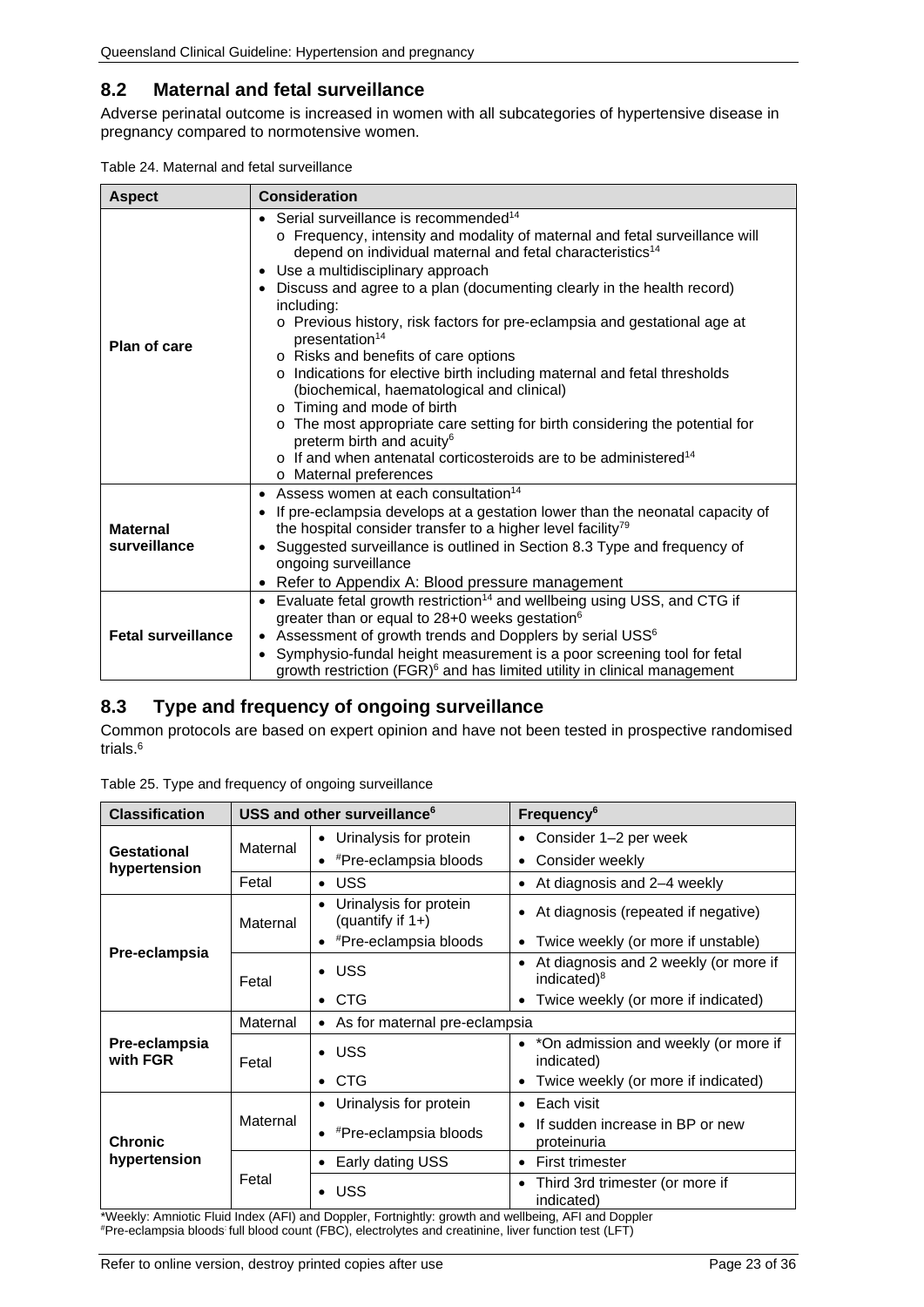## <span id="page-23-0"></span>**8.4 Signs of fetal compromise**

Currently, there is no single fetal monitoring test to accurately predict fetal compromise in women with pre-eclampsia. A combination of tests and scheduled serial fetal surveillance with USS (when there is FGR) is generally recommended.8

<span id="page-23-2"></span>

| Table 26. Signs of fetal compromise |  |
|-------------------------------------|--|
|-------------------------------------|--|

| <b>Aspect</b>                                | <b>Consideration</b>                                                                                                                                                                                                                                                                                                                                                                                                                                                                                 |  |
|----------------------------------------------|------------------------------------------------------------------------------------------------------------------------------------------------------------------------------------------------------------------------------------------------------------------------------------------------------------------------------------------------------------------------------------------------------------------------------------------------------------------------------------------------------|--|
| <b>Fetal movement</b>                        | Perceived changed or decreased fetal movements<br>$\bullet$                                                                                                                                                                                                                                                                                                                                                                                                                                          |  |
| perception                                   | Refer to Queensland Clinical Guidelines Fetal movements <sup>80</sup><br>$\bullet$                                                                                                                                                                                                                                                                                                                                                                                                                   |  |
| <b>Fetal monitoring</b>                      | Abnormal FHR/CTG<br>$\bullet$                                                                                                                                                                                                                                                                                                                                                                                                                                                                        |  |
| Deepest amniotic                             | Deepest vertical pocket (DVP) 2 cm or less<br>$\bullet$<br>Amniotic fluid index (AFI) 5 cm or less (less specific test)<br>$\bullet$                                                                                                                                                                                                                                                                                                                                                                 |  |
| fluid pocket                                 | Oligohydramnios associated with adverse perinatal outcomes<br>$\bullet$                                                                                                                                                                                                                                                                                                                                                                                                                              |  |
| <b>USS assessment</b><br>of fetal growth     | In the absence of congenital anomalies, growth changes may include:<br>$\bullet$<br>o Estimated fetal weight (EWF) less than 10th centile<br>o Fall in growth velocity (abdominal circumference (AC) or EFW) of<br>greater than 2 standard deviations or 50th centiles, or fall to less than<br>10th centile (severe if less than 3rd centile) <sup>81</sup><br>o Symmetrical vs asymmetrical growth (refer to Queensland Clinical<br>Guidelines Term small for gestational age baby <sup>82</sup> ) |  |
| <b>Umbilical artery</b><br>(UA) flow Doppler | UA pulsatility index greater than 95th centile (early or late FGR) <sup>81</sup><br>$\bullet$<br>Severe if absent or reversed end diastolic flow                                                                                                                                                                                                                                                                                                                                                     |  |
| <b>Ductus venosus</b><br><b>Doppler</b>      | Absent or reversed "a" wave<br>$\bullet$<br>Identification of an abnormal ductus venosus waveform is not diagnostic in<br>$\bullet$<br>isolation when there is no other Doppler abnormality                                                                                                                                                                                                                                                                                                          |  |
| Middle cerebral<br>artery Doppler            | Cerebral redistribution (decreased resistance or 'brain sparing effect')<br>$\bullet$<br>Paradoxically the flow can revert back to a high resistance pattern when the<br>$\bullet$<br>pathology has not yet resolved-this is a very poor prognostic sign and not<br>diagnostic when used in isolation                                                                                                                                                                                                |  |

# <span id="page-23-1"></span>**9 Birth**

<span id="page-23-3"></span>Table 27. Planning birth

| <b>Aspect</b>              | <b>Consideration</b>                                                                        |  |  |
|----------------------------|---------------------------------------------------------------------------------------------|--|--|
| <b>Multidisciplinary</b>   | Consult early with a multidisciplinary team<br>$\bullet$                                    |  |  |
| approach                   | Inform the anaesthetist when a woman with pre-eclampsia is admitted<br>$\bullet$            |  |  |
|                            | Non-reassuring fetal status <sup>8</sup><br>$\bullet$                                       |  |  |
|                            | Severe FGR/lack of interval growth                                                          |  |  |
|                            | Gestational age greater than or equal to 37+0 weeks <sup>49</sup><br>$\bullet$              |  |  |
|                            | Eclampsia                                                                                   |  |  |
| Indications to             | Placental abruption                                                                         |  |  |
| consider birth $6$         | Acute pulmonary oedema<br>$\bullet$                                                         |  |  |
|                            | Inability to control hypertension despite adequate antihypertensive therapy <sup>8</sup>    |  |  |
|                            | Deteriorating platelet count, or liver or renal function <sup>8</sup><br>$\bullet$          |  |  |
|                            | Persistent neurological symptoms <sup>8</sup><br>$\bullet$                                  |  |  |
|                            | Persistent epigastric pain, nausea/vomiting with abnormal liver function tests <sup>8</sup> |  |  |
|                            | Stabilise the woman before birth, considering fetal condition, including:<br>$\bullet$      |  |  |
|                            | o Control of eclampsia or prophylaxis against eclampsia if indicated                        |  |  |
| <b>Stabilisation prior</b> | o Control of severe hypertension <sup>6</sup>                                               |  |  |
| to birth                   | o Correction of coagulopathy                                                                |  |  |
|                            | o Attention to fluid status                                                                 |  |  |
|                            | Refer to section 9.1 Timing of birth<br>$\bullet$                                           |  |  |
|                            | Recommend vaginal birth unless a caesarean section is required for other<br>$\bullet$       |  |  |
| Mode of birth              | obstetric indications <sup>17,49</sup>                                                      |  |  |
|                            | If vaginal birth is planned and the cervix is unfavourable, recommend cervical<br>$\bullet$ |  |  |
|                            | ripening to increase the chance of successful vaginal birth <sup>17</sup>                   |  |  |
|                            | In the absence of contraindications, all of the following are acceptable                    |  |  |
|                            | methods of anaesthesia: epidural, spinal, combined spinal-epidural, and                     |  |  |
| <b>Caesarean section</b>   | general anaesthesia (GA) <sup>17</sup>                                                      |  |  |
| anaesthesia                | When clinically appropriate, spinal is preferred to epidural (because of more<br>$\bullet$  |  |  |
|                            | rapid onset) and to GA (because it avoids hypertensive response to                          |  |  |
|                            | intubation) <sup>17,68</sup>                                                                |  |  |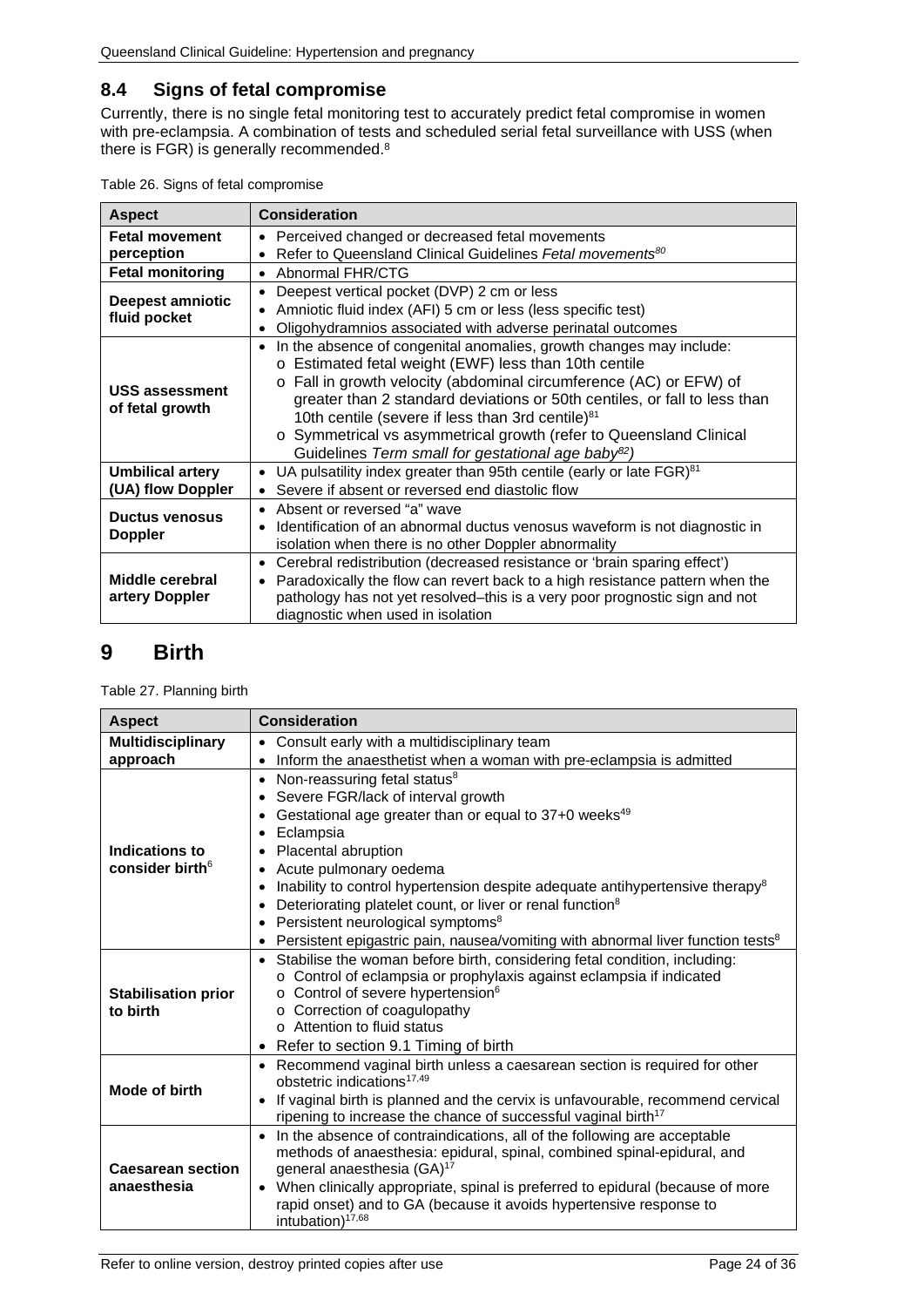## <span id="page-24-0"></span>**9.1 Timing of birth**

There is limited high quality evidence to inform decisions about optimal timing of birth. Individualise care and take into account relative maternal and fetal risks.<sup>8,68</sup>

<span id="page-24-1"></span>

| Table 28. Timing of birth |  |  |  |
|---------------------------|--|--|--|
|---------------------------|--|--|--|

| <b>Aspect</b>                           | <b>Consideration</b>                                                                                                                                                                                                                                                                                                                                                                                                                                                                                                                                                                                                                                                                                                                                                                                                                                                                                                                                                                                       |  |  |
|-----------------------------------------|------------------------------------------------------------------------------------------------------------------------------------------------------------------------------------------------------------------------------------------------------------------------------------------------------------------------------------------------------------------------------------------------------------------------------------------------------------------------------------------------------------------------------------------------------------------------------------------------------------------------------------------------------------------------------------------------------------------------------------------------------------------------------------------------------------------------------------------------------------------------------------------------------------------------------------------------------------------------------------------------------------|--|--|
| <b>Context</b>                          | Timing of birth is dependent on evaluation of maternal and fetal risks<br>$\bullet$<br>Requires a multidisciplinary team approach with continual consultation<br>and agreement with the woman <sup>14,83</sup><br>For women prescribed beta blockers discuss the need for monitoring of<br>neonatal blood glucose levels after birth<br>o Refer to Queensland Clinical Guideline Newborn hypoglycaemia <sup>84</sup><br>While optimising the timing of birth is the goal of treatment, also consider:<br>$\bullet$<br>o Intervention versus expectant management and the impacts these can<br>have on the woman and the fetus (particularly considering gestational<br>age)7<br>o Administration of corticosteroids for fetal lung maturity<br>Induction of labour from 37+0 weeks in women with hypertension or mild<br>$\bullet$<br>pre-eclampsia, may reduce the risk of poor maternal outcomes<br>(predominantly reduction in severe hypertension) without an increase in<br>the CS rate <sup>85</sup> |  |  |
| <b>Mild to moderate</b><br>hypertension | For women at low risk of adverse outcomes, consider expectant<br>$\bullet$<br>management beyond 37+0 weeks <sup>8</sup><br>o Refer to Table 28. Timing of birth for considerations on gestations<br>greater than 37+0 weeks                                                                                                                                                                                                                                                                                                                                                                                                                                                                                                                                                                                                                                                                                                                                                                                |  |  |
| Pre-eclampsia                           | Timing of birth is dependent on the severity of the disease and the<br>$\bullet$<br>gestational age at which it presents <sup>68</sup><br>o Prolongation of pregnancy carries no benefit for the woman but may be<br>desirable at early gestations to improve the fetal outcomes and<br>prognosis <sup>68</sup>                                                                                                                                                                                                                                                                                                                                                                                                                                                                                                                                                                                                                                                                                            |  |  |
| <b>HELLP</b> syndrome                   | Expectant management is harmful with a 6.3% incidence of maternal<br>death and an increased risk of placental abruption <sup>6</sup><br>Plan birth as soon as feasible                                                                                                                                                                                                                                                                                                                                                                                                                                                                                                                                                                                                                                                                                                                                                                                                                                     |  |  |
| Less than 34<br>weeks gestation         | Aim to prolong pregnancy where possible to improve fetal prognosis <sup>6,68</sup><br>$\bullet$<br>Refer to the Queensland clinical guideline Preterm labour and birth <sup>19</sup><br>regarding:<br>o Antenatal corticosteroids for fetal lung maturity<br>o Magnesium sulfate for fetal neuroprotection if less than 30 weeks<br>gestation<br>o Retrieval and transfer                                                                                                                                                                                                                                                                                                                                                                                                                                                                                                                                                                                                                                  |  |  |
| 34+0-36+6 weeks<br>gestation            | • Planned early delivery is associated with higher levels of respiratory<br>distress syndrome (RR 2.24, 95% CI 1.20 to 4.18) and neonatal intensive<br>care admission (RR 1.65, 95% CI 1.13 to 2.40) <sup>83</sup><br>• Consider expectant monitoring unless the clinical situation deteriorates<br>Consult with higher level services as appropriate                                                                                                                                                                                                                                                                                                                                                                                                                                                                                                                                                                                                                                                      |  |  |
| Greater than 37+0<br>weeks gestation    | • For women at low risk of adverse outcomes, consider expectant<br>management<br>• Plan birth taking into consideration resourcing requirements and available<br>maternity and neonatal services <sup>6</sup><br>If severe pre-eclampsia, do not delay birth (except to achieve stabilisation<br>if possible)                                                                                                                                                                                                                                                                                                                                                                                                                                                                                                                                                                                                                                                                                              |  |  |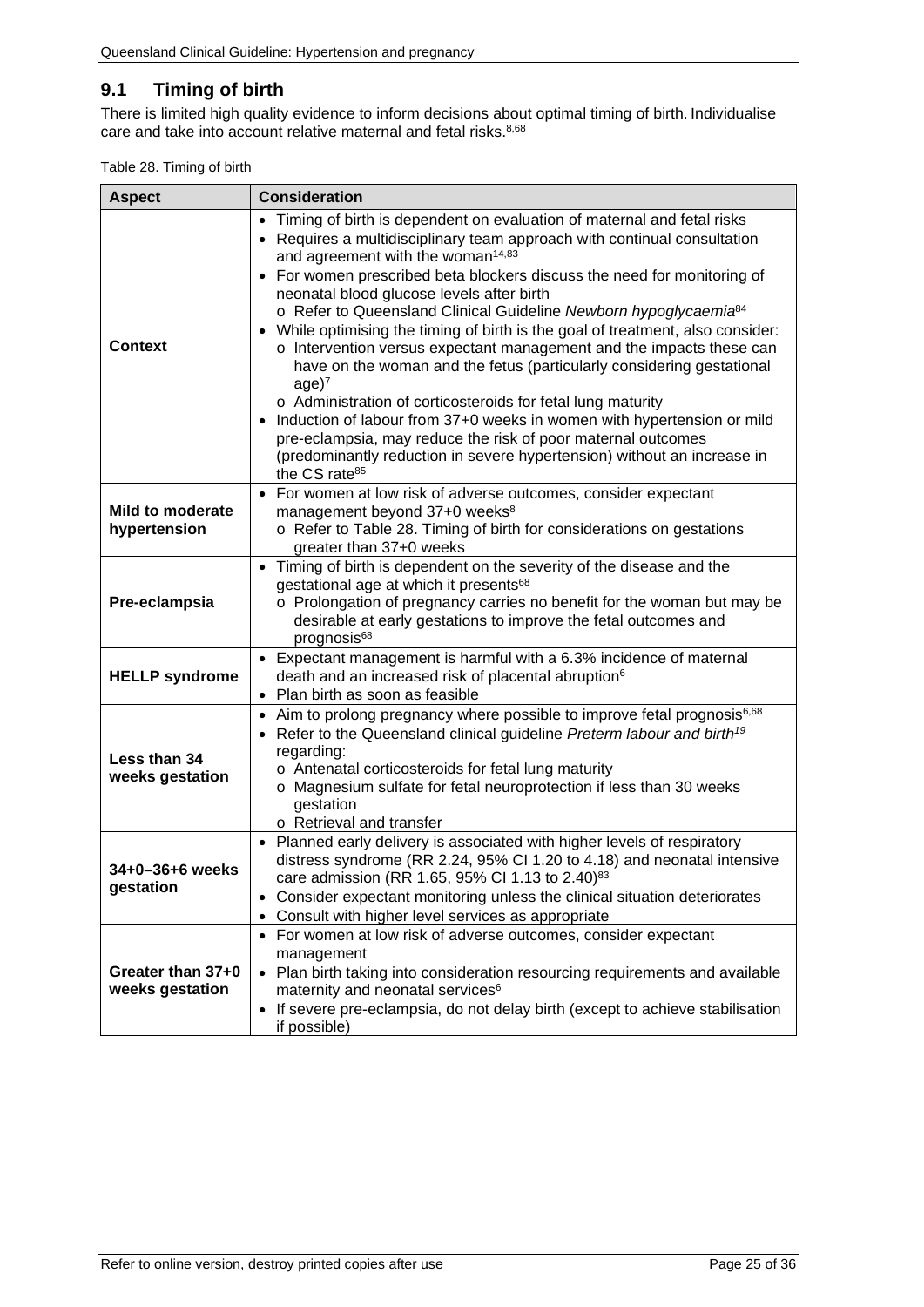## <span id="page-25-0"></span>**9.2 Intrapartum care**

<span id="page-25-1"></span>Table 29. Intrapartum care

| <b>Aspect</b>                       | <b>Consideration</b>                                                                                                                                                                                                                                                                                                                                                                                                                                                                                                                                                |  |  |
|-------------------------------------|---------------------------------------------------------------------------------------------------------------------------------------------------------------------------------------------------------------------------------------------------------------------------------------------------------------------------------------------------------------------------------------------------------------------------------------------------------------------------------------------------------------------------------------------------------------------|--|--|
| Drug therapy                        | Continue antihypertensive drug therapy throughout labour and birth <sup>8,14</sup><br>$\bullet$                                                                                                                                                                                                                                                                                                                                                                                                                                                                     |  |  |
| <b>Monitoring</b>                   | Close clinical surveillance is required<br>$\bullet$<br>Monitor BP hourly <sup>14</sup> as a minimum<br>$\bullet$<br>Continuous CTG is recommended for gestations greater than 28+0 weeks<br>• In women with severe pre-eclampsia, consider limiting fluid intake to 60-<br>80 mL/hr <sup>8,14</sup> and monitor hourly fluid balance<br>Obtain IV access<br>• An epidural (in the absence of contraindications) is a useful adjunct<br>therapy for BP control <sup>6</sup><br>o Discuss with anaesthetist                                                          |  |  |
| <b>Second stage</b>                 | • There is no evidence to guide management of second stage <sup>14</sup><br>• Assistance is not routinely required but may be necessary if:<br>o BP is poorly controlled<br>o Progress is inadequate<br>o There are premonitory signs of eclampsia<br>• If BP is within target range, refer to Queensland Clinical Guideline Normal<br>birth <sup>86</sup> for management of second stage<br>• If BP does not respond to initial drug therapy, advise assisted/operative<br>birth <sup>14</sup>                                                                     |  |  |
| <b>Third stage</b>                  | • Women with pre-eclampsia, eclampsia and HELLP syndrome may be at<br>increased risk of primary postpartum haemorrhage<br>o Recommend active management of third stage <sup>8</sup><br>Do not routinely give ergometrine or syntometrine as it may produce an<br>$\bullet$<br>acute rise in BP7<br>o Consider use in limited circumstances and under the guidance of a<br>specialist team and with close monitoring<br>o Consider syntocinon<br>○ Consider carbetocin*<br>• Refer to Queensland Clinical Guideline: Primary postpartum<br>haemorrhage <sup>87</sup> |  |  |
| <b>Additional</b><br>investigations | • Consider placental histopathology, particularly if early onset hypertension<br>and/or fetal growth restriction<br>o Refer to Queensland Clinical Guidelines Term small for gestation age<br>$b$ aby <sup>82</sup>                                                                                                                                                                                                                                                                                                                                                 |  |  |

**\***Not on Queensland Health List of Approved Medicines (LAM). Refer to an Australian pharmacopeia for full details of all drugs.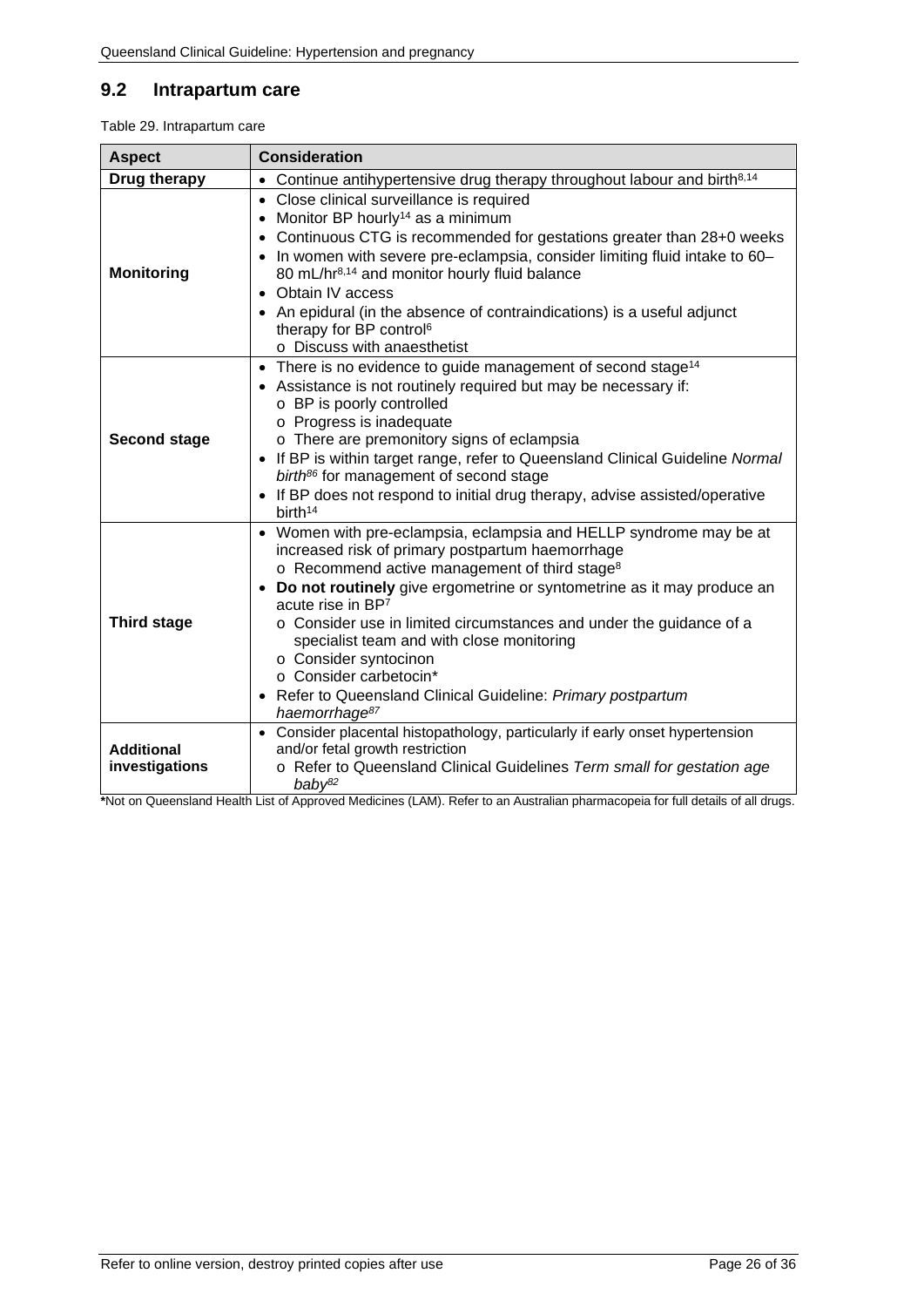# <span id="page-26-0"></span>**10 Postpartum**

Hypertension, proteinuria, eclampsia and other adverse conditions of pre-eclampsia may develop for the first time during the postpartum period.

<span id="page-26-1"></span>

| <b>Aspect</b>                                        | <b>Consideration</b>                                                                                                                                                                                                                                                                                                                                                                                                                                                                                                                                                                                                                                                                                                                                                                                                                                                                        |  |  |
|------------------------------------------------------|---------------------------------------------------------------------------------------------------------------------------------------------------------------------------------------------------------------------------------------------------------------------------------------------------------------------------------------------------------------------------------------------------------------------------------------------------------------------------------------------------------------------------------------------------------------------------------------------------------------------------------------------------------------------------------------------------------------------------------------------------------------------------------------------------------------------------------------------------------------------------------------------|--|--|
| <b>Context</b>                                       | • After birth, clinical and laboratory derangements of pre-eclampsia improve<br>over several days but may take up to 3 months for complete resolution <sup>6</sup><br>• Liver enzyme elevations and thrombocytopenia will often worsen in the first<br>few days after birth before they improve<br>De novo postpartum hypertension is most common on days 3-6 <sup>17</sup><br>$\bullet$<br>Hypertension may persist for several days <sup>6</sup> with peak postpartum BP<br>occurring on days 3-6 <sup>73,88</sup><br>32-44% of eclampsia occurs in the postpartum period <sup>7</sup><br>٠                                                                                                                                                                                                                                                                                               |  |  |
| <b>Target BP</b>                                     | sBP less than or equal to 140 mmHg<br>$\bullet$<br>dBP less than or equal to 90 mmHg                                                                                                                                                                                                                                                                                                                                                                                                                                                                                                                                                                                                                                                                                                                                                                                                        |  |  |
| <b>Monitoring</b>                                    | Closely monitor (4 hourly or more frequently) BP, pulse rate, respiratory rate<br>and oxygen saturation until:<br>o BP is stable<br>o Urine output has normalised<br>o Blood investigations are stable or improving<br>• Reduce frequency of monitoring after discussion with the treating<br>obstetric/medical team<br>• Use Queensland Maternity Early Warning Tools (Q-MEWT) as indicated<br>• Ask women about severe headache and epigastric pain each time BP is<br>measured<br>• For women prescribed beta blockers discuss the need for monitoring of<br>neonatal blood glucose levels after birth<br>o Refer to Queensland Clinical Guideline Newborn hypoglycaemia <sup>84</sup>                                                                                                                                                                                                   |  |  |
| <b>VTE prophylaxis</b>                               | Actively consider VTE prophylaxis<br>$\bullet$<br>• Refer to the Queensland clinical guideline VTE prophylaxis in pregnancy and<br>the puerperium <sup>71</sup>                                                                                                                                                                                                                                                                                                                                                                                                                                                                                                                                                                                                                                                                                                                             |  |  |
| <b>Drug therapy</b>                                  | Continue use of antenatal antihypertensive drug therapy<br>$\bullet$<br>o If prescribing antihypertensives that require frequent administration on<br>discharge, consider risk of non-compliance with drug therapy<br>o If methyldopa commenced during pregnancy, consider ceasing postpartum<br>and commence alternative therapy as it is associated with increased risk of<br>clinical depression <sup>6</sup><br>• Reduce or cease when hypertensive changes are resolving<br>o Avoid abrupt withdrawal to reduce risk of rebound hypertension<br>If persistently hypertensive (sBP greater than or equal to 140 mmHg or dBP<br>$\bullet$<br>greater than or equal to 90 mmHg), start antihypertensive drug therapy (if not<br>commenced prior to birth)<br>o If severe hypertension, refer to Section 5.3.1 Antihypertensive drug choices<br>for treatment of acute severe hypertension |  |  |
| Non-steroidal anti-<br>inflammatory<br>drugs (NSAID) | • In women with severe pre-eclampsia and/or renal impairment (especially in<br>volume depleted women <sup>8</sup> ) NSAIDs are not generally recommended <sup>49</sup><br>Consider use of NSAIDs on an individual case basis<br>$\bullet$                                                                                                                                                                                                                                                                                                                                                                                                                                                                                                                                                                                                                                                   |  |  |
| <b>Breastfeeding</b>                                 | First and second line drugs are considered compatible with breastfeeding <sup>6</sup><br>$\bullet$<br>o Advise women that antihypertensive medications can pass into breast milk<br>however unlikely to have any significant clinical impact on the newborn <sup>14</sup><br>Antihypertensive drugs without reported adverse reactions in breastfed infants<br>include:<br>$\circ$ Nifedipine <sup>6,7</sup><br>o Enalapril <sup>6,7</sup><br>Captopril <sup>6,7</sup><br>O<br>o Metoprolol <sup>6,7</sup><br>o Labetalol <sup>89</sup><br>o Atenolol (other agents may be preferred if breastfeeding a preterm infant or<br>baby less than 3 months) <sup>90</sup><br>Refer to Queensland Clinical Guideline Breastfeeding initiation <sup>91</sup>                                                                                                                                        |  |  |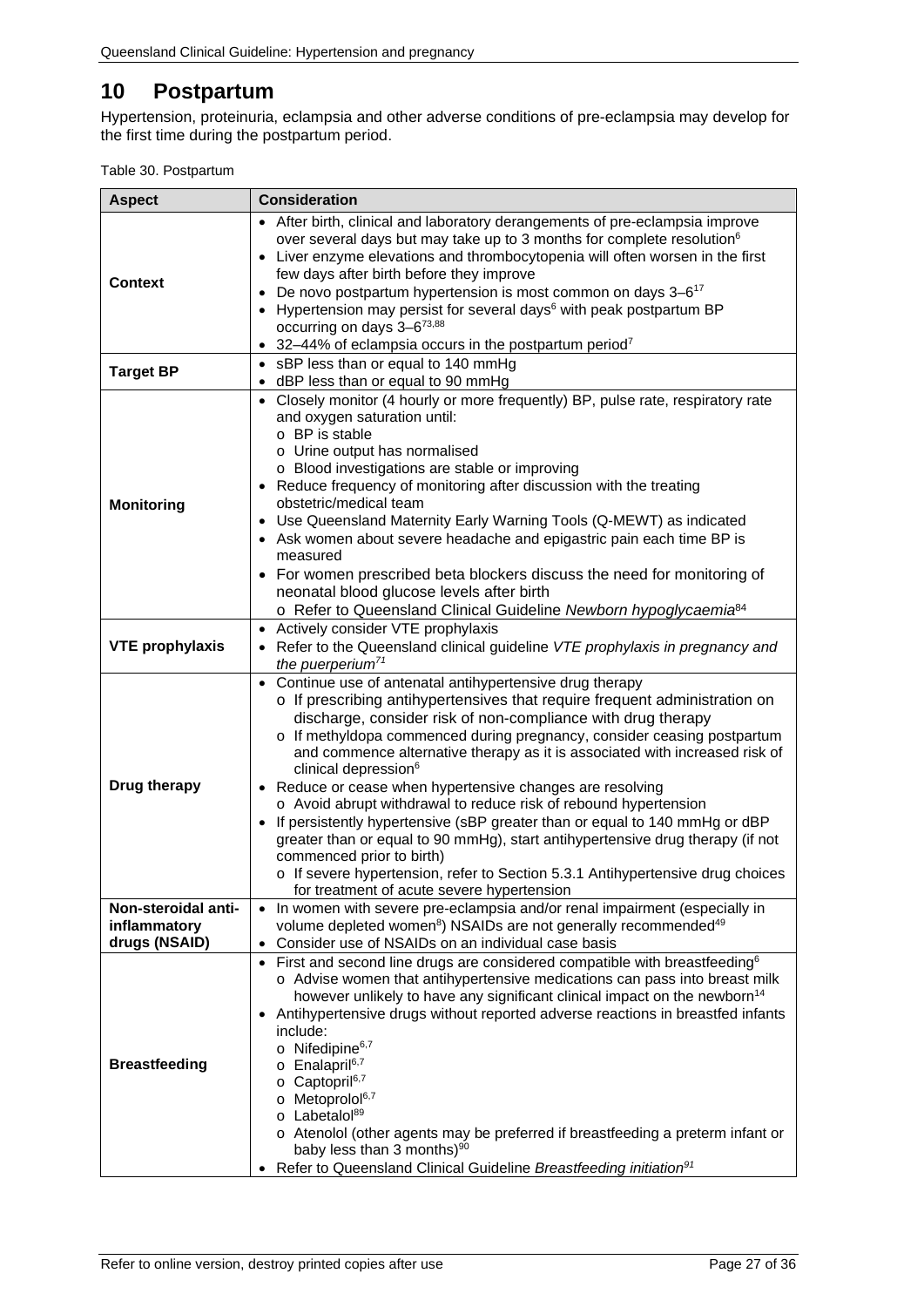## <span id="page-27-0"></span>**10.1 Discharge and follow up**

Following a pregnancy complicated by hypertensive disorders of pregnancy, the woman has an increased risk of cardiovascular and medical conditions in future pregnancies of gestational hypertension and pre-eclampsia as well as an increased risk of longer term cardiovascular and medical conditions.<sup>56</sup> Refer to Section [4.5](#page-15-1) Adverse maternal outcomes associated with hypertensive [disorders.](#page-15-1)

<span id="page-27-1"></span>

|  | Table 31. Discharge and follow up |  |  |  |
|--|-----------------------------------|--|--|--|
|--|-----------------------------------|--|--|--|

| <b>Aspect</b>                 | <b>Consideration</b>                                                                                                                                                                                                                                                                                                                                                                                                                                                                                                                                                                                                                                                                                                                                                                                                                                                                                                                                                           |
|-------------------------------|--------------------------------------------------------------------------------------------------------------------------------------------------------------------------------------------------------------------------------------------------------------------------------------------------------------------------------------------------------------------------------------------------------------------------------------------------------------------------------------------------------------------------------------------------------------------------------------------------------------------------------------------------------------------------------------------------------------------------------------------------------------------------------------------------------------------------------------------------------------------------------------------------------------------------------------------------------------------------------|
| <b>Discharge</b>              | • Consider the risk of late seizures and the peak postpartum BP when<br>timing discharge<br>• BP surveillance post discharge consider:<br>o Preferred first BP check within 7-10 days after discharge (earlier if<br>symptomatic), to determine need for further evaluation or treatment <sup>49,75</sup><br>o Consider weekly follow up for women discharged on antihypertensives<br>to monitor compliance <sup>11</sup> and to facilitate tapering of medication<br>• May be done with GP or at specialist clinics<br>o Recommend comprehensive follow-up after 12 weeks to ensure<br>resolution of hypertensive disorder related changes, and ascertain the<br>need for further investigation and management <sup>8</sup><br>• Inform the GP and/or other relevant healthcare providers about the events<br>of the pregnancy<br>• Provide advice regarding:<br>o Future pregnancy risk reduction<br>o Management (e.g. prophylaxis with aspirin)<br>o Contraceptive options |
| <b>ACE inhibitors</b>         | • If prescribed:<br>o Discuss the importance of adequate contraception as the use of ACE<br>inhibitors is contraindicated in pregnancy <sup>8</sup><br>o If considering pregnancy, advise woman to discuss alternative<br>antihypertensive treatment with their healthcare provider(s) 56                                                                                                                                                                                                                                                                                                                                                                                                                                                                                                                                                                                                                                                                                      |
| <b>Follow up</b><br>screening | Offer screening for predisposing factors (including pre-existing<br>$\bullet$<br>hypertension, underlying renal disease and antiphospholipid syndrome) to<br>women with a history of early onset pre-eclampsia, or antiphospholipid<br>antibodies $7$<br>• Recommend GP surveillance of traditional cardiovascular risk <sup>92</sup> markers in<br>all women diagnosed with a hypertensive disorder of pregnancy (e.g.<br>annual BP check, serum lipids and blood glucose level) <sup>8</sup><br>• Offer preconception/early pregnancy counselling for discussion of risk<br>factors and preventative therapies (e.g. calcium supplementation, low<br>dose aspirin $)^7$                                                                                                                                                                                                                                                                                                      |
| Lifestyle advice              | For healthy future pregnancies advise women that there are benefits from<br>$\bullet$<br>exercising and maintaining a healthy lifestyle and avoiding smoking <sup>6,7</sup><br>Encourage overweight and obese women to attain a healthy BMI for long<br>term health<br>o Refer to Queensland Clinical Guideline Obesity in pregnancy <sup>93</sup>                                                                                                                                                                                                                                                                                                                                                                                                                                                                                                                                                                                                                             |
| Psychological<br>support      | Offer postnatal counselling regarding the pregnancy and birth experience,<br>$\bullet$<br>including formal postnatal review to discuss the events of the pregnancy if<br>required                                                                                                                                                                                                                                                                                                                                                                                                                                                                                                                                                                                                                                                                                                                                                                                              |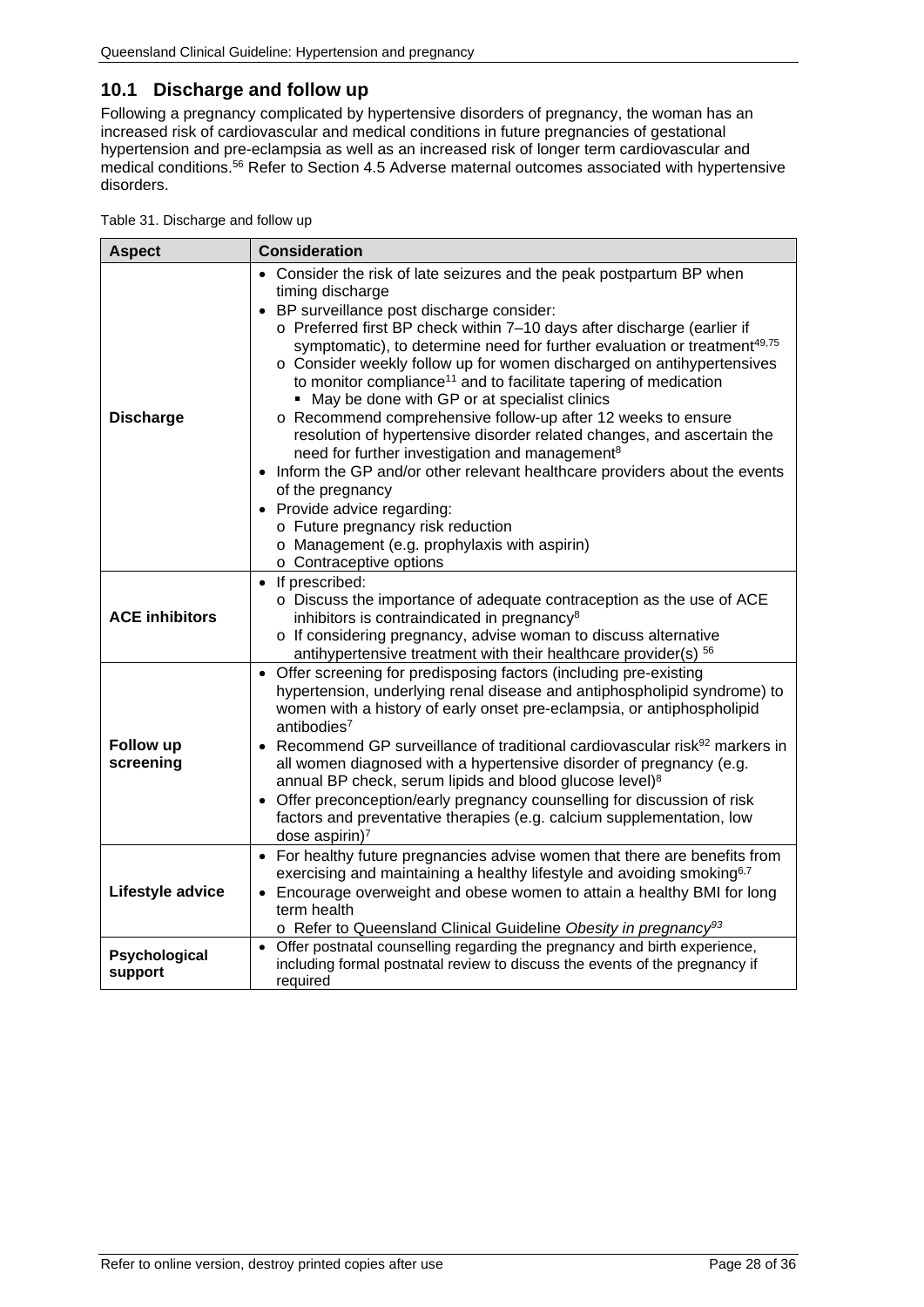# <span id="page-28-0"></span>**References**

1. Campbell M, Sultan A, Pillarisetty LS. Physiology, korotkoff sound. [Internet]. Treasure Island Florida: StatPearls Publishing; 2020 [cited 2020 October 27].

2. Park HJ, Shim SS, Cha DH. Combined screening for early detection of pre-eclampsia. International Journal of Molecular Sciences 2015;16(8):17952-74.

3. von Dadelszen P, Magee LA. Preventing deaths due to the hypertensive disorders of pregnancy. Best practice & research. Clinical Obstetrics & Gynaecology. [Internet]. 2016 [cited 2020 April 28]; 36:83-102 DOI:10.1016/j.bpobgyn.2016.05.005.

4. Queensland Health. Perinatal Data Collection, Health Statistics Branch. Hypertensive disorders of pregnancy data 2014-2019. [Internet] 2020 [cited 2020 June 23].

5. Australian Institute of Health and Welfare. Stillbirths and neonatal deaths in Australia. [Internet]. 2020 [cited 2020 October 14]. Available from: http://www.aihw.gov.au

6. Lowe SA, Bowyer L, Lust K, McMahon LP, North RA, Paech M, et al. The SOMANZ guideline for the management of hypertensive disorders of pregnancy. Society of Obstetric Medicine of Australia and New Zealand. [Internet]. 2014 [cited 2020 March 23]. Available from: https://www.somanz.org

7. Townsend R, O'Brien P, Khalil A. Current best practice in the management of hypertensive disorders in pregnancy. Integrated Blood Pressure Control 2016;9(79):79-94.

8. International Society for the Study of Hypertension in Pregnancy (ISSHP). The hypertensive disorders of pregnancy: ISSHP classification, diagnosis & management recommendations for international practice [Internet]. 2018 [cited 2020 January 30]. Available from[: http://www.isshp.org.](http://www.isshp.org/)

9. Arun Jeyabalan & Jacob Larkin. Chronic hypertension in pregnancy: management and outcome. [Internet]. Waltham MA: UpToDate Inc; June 2020 [cited 2020 July 27]. Available from[: https://www.uptodate.com](https://www.uptodate.com/)

10. The American College of Obstetricians and Gynecologists. Chronic hypertension in pregnancy. Practice bulletin number 203. Obstetrics and Gynecology. [Internet]. 2019 [cited 2020 July 28]; 133(1):215.

11. Unger T, Borghi C, Charchar F, Khan NA, Poulter NR, Prabhakaran D, et al. 2020 International society of hypertension global hypertension practice guidelines. 2020; 75(6):1334-57.

12. Johnson S, Liu B, Kalafat E, Thilaganathan B, Khalil A. Maternal and perinatal outcomes of white coat hypertension during pregnancy: a systematic review and meta-analysis. Hypertension 2020; 76(1):157-66.

13. Lee-Ann Hawkins T, Brown MA, Mangos GJ, Davis GK. Transient gestational hypertension: not always a benign event. Pregnancy Hypertension: An International Journal of Women's Cardiovascular Health. 2012; 2(1):22-7.

14. National Institute for Health and Clinical Excellence (NICE). Hypertension in pregnancy: diagnosis and management. Clinical Guideline 133. [Internet]. 2019 [cited 2020 January 30]. Available from[: http://www.nice.org.uk](http://www.nice.org.uk/) 15. Poon LC, Shennan A, Hyett JA, Kapur A, Hadar E, Divakar H, et al. The International Federation of Gynecology and Obstetrics (FIGO) initiative on pre-eclampsia: a pragmatic guide for first-trimester screening and prevention. 2019; 145(S1):1-33.

16. Kaberi Dasgupta, Robert R. Quinn, Kelly B. Zarnke, Doreen M. Rabi, Pietro Ravani, Stella S. Daskalopoulou, et al. The 2014 Canadian hypertension education program recommendations for blood pressure measurement,diagnosis, assessment of risk, prevention and treatment of hypertension. Canadian Journal of Cardiology 2014;30:485-501.

17. Magee LA, Pels A, Helewa M, Rey E, von Dadelszen P. Diagnosis, evaluation, and management of the hypertensive disorders of pregnancy. Pregnancy Hypertension: An International Journal of Women's Cardiovascular Health. 2014; 4:105-45.

18. August P, Sibai, B. Preeclampsia: clinical features and diagnosis. [Internet]. Waltham MA: UpToDate Inc; 2020 [cited 2020 May 6]. Available from[: https://www.uptodate.com](https://www.uptodate.com/)

19. Queensland Clinical Guidelines. Perinatal care of the extremely preterm baby. Guideline No. MN20.32-V2-R25. [Internet]. Queensland Health. 2020. [cited 2020 August 10]. Available from: [http://www.health.qld.gov.au](http://www.health.qld.gov.au/)

20. Australian Government Department of Health. Pregnancy care guidelines: pregnancy care 2019 edition. [Internet] March 2020 [cited 2020 April 29]. Available from[: http://www.health.gov.au.](http://www.health.gov.au/)

21. Macedo TCC, Montagna E, Trevisan CM, Zaia V, de Oliveira R, Barbosa CP, et al. Prevalence of preeclampsia and eclampsia in adolescent pregnancy: a systematic review and meta-analysis of 291,247 adolescents worldwide since 1969. European Journal of Obstetrics & Gynecology & Reproductive Biology. [Internet]. 2020 [cited 2020 October 08]; 248:177-86 DOI:10.1016/j.ejogrb.2020.03.043.

22. Clowse ME, Jamison M, Myers E, James AH. A national study of the complications of lupus in pregnancy. American Journal of Obstetrics & Gynecology. 2008 [cited Aug]; 199(2):127.e1-6 DOI:10.1016/j.ajog.2008.03.012. 23. English FA, Kenny LC, McCarthy FP. Risk factors and effective management of preeclampsia. Integrated Blood Pressure Control. [Internet]. 2015 [cited 2020 July 27]; 8:7-12 DOI:10.2147/IBPC.S50641.

24. Duckitt K, Harrington D. Risk factors for pre-eclampsia at antenatal booking: systematic review of controlled studies. British Journal of Midwifery. [Internet]. 2005 [cited 2020 October 27]; 330(7491):565 DOI:10.1136/bmj.38380.674340.E0.

25. Schlichting LE, Insaf TZ, Zaidi AN, Lui GK, Van Zutphen AR. Maternal comorbidities and complications of delivery in pregnant women with congenital heart disease. Journal of the American College of Cardiology 2019;73(17):2181-91. 26. Shay M, MacKinnon AL, Metcalfe A, Giesbrecht G, Campbell T, Nerenberg K, et al. Depressed mood and anxiety as risk factors for hypertensive disorders of pregnancy: a systematic review and meta-analysis. Psychological Medicine 2020;50(13):2128-40.

27. Magee LA, Pels A, Helewa M, Rey E, von Dadelszen P, Magee LA, et al. Diagnosis, Evaluation, and Management of the Hypertensive Disorders of Pregnancy: Executive Summary. Journal of Obstetrics and Gynaecology Canada 2014;36(5):416-38.

28. Rana S, Lemoine E, Granger JP, Karumanchi SA. Preeclampsia. Pathophysiology, challenges, and perspectives. American Heart Association 2019;124(7):1094-112.

29. The Royal Australian and New Zealand College of Obstetricians and Gynaecologists. Screening in early pregnancy for adverse perinatal outcomes. College Statement C-Obs 61. [Internet]. 2015 [cited 2020 November 17]. Available from[: https://www.ranzcog.edu.au/.](https://www.ranzcog.edu.au/)

30. Tan MY, Wright D, Syngelaki A, Akolekar R, Cicero S, Janga D, et al. Comparison of diagnostic accuracy of early screening for pre-eclampsia by NICE guidelines and a method combining maternal factors and biomarkers: results of SPREE. 2018;51(6):743-50.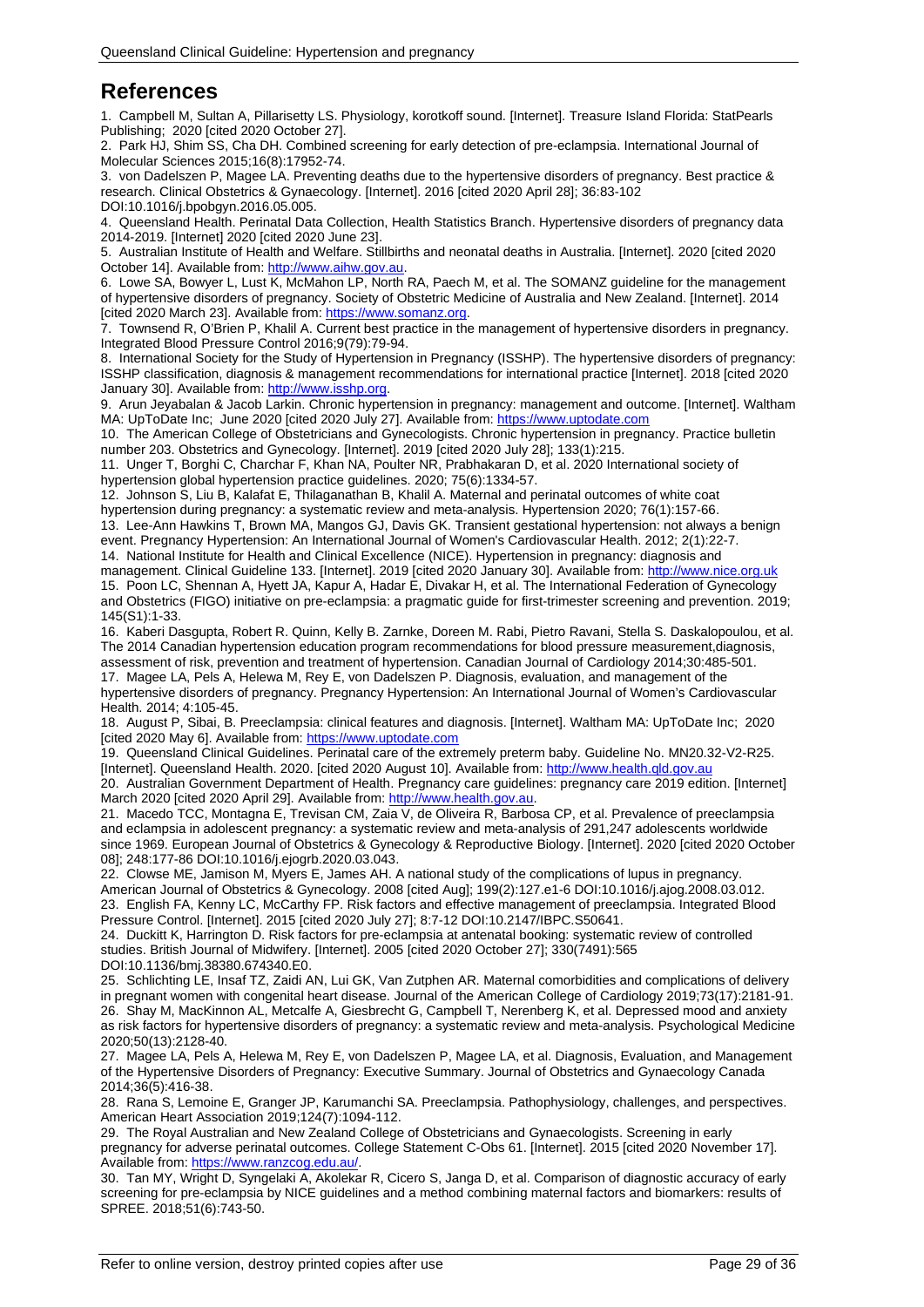31. Serra B, Mendoza M, Scazzocchio E, Meler E, Nolla M, Sabrià E, et al. A new model for screening for early-onset preeclampsia. American Journal of Obstetrics and Gynecology 2020;222(6):608-10.

32. Poon LC, Sahota D. Screening and Prevention of Preeclampsia. Maternal-Fetal Medicine 2019;1(1):25-30. 33. Duhig KE, Myers J, Seed PT, Sparkes J, Lowe J, Hunter RM, et al. Placental growth factor testing to assess women with suspected pre-eclampsia: a multicentre, pragmatic, stepped-wedge cluster-randomised controlled trial. The Lancet 2019;393:1807-18.

34. Patil M, Panchanadikar TM, Wagh G. Variation of PAPP-A level in the first trimester of pregnancy and its clinical outcome. Journal of Obstetrics and Gynaecology of India. [Internet]. 2014 [cited 2020 July 9]; 64(2):116-9 DOI:10.1007/s13224-013-0481-4.

35. Zeisler H, Llurba E, Chantraine F, Vatish M, Staff AC, Sennström M, et al. Predictive value of the sflt-1:plgf ratio in women with suspected preeclampsia. New England Journal of Medicine 2016;374(1):13-22.

36. Stepan H, Herraiz I, Schlembach D, Verlohren S, Brennecke S, Chantraine F, et al. Implementation of the sFlt-1/PlGF ratio for prediction and diagnosis of pre-eclampsia in singleton pregnancy: implications for clinical practice. Ultrasound in obstetrics & gynecology 2015;45(3):241-6.

37. Müller A, Horvat V, Vulin M, Mandić S, Šerić V, Vidosavljević D. The soluble fms-like tyrosin kinase-1 (sFLT-1) to placental growth factor (PIGF) ratio as a possible indicator for the severity of preeclampsia - single institution experience. Medicinski Glasnik. [Internet]. 2019 [cited 2020 May 28]; 16(1):53-9 DOI:10.17392/994-19.

38. Hoffman MK, Goudar SS, Kodkany BS, Metgud M, Somannavar M, Okitawutshu J, et al. Low-dose aspirin for the prevention of preterm delivery in nulliparous women with a singleton pregnancy (ASPIRIN): a randomised, doubleblind, placebo-controlled trial. 2020; 395(10220):285-93.

39. Duley L, Meher S, Hunter KE, Seidler AL, Askie LM. Antiplatelet agents for preventing pre‐eclampsia and its complications. Cochrane Database of Systematic Reviews. [Internet]. 2019; DOI:10.1002/14651858.CD004659.pub3. 40. Miciak-Ławicka E, Begier-Krasińska B, Tykarski A, Krasiński Z. Does the timing of aspirin administration influence its antiplatelet effect - review of literature on chronotherapy. Polish journal of cardio-thoracic surgery 2018;15(2):125-9. 41. Roberge S, Bujold E, Nicolaides KH. Aspirin for the prevention of preterm and term preeclampsia: systematic review and metaanalysis. American Journal of Obstetrics and Gynecology 2018;218(3):287-93.

42. Rolnik DL, Wright D, Poon LC, O'Gorman N, Syngelaki A, de Paco Matallana C, et al. Aspirin versus placebo in pregnancies at high risk for preterm preeclampsia. New England Journal of Medicine 2017;377(7):613-22.

43. Hofmeyr GJ, Lawrie Theresa A, Atallah Álvaro N, Duley L, Torloni MR. Calcium supplementation during pregnancy for preventing hypertensive disorders and related problems. Cochrane Database of Systematic Reviews 2014; (6) DOI:10.1002/14651858.

44. Makrides M, Crosby DD, Shepherd E, Crowther CA. Magnesium supplementation in pregnancy. Cochrane Database of Systematic Reviews. [Internet]. 2014 [cited 2020 April 29]; (4) DOI:10.1002/14651858.

45. Ota E, Mori R, Middleton P, Tobe-Gai R, Mahomed K, Miyazaki C, et al. Zinc supplementation for improving pregnancy and infant outcome. [Internet]. 2015 [cited 2020 September 12]; (Issue 2. Art. No.: CD000230) DOI:10.1002/14651858.CD000230.pub5.

46. Abalos E, Duley L, Steyn DW. Antihypertensive drug therapy for mild to moderate hypertension during pregnancy. Cochrane Database of Systematic Reviews. [Internet]. 2014 [cited 2020 April 23]; Issue 3. Art No.: CD002252.pub3.(2) DOI:10.1002/14651858.

47. Ying W, Catov JM, Ouyang P. Hypertensive disorders of pregnancy and future maternal cardiovascular risk. Journal of the American Heart Association 2018;7(17):9382.

48. Park K, Wei J, Minissian M, Bairey Merz CN, Pepine CJ. Adverse pregnancy conditions, infertility, and future cardiovascular risk: implications for mother and child. Cardiovascular Drugs and Therapy 2015;29(4):391-401. 49. Norwitz ER. Preeclampsia: management and prognosis. [Internet]. Waltham MA: UpToDate Inc; 2020 [cited 2020 May 5]. Available from[: https://www.uptodate.com](https://www.uptodate.com/)

50. Stuart JJ, Tanz LJ, Missmer SA, Rimm EB, Spiegelman D, James-Todd TM, et al. Hypertensive disorders of pregnancy and maternal cardiovascular disease risk factor development: an observational cohort study. American College of Physicians 2018;169(4):224-32.

51. Scheres LJJ, Lijfering WM, Groenewegen NFM, Koole S, Groot CJMd, Middeldorp S, et al. Hypertensive complications of pregnancy and risk of venous thromboembolism. American Heart Association 2020;75(3):781-7. 52. The American College of Obstetricians and Gynecologists. Committee opinion no. 767: emergent therapy for acute-onset, severe hypertension during pregnancy and the postpartum period. Obstetrics & Gynecology. [Internet]. 2019 [cited 2020 March 19]. Available from: [https://www.acog.org.](https://www.acog.org/)

53. MBRRACE-UK. Saving lives, improving mothers' care: lessons learned to inform maternity care from the UK and Ireland confidential enquiries into maternal deaths and morbidity 2014-16. [Internet]. 2018 [cited 2020 April 28]. Available from[: http://www.npeu.ox.ac.uk](http://www.npeu.ox.ac.uk/)

54. MBRRACE-UK. Saving lives, improving mothers' care: lessons learned to inform maternity care from the UK and Ireland confidential enquiries into maternal deaths and morbidity 2015-17. [Internet]. 2019 [cited 2020 April 28]. Available from[: http://www.npeu.ox.ac.uk](http://www.npeu.ox.ac.uk/)

55. Abalos E, Duley L, Steyn DW, Gialdini C. Antihypertensive drug therapy for mild to moderate hypertension during pregnancy. Cochrane Database of Systematic Reviews. [Internet]. 2018 [cited 2020 February 26]; Issue 3. Art No.: CD002252.pub4.(10) DOI:10.1002/14651858.

56. Kernaghan D, Duncan AC, McKay GA. Hypertension in pregnancy: a review of therapeutic options. Obstetric Medicine 2012;5(2):44-9.

57. Australian Medicines Handbook. Methyldopa. [Internet]. Adelaide: Australian Medicines Handbook Pty Ltd; 2020 [cited 2020 March 17]. Available from: [https://amhonline.amh.net.au.](https://amhonline.amh.net.au/)

58. Australian Medicines Handbook. Labetalol. [Internet]. Adelaide: Australian Medicines Handbook Pty Ltd; 2020 [cited 2020 March 17]. Available from: [https://amhonline.amh.net.au.](https://amhonline.amh.net.au/)

59. Australian Medicines Handbook. Hydralazine. [Internet]. Adelaide: Australian Medicines Handbook Pty Ltd; 2020 [cited 2020 March 17]. Available from: [https://amhonline.amh.net.au.](https://amhonline.amh.net.au/)

60. MIMS Online. Hydralazine. [Internet]: MIMS Australia; 2019 [cited 2020 March 17]. Available from: [https://www.mimsonline.com.au.](https://www.mimsonline.com.au/)

61. Australian Medicines Handbook. Nifedipine. [Internet]. Adelaide: Australian Medicines Handbook Pty Ltd; 2020 [cited 2020 March 17]. Available from: [https://amhonline.amh.net.au.](https://amhonline.amh.net.au/)

62. MIMS Online. Nifedipine Controlled Release. [Internet]: MIMS Australia; 2017 [cited 2020 March 17]. Available from[: https://www.mimsonline.com.au.](https://www.mimsonline.com.au/)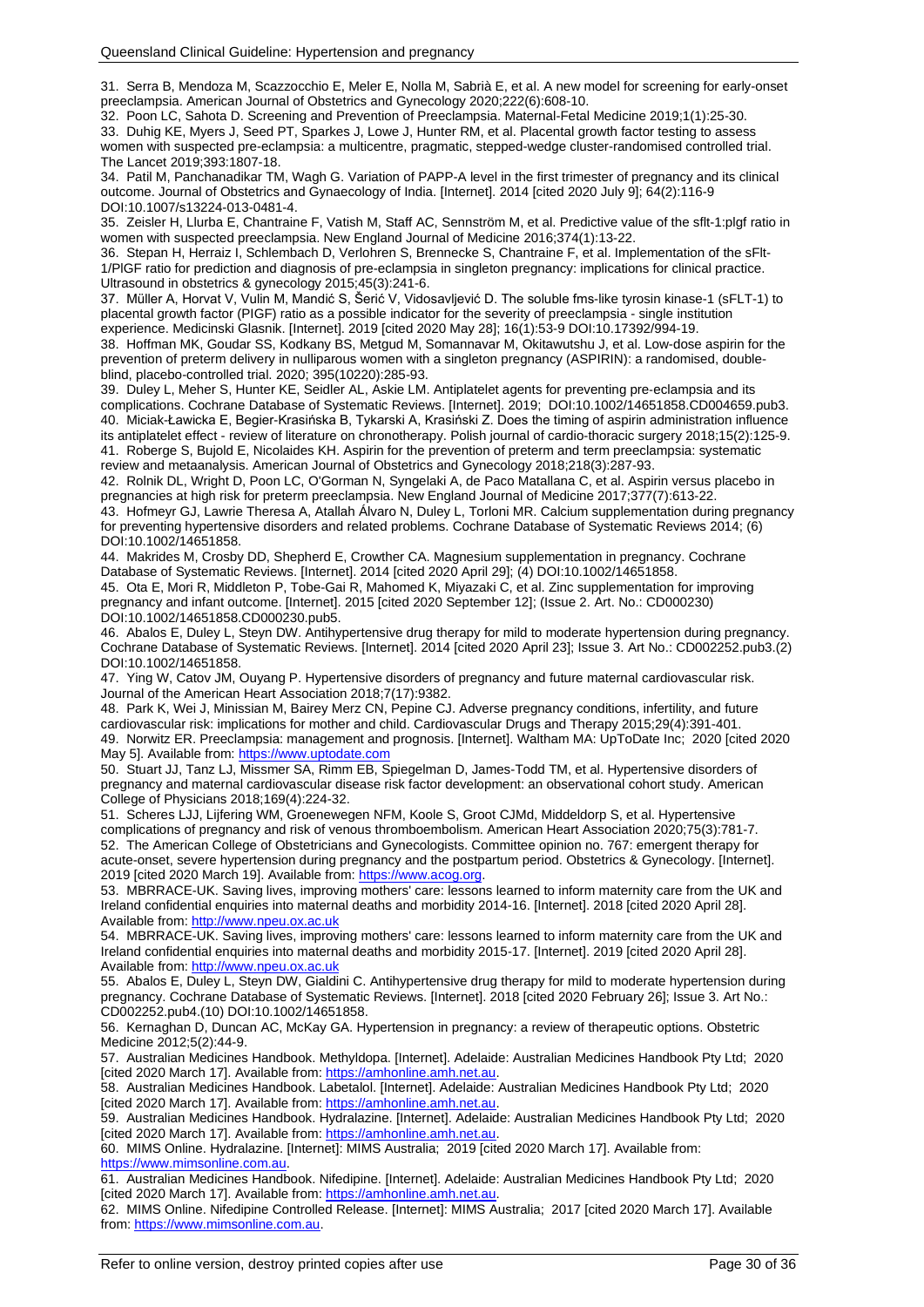63. MIMS Online. Nifedipine Immediate Release - Adalat. [Internet]: MIMS Australia; 2017 [cited 2020 March 17]. Available from[: https://www.mimsonline.com.au.](https://www.mimsonline.com.au/)

64. Australian Medicines Handbook. Prazosin. [Internet]. Adelaide: Australian Medicines Handbook Pty Ltd; 2020 [cited 2020 March 17]. Available from: [https://amhonline.amh.net.au.](https://amhonline.amh.net.au/)

65. Australian Medicines Handbook. Clonidine. [Internet]. Adelaide: Australian Medicines Handbook Pty Ltd; 2020 [cited 2020 March 17]. Available from: [https://amhonline.amh.net.au.](https://amhonline.amh.net.au/)

66. MIMS Online. Clonidine. [Internet]: MIMS Australia; 2019 [cited 2020 March 17]. Available from: [https://www.mimsonline.com.au.](https://www.mimsonline.com.au/)

67. Micromedex. Nifedipine. [Internet]. Colorado USA: Truven Health Analytics; 2020 [cited 2020 March 18]. Available from[: https://www.micromedexsolutions.com.](https://www.micromedexsolutions.com/)

68. The American College of Obstetricians and Gynecologists. Gestational hypertension and preeclampsia. Practice bulletin number 202. Obstetrics and Gynecology. [Internet]. 2019 [cited 2020 March 11]; 133(1):1-25. 69. Micromedex. Hydralazine. [Internet]. Colorado USA: Truven Health Analytics; 2019 [cited 2020 March 18].

Available from[: http://www.micromedexsolutions.com/micromedex.](http://www.micromedexsolutions.com/micromedex) 70. Tranquilli AL, Dekker G, Magee L, Roberts J, Sibai BM, Steyn W, et al. The classification, diagnosis and management of the hypertensive disorders of pregnancy: a revised statement from the ISSHP. Pregnancy Hypertension: An International Journal of Women's Cardiovascular Health 2014;4:97-104.

71. Queensland Clinical Guidelines. Venous thromboembolism prophylaxis (VTE) in pregnancy and the puerperium. Guideline No. MN20.9-V6-R25. [Internet]. Queensland Health. 2020. [cited 2020 March 11]. Available from: [http://www.health.qld.gov.au](http://www.health.qld.gov.au/)

72. Pretorius T, Rensburg G, Dyer R, Biccard B. The influence of fluid management on outcomes in preeclampsia: a systematic review and meta-analysis. Obstetric Anesthesia Digest 2019;39:9-10.

73. The American College of Obstetricians and Gynecologists. National partnership for maternal safety: consensus bundle on severe hypertension during pregnancy and the postpartum period. Obstetrics and Gynecology 2017;46(5):1- 11.

74. Leavitt K, Običan S, Yankowitz J. Treatment and prevention of hypertensive disorders during pregnancy. Clinics in Perinatology 2019;46(2):173-85.

75. American College of Obstetricians and Gynecologists. National partnership for maternal safety: consensus bundle on severe hypertension during pregnancy and the postpartum period. Obstetrics & Gynecology 2017;130(2):347-57. 76. Altman D, Carroli G, Duley L, Farrell B, Moodley J, Neilson J, et al. Do women with pre-eclampsia, and their babies, benefit from magnesium sulphate? The Magpie Trial: a randomised placebo-controlled trial. Lancet 2002;359(9321):1877-90.

77. The Magpie Trial Collaborative Group. Do women with pre-eclampsia, and their babies, benefit from magnesium sulphate? . British Journal of Obstetrics and Gynaecology 2006;114(3):289-99.

78. Australian Medicines Handbook. Midazolam. [Internet]. Adelaide: Australian Medicines Handbook Pty Ltd; 2020 [cited 2020 October 08]. Available from[: https://amhonline.amh.net.au.](https://amhonline.amh.net.au/)

79. Queensland Health. Clinical Services Capability Framework for Public and Licensed Private Health Facilities v3.2. [Internet]. 2014 [cited 2020 March 23]. Available from[: https://www.health.qld.gov.au.](https://www.health.qld.gov.au/)

80. Queensland Clinical Guidelines. Fetal movements. Guideline No. MN18.46-1-V2-R23. [Internet]. Queensland Health. 2018. [cited 2002 November 17]. Available from[: http://www.health.qld.gov.au](http://www.health.qld.gov.au/)

81. Gordijn SJ, Beune IM, Thilaganathan B, Papageorghiou A, Baschat AA, Baker PN, et al. Consensus definition of fetal growth restriction: a Delphi procedure. Ultrasound Obstetrics and Gynecology 2016;48(3):333-9.

82. Queensland Clinical Guidelines. Term small for gestational age baby. Guideline No. MN16.16-V4-R21. [Internet]. Queensland Health. 2016. [cited 2020 September 15]. Available from: [http://www.health.qld.gov.au](http://www.health.qld.gov.au/)

83. Cluver C, Novikova N, Koopmans CM, West HM. Planned early delivery versus expectant management for hypertensive disorders from 34 weeks gestation to term. Cochrane Database of Systematic Reviews. [Internet]. 2017 [cited 2020 July 9]; (Issue 1. Art. No.: CD009273) DOI:10.1002/14651858.CD009273.pub2.

84. Queensland Clinical Guidelines. Newborn hypoglycaemia. Guideline No. MN19.8-V7-R24. [Internet]. Queensland Health. 2019. [cited 2020 March 18]. Available from: [http://www.health.qld.gov.au](http://www.health.qld.gov.au/)

85. Koopmans CM, Bijlenga D, Groen H, Vijgen SMC, Aarnoudse JG, Bekedam DJ, et al. Induction of labour versus expectant monitoring for gestational hypertension or mild pre-eclampsia after 36 weeks' gestation (HYPITAT): a multicentre, open-label randomised controlled trial. The Lancet 2009;374(9694):979-88.

86. Queensland Clinical Guidelines. Normal Birth. Guideline No. MN17.25-V3-R22. [Internet]. Queensland Health. 2018. [cited 2020 March 18]. Available from: [http://www.health.qld.gov.au](http://www.health.qld.gov.au/)

87. Queensland Clinical Guidelines. Primary postpartum haemorrhage. Guideline No. MN18.1-V8-R23. [Internet]. Queensland Health. 2018. [cited 2020 March 18]. Available from: [http://www.health.qld.gov.au](http://www.health.qld.gov.au/)

88. Lovell H, Wilson HM, Whybrow R, Harding K, Chappell LC. Caring for women with chronic hypertension. British Journal of Midwifery 2019;27(6):343-51.

89. Hale's Medications and Mother's Milk. Labetolol. [Internet]: Springer Publishing; 2016 [cited 2020 November 12]. Available from[: https://www.halesmeds.com/.](https://www.halesmeds.com/)

90. Australian Medicines Handbook. Atenolol. [Internet]. Adelaide: Australian Medicines Handbook Pty Ltd; 2020 [cited 2020 April 29]. Available from[: https://amhonline.amh.net.au.](https://amhonline.amh.net.au/)

91. Queensland Clinical Guidelines. Breastfeeding initiation. Guideline No. MN16.19-V3-R21. [Internet]. Queensland Health. 2016. [cited 2020 March 18 ]. Available from: [http://www.health.qld.gov.au](http://www.health.qld.gov.au/)

92. Bergen NE, Schalekamp-Timmermans S, Roos-Hesselink J, Roeters van Lennep JE, Jaddoe VVW, Steegers EAP. Hypertensive disorders of pregnancy and subsequent maternal cardiovascular health. European Journal of Epidemiology 2018;33(8):763-71.

93. Queensland Clinical Guidelines. Obesity in pregnancy. Guideline No. MN15.14-V5.R20. [Internet]. Queensland Health. 2015. [cited 2020 March 18 ]. Available from: [http://www.health.qld.gov.au](http://www.health.qld.gov.au/)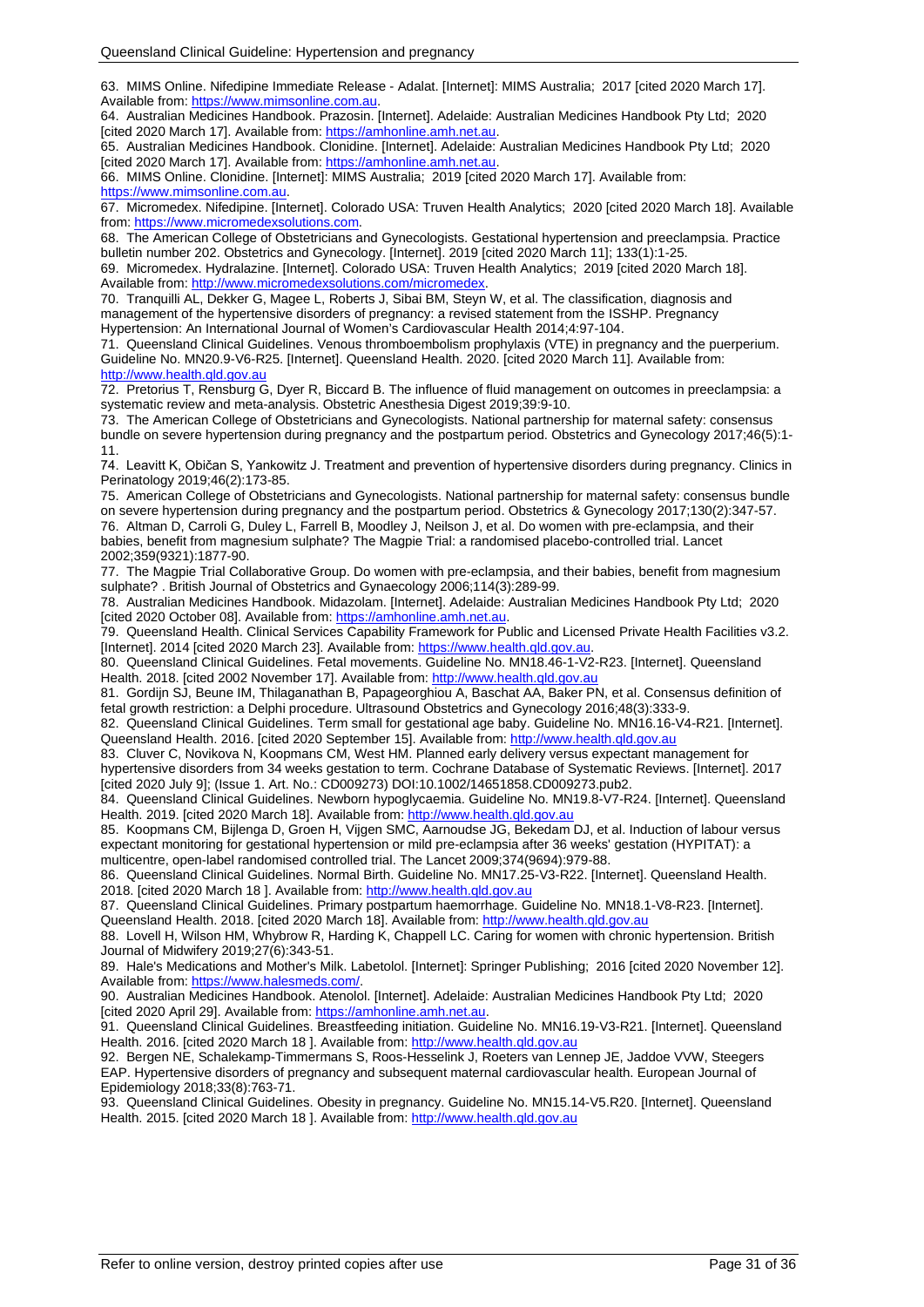<span id="page-31-0"></span>

| Appendix A: Blood pressure measurement |  |  |
|----------------------------------------|--|--|
|----------------------------------------|--|--|

| <b>Technique</b>                                               | Procedure <sup>16</sup>                                                                                                                                                                                                                                                                                                                                                                                                         | <b>Rationale</b>                                                                                                                                                                                                                                                         |
|----------------------------------------------------------------|---------------------------------------------------------------------------------------------------------------------------------------------------------------------------------------------------------------------------------------------------------------------------------------------------------------------------------------------------------------------------------------------------------------------------------|--------------------------------------------------------------------------------------------------------------------------------------------------------------------------------------------------------------------------------------------------------------------------|
| <b>Position of</b><br>woman                                    | Seated<br>$\bullet$<br>Feet supported on a flat surface<br>$\bullet$<br>• Arm supported horizontally at the<br>level of the heart <sup>88</sup><br>• Allow to rest for 5 minutes prior to<br>measurement<br>• Avoid supine posture<br>In labour, use left arm in lateral<br>recumbency<br>Measure on both arms at initial visit<br>$\bullet$<br>If BP consistently higher in one arm,<br>use the arm with the higher values for | • Different arm positions can<br>produce significantly different<br>measurements <sup>88</sup><br>• A rise in BP may occur in the first<br>few minutes of a medical<br>encounter<br>• Avoids supine hypotension<br>syndrome<br>• Excludes rare vascular<br>abnormalities |
| <b>Cuff size</b>                                               | all BP measurements<br>• Cuff length 1.5 times the<br>circumference of the arm<br>• If arm circumference greater than<br>33 cm use large cuff or extra-large<br>cuff                                                                                                                                                                                                                                                            | • Correctly sized cuff is necessary<br>for accurate measurement                                                                                                                                                                                                          |
| <b>Cuff position</b>                                           | • Place lower edge of cuff 2-3 cm<br>above the point of brachial artery<br>pulsation<br>• Place rubber tubes from cuff bladder<br>superiorly                                                                                                                                                                                                                                                                                    | Allows easy access to the<br>antecubital fossa for auscultation                                                                                                                                                                                                          |
| <b>Measurement</b><br>device                                   | • Calibrate and maintain device as per<br>manufacturer's instructions <sup>88</sup><br>• Use an aneroid device that is<br>validated for use in pregnancy                                                                                                                                                                                                                                                                        | • Ensures accurate BP<br>measurement<br>• Mercury devices considered the<br>gold standard <sup>88</sup> , but use not<br>supported in Queensland Health<br>due to occupational health and<br>safety concerns                                                             |
| <b>sBP</b><br>measurement                                      | • Palpate BP at the brachial artery<br>• Inflate cuff to 30 mmHg above where<br>pulse disappears<br>• Deflate cuff slowly at approximately<br>2 mmHg per second<br>• Use Korotkoff phase I (first sound<br>heard)<br>• Take readings to the nearest 2<br>mmHg (not nearest 0 or 5 mmHg)                                                                                                                                         | • Ensures correct placement<br>stethoscope<br>• Necessary for accurate systolic<br>and diastolic estimation<br>• Avoids bias through digit<br>preference (i.e. observers<br>estimating BP to nearest 0 or 5<br>mmHg)                                                     |
| dBP<br>measurement                                             | • Record dBP using Korotkoff phase V<br>(i.e. when sounds disappear)<br>If phase V cannot be detected use<br>Korotkoff phase IV (i.e. when sounds<br>muffle)                                                                                                                                                                                                                                                                    | Korotkoff phase V is detected with<br>$\bullet$<br>greater reliability than Korotkoff<br>phase IV and is a better<br>estimation of true diastolic<br>pressure                                                                                                            |
| <b>Documentation</b>                                           | Record site and position of the BP<br>$\bullet$<br>reading at the booking visit<br>Be consistent at future antenatal<br>visits                                                                                                                                                                                                                                                                                                  | • Facilitates detection of true BP<br>changes (i.e. not related to<br>maternal position or site changes)                                                                                                                                                                 |
| <b>Other factors</b><br>affecting BP<br>readings <sup>18</sup> | Stress and anxiety<br>$\bullet$<br>Talking while BP taken<br>Temperature<br>Full bladder<br>• Tobacco products (containing<br>nicotine)<br>Alcohol<br>Caffeine                                                                                                                                                                                                                                                                  | Increase BP<br>Increase/decrease BP-avoid for<br>30 minutes prior to measurement                                                                                                                                                                                         |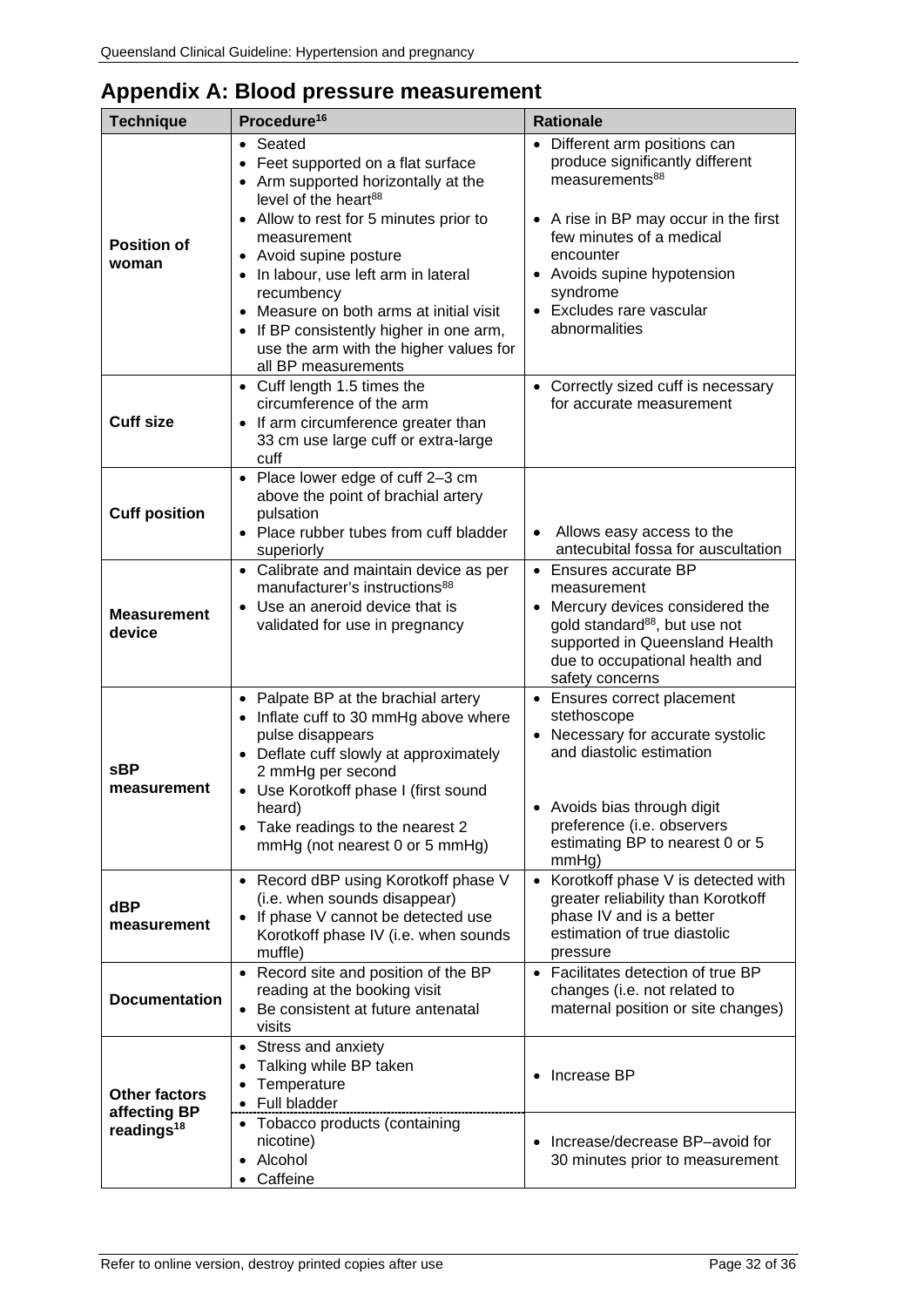# <span id="page-32-0"></span>**Appendix B: Interpretation of pre-eclampsia investigations**

| Investigation                            | Gestation<br>(weeks)        | Reference<br>range* | Units               | Description if pre-eclampsia                                                              |  |
|------------------------------------------|-----------------------------|---------------------|---------------------|-------------------------------------------------------------------------------------------|--|
| <b>WBC</b>                               | $1 - 12$                    | $5.7 - 13.6$        |                     |                                                                                           |  |
|                                          | $13 - 24$                   | $6.2 - 14.8$        | x10 <sup>9</sup> /L | Higher                                                                                    |  |
|                                          | $25 - 42$                   | $5.9 - 16.9$        |                     | Largely due to exaggerated<br>neutrophilia                                                |  |
|                                          | Greater than 42             | $5.7 - 16.9$        |                     |                                                                                           |  |
|                                          | $1 - 12$                    | $110 - 143$         |                     | <b>Higher</b><br>Due to haemoconcentration,<br>unless there is haemolytic<br>anaemia      |  |
| Haemoglobin                              | $13 - 24$                   | $100 - 137$         | g/L                 |                                                                                           |  |
| (Hb)                                     | $25 - 42$                   | 98-137              |                     |                                                                                           |  |
|                                          | Greater than 42             | 98-143              |                     |                                                                                           |  |
|                                          | $1 - 12$                    | 170-390             |                     |                                                                                           |  |
| <b>Platelets</b>                         | $13 - 24$                   | 170-410             | x10 <sup>9</sup> /L | Lower<br>Falling platelet count associated<br>with worsening disease                      |  |
|                                          | $25 - 42$                   | 150-430             |                     |                                                                                           |  |
|                                          | Greater than 42             | 150-430             |                     |                                                                                           |  |
| Haptoglobin<br>(Hp)                      | $1 - 42$                    | $0.36 - 1.95$       | g/L                 | Lower<br>Suggests haemolysis                                                              |  |
| aPTT                                     | $0 - 42$                    | $26 - 41$           | seconds             | <b>Higher with DIC</b>                                                                    |  |
| <b>INR</b>                               | $0 - 42$                    | $0.9 - 1.3$         |                     | <b>Higher with DIC</b>                                                                    |  |
| Fibrinogen                               | $0 - 42$                    | $1.7 - 4.5$         | g/L                 | Lower with severe DIC                                                                     |  |
| Glucose                                  | $0 - 42$                    | $3.0 - 7.8$         | mmol/L              | Low in acute fatty liver of<br>pregnancy                                                  |  |
| Serum                                    | $0 - 42(15 - 19)$<br>years) | $38 - 82$           | µmol/L              | Higher<br>Due to haemoconcentration                                                       |  |
| Creatinine                               | $0 - 42(19 - 60)$<br>years) | $45 - 90$           | µmol/L              | and/or renal failure                                                                      |  |
| <b>Bilirubin</b><br>(Total)              | $0 - 42$                    | Less than 20        | µmol/L              | <b>Higher</b><br>Unconjugated from haemolysis,<br>or conjugated from liver<br>dysfunction |  |
| Albumin                                  | $0 - 26$                    | $35 - 50$           | g/L                 | Lower                                                                                     |  |
|                                          | $27 - 40$                   | $33 - 40$           |                     |                                                                                           |  |
| <b>AST</b>                               | $0 - 42$                    | Less than 31        | U/L                 | <b>Higher</b>                                                                             |  |
| <b>ALT</b>                               | $0 - 42$                    | Less than 34        | U/L                 | <b>Higher</b>                                                                             |  |
| <b>LDH</b>                               | $0 - 42$                    | 120-250             | U/L                 | <b>Higher</b>                                                                             |  |
| Random<br>protein to<br>creatinine ratio | $0 - 42$                    | Less than 30        | mg/mmol             | <b>Higher</b>                                                                             |  |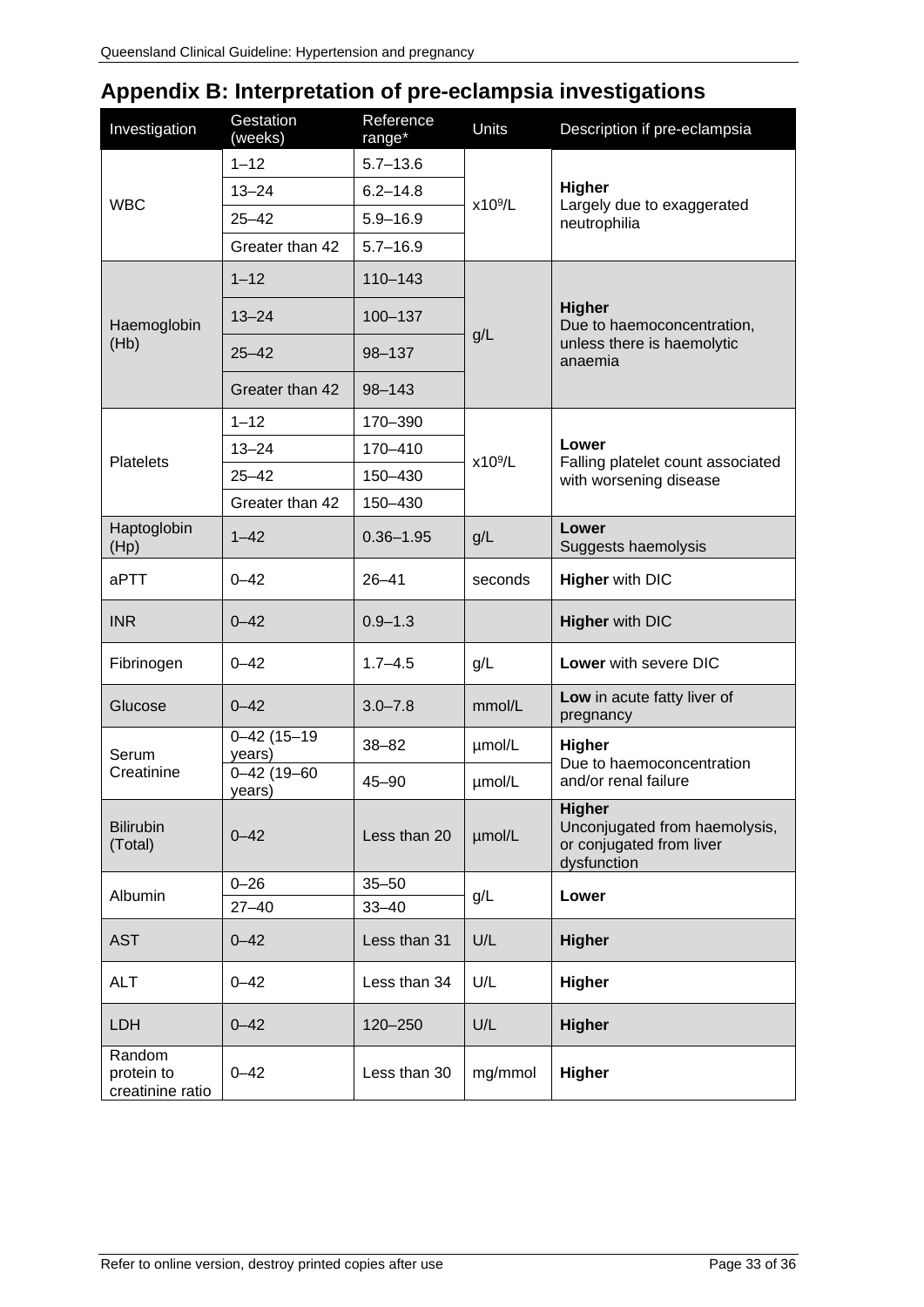# <span id="page-33-0"></span>**Appendix C: Hydralazine protocol**

|                                                             | Caution: refer to the Australian product information for complete drug information                                                                                                                                                                                                                                                                                                   |
|-------------------------------------------------------------|--------------------------------------------------------------------------------------------------------------------------------------------------------------------------------------------------------------------------------------------------------------------------------------------------------------------------------------------------------------------------------------|
| <b>Hydralazine</b>                                          |                                                                                                                                                                                                                                                                                                                                                                                      |
| <b>Indication</b>                                           | Acute control of severe hypertension<br>$\bullet$                                                                                                                                                                                                                                                                                                                                    |
| <b>Contraindications</b>                                    | Known hypersensitivity<br>$\bullet$<br><b>SLE</b><br>$\bullet$<br>Severe tachycardia (greater than 125 bpm)<br>$\bullet$<br>Myocardial insufficiency<br>$\bullet$<br>Right ventricular heart failure<br>$\bullet$                                                                                                                                                                    |
| <b>Precautions</b>                                          | Suspected/confirmed coronary artery disease<br>$\bullet$<br>Renal impairment<br>$\bullet$<br>Hepatic impairment<br>$\bullet$<br>Cerebrovascular disease<br>$\bullet$                                                                                                                                                                                                                 |
| Route                                                       | Intravenous<br>$\bullet$                                                                                                                                                                                                                                                                                                                                                             |
| <b>Intermittent IV</b><br>bolus                             | 5-10 mg IV over 3-10 minutes (5 mg if fetal compromise)<br>$\bullet$<br>If required repeated doses 5 mg IV 20 minutes apart<br>$\bullet$<br>If maternal pulse greater than 125 beats/minute, then cease<br>$\bullet$<br>If 20 mg total given or longer term BP control required, consider an<br>$\bullet$<br>infusion<br>Maximum cumulative dose is 30 mg over 24 hours<br>$\bullet$ |
| <b>Continuous IV</b><br>infusion                            | Commence at 10-20 mg/hour IV via controlled infusion device, and titrate<br>$\bullet$<br>to BP<br>If maternal pulse greater than 125 beats/minute consider reducing/<br>$\bullet$<br>ceasing infusion<br>Maintenance dosage 5-10 mg/hour via controlled infusion device<br>$\bullet$                                                                                                 |
| Side effects                                                | Tachycardia<br>$\bullet$<br>Headache<br>$\bullet$<br>Flushing<br>$\bullet$<br>Palpitations<br>$\bullet$                                                                                                                                                                                                                                                                              |
| <b>Monitoring</b><br>during bolus<br>doses                  | Monitor BP, pulse and oxygen saturations<br>$\bullet$<br>o Every 5 minutes during administration and until stable, then<br>o Hourly for 4 hours<br>*Continuous CTG if ante/intrapartum<br>$\bullet$                                                                                                                                                                                  |
| <b>Monitoring</b><br>during infusion                        | Monitor BP every 15 minutes until stable, then<br>$\bullet$<br>o Hourly for duration of infusion (unless otherwise instructed)<br>*Continuous CTG if ante/intrapartum<br>$\bullet$                                                                                                                                                                                                   |
| <b>Additional</b><br>considerations<br>during<br>monitoring | Maintain strict fluid balance monitoring<br>• Monitor, as clinically appropriate:<br>o Full blood count<br>o Liver function test<br>o Urea and electrolyte levels<br>o Coagulation profile                                                                                                                                                                                           |

\*Consider fetal physiology and use caution when interpreting CTGs at less than 28+0 weeks gestation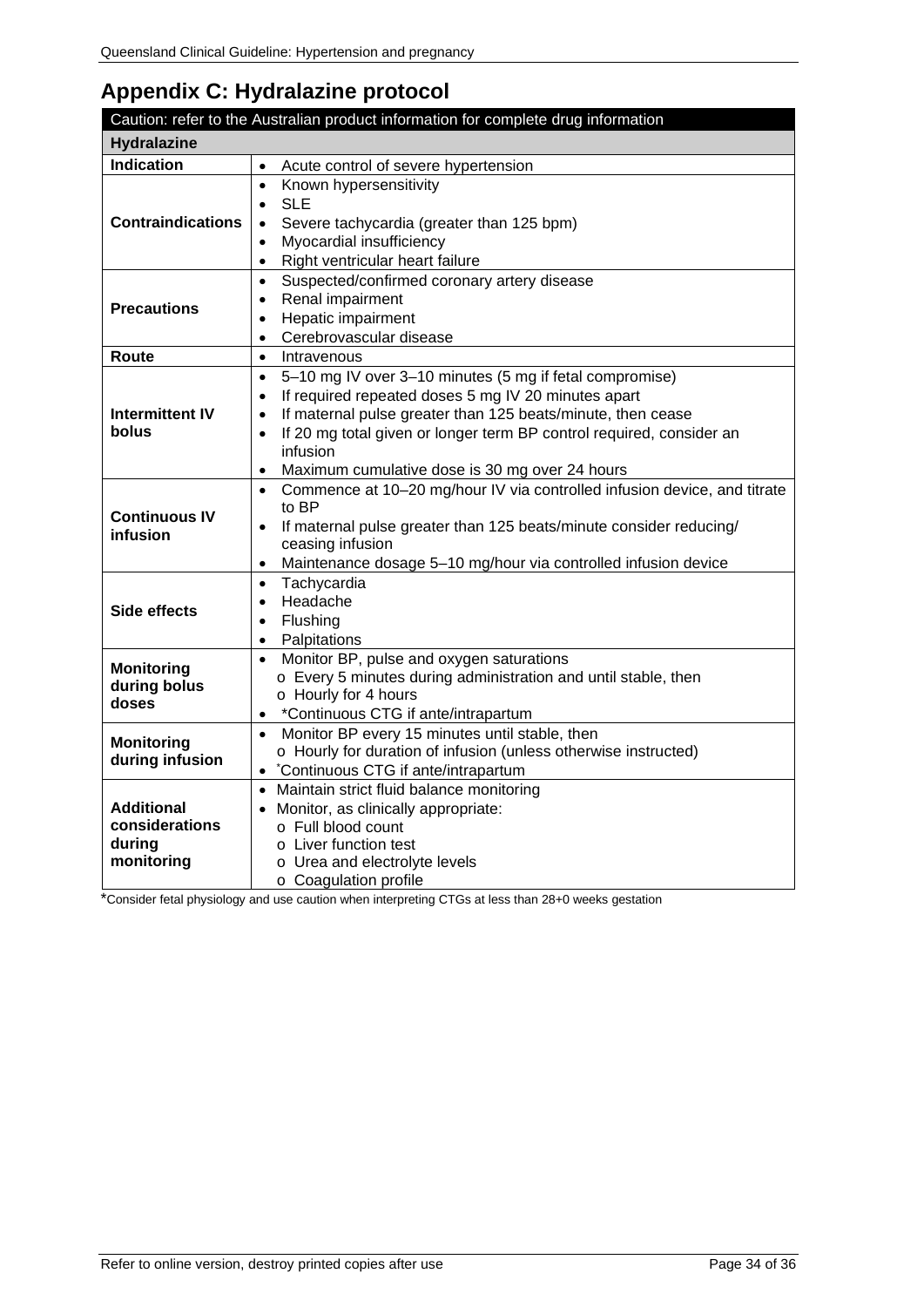# <span id="page-34-0"></span>**Appendix D: Magnesium sulfate protocol**

|                                          | Caution: refer to the Australian product information for complete drug information                          |
|------------------------------------------|-------------------------------------------------------------------------------------------------------------|
|                                          | Magnesium sulfate for pre-eclampsia and/or eclampsia                                                        |
|                                          | • One to one midwifery care in birth suite or high dependency unit for the                                  |
|                                          | duration of therapy                                                                                         |
| <b>Resources</b>                         | Dedicated IV line for magnesium sulfate using a controlled infusion device                                  |
| required                                 | Resuscitation and ventilator support immediately available                                                  |
|                                          | Calcium gluconate 10% (0.22 mmol/mL) 10 mL vial available in case of                                        |
|                                          | respiratory depression/overdose                                                                             |
| <b>Contraindications</b>                 | Maternal cardiac conduction defects (heart block)<br>$\bullet$<br>Hypermagnesaemia<br>$\bullet$             |
|                                          | Myasthenia gravis<br>$\bullet$                                                                              |
| <b>Precautions</b>                       | If reduced renal function, monitor plasma magnesium level/urine output<br>$\bullet$                         |
| <b>Loading dose</b>                      | 4 g IV infusion over 20 minutes via controlled infusion device<br>$\bullet$                                 |
|                                          | 1 g/hour IV for 24 hours after last seizure or birth (whichever is latest), then<br>$\bullet$               |
|                                          | review for continuation/cessation                                                                           |
| <b>Maintenance dose</b>                  | If impaired renal function:<br>$\bullet$                                                                    |
|                                          | o Reduce maintenance infusion rate to 0.5 g/hour                                                            |
|                                          | o Discuss serum monitoring requirements with an obstetrician                                                |
|                                          | If new onset seizure or persistent seizures during magnesium sulfate infusion<br>$\bullet$                  |
| <b>Seizures</b>                          | (loading or maintenance)                                                                                    |
|                                          | o Give a further 2 g IV over 5 minutes                                                                      |
|                                          | o If seizures persist may be repeated in a further 2 minutes                                                |
|                                          | Related to hypermagnesaemia<br>$\bullet$                                                                    |
| Side effects                             | Common (greater than 1%): nausea and vomiting, sensation of heat/flushing                                   |
|                                          | Infrequent (0.1-1%): headache, dizziness<br>$\bullet$                                                       |
| <b>Baseline</b>                          | • BP, pulse, respiratory rate, level of consciousness                                                       |
| observations                             | Oxygen saturation (SpO <sub>2</sub> )<br>$\bullet$<br>Deep tendon reflexes                                  |
|                                          | $\bullet$<br>If antepartum: abdominal palpation, FHR/CTG<br>٠                                               |
|                                          | BP, pulse and respiratory rate every 5 minutes (for minimum 20 minutes) until<br>$\bullet$                  |
|                                          | stable                                                                                                      |
|                                          | Continuous SpO <sub>2</sub>                                                                                 |
|                                          | If in labour monitor contractions for 10 minutes every 30 minutes                                           |
|                                          | *Continuous CTG if greater than 28+0 weeks gestation                                                        |
| <b>Monitoring during</b><br>loading dose | o Document reason if CTG not able to be performed                                                           |
|                                          | Auscultate FHR every 15-30 minutes if less than 28+0 weeks gestation                                        |
|                                          | Observe for side effects                                                                                    |
|                                          | Check deep tendon reflexes (patellar; if epidural insitu, biceps) after                                     |
|                                          | completion of loading dose                                                                                  |
|                                          | o Notify obstetrician if absent and do not commence maintenance dose                                        |
|                                          | BP, pulse, respiratory rate and SpO <sub>2</sub> every 30 minutes<br>$\bullet$<br>Temperature every 2 hours |
|                                          | ٠<br>If in labour, monitor contractions for 10 mins every 30 mins                                           |
|                                          | *Continuous CTG if greater than 28+0 weeks gestation                                                        |
|                                          | o Auscultate FHR every 15-30 minutes if less than 28 weeks gestation                                        |
| <b>Monitoring during</b>                 | Strict fluid balance monitoring and documentation                                                           |
| maintenance<br>infusion                  | o Notify medical officer if urine output less than 25 mL/hour                                               |
|                                          | o Indwelling urinary catheter is recommended                                                                |
|                                          | Deep tendon reflexes hourly                                                                                 |
|                                          | o Record as A=Absent, N=Normal, B=Brisk                                                                     |
|                                          | o If renal function normal serum monitoring is not required Therapeutic                                     |
|                                          | serum magnesium levels are 1.7-3.5 mmol/L                                                                   |
|                                          | • Respiratory rate less than 12 breaths/minute or more than 4 breaths/minute<br>below baseline              |
| <b>Discontinuation</b>                   | dBP decreases more than 15 mmHg below baseline<br>$\bullet$                                                 |
| and urgent                               | Absent deep tendon reflexes<br>$\bullet$                                                                    |
| medical review                           | Urine output less than 80 mL/4 hours<br>$\bullet$                                                           |
|                                          | Magnesium serum levels greater than 3.5 mmol/L<br>$\bullet$                                                 |
|                                          | Before discontinuing therapy ensure clinical improvement evident (e.g.<br>$\bullet$                         |
| <b>Ceasing therapy</b>                   | absence of headache, epigastric pain) and condition stable                                                  |
|                                          |                                                                                                             |

\*Consider fetal physiology and use caution when interpreting CTGs at less than 28+0 weeks gestation